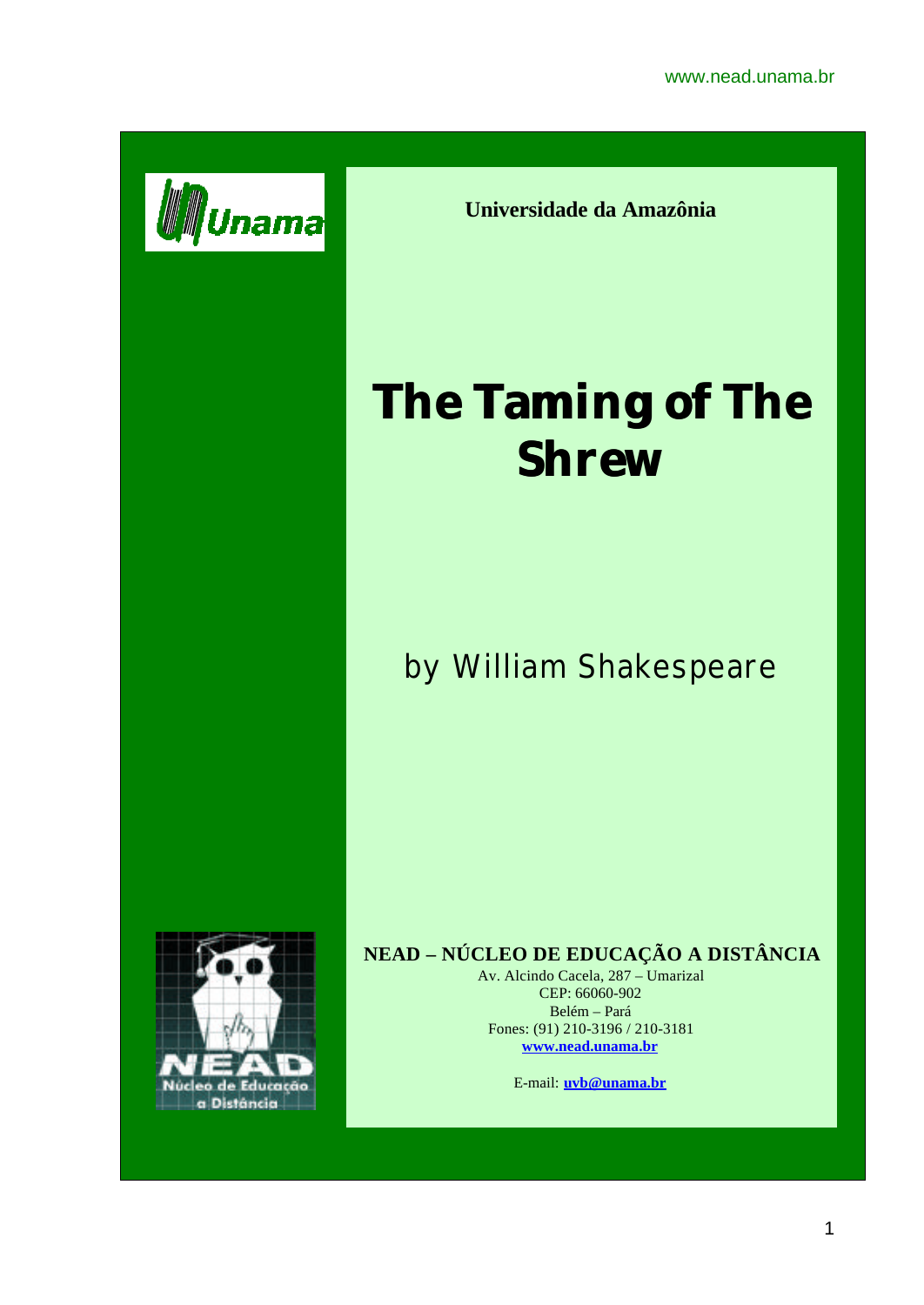## **THE TAMING OF THE SHREW**

by William Shakespeare **1594**

Dramatis Personae

 Persons in the Induction A Lord Christopher Sly, a tinker **Hostess**  Page **Players**  HUNTSMEN **ServantS** 

 Baptista Minola, a gentleman of Padua Vincentio, a Merchant of Pisa Lucentio, son to Vincentio, in love with Bianca Petruchio, a gentleman of Verona, a suitor to Katherina

 Suitors to Bianca Gremio Hortensio

 Servants to Lucentio Tranio Biondello

 Servants to Petruchio Grumio **Curtis** 

A Pedant

 Daughters to Baptista Katherina, the shrew Bianca

A Widow

Tailor, Haberdasher, and Servants attending on Baptista and Petruchio

SCENE: Padua, and Petruchio's house in the country

SC<sub>1</sub> INDUCTION. SCENE I. Before an alehouse on a heath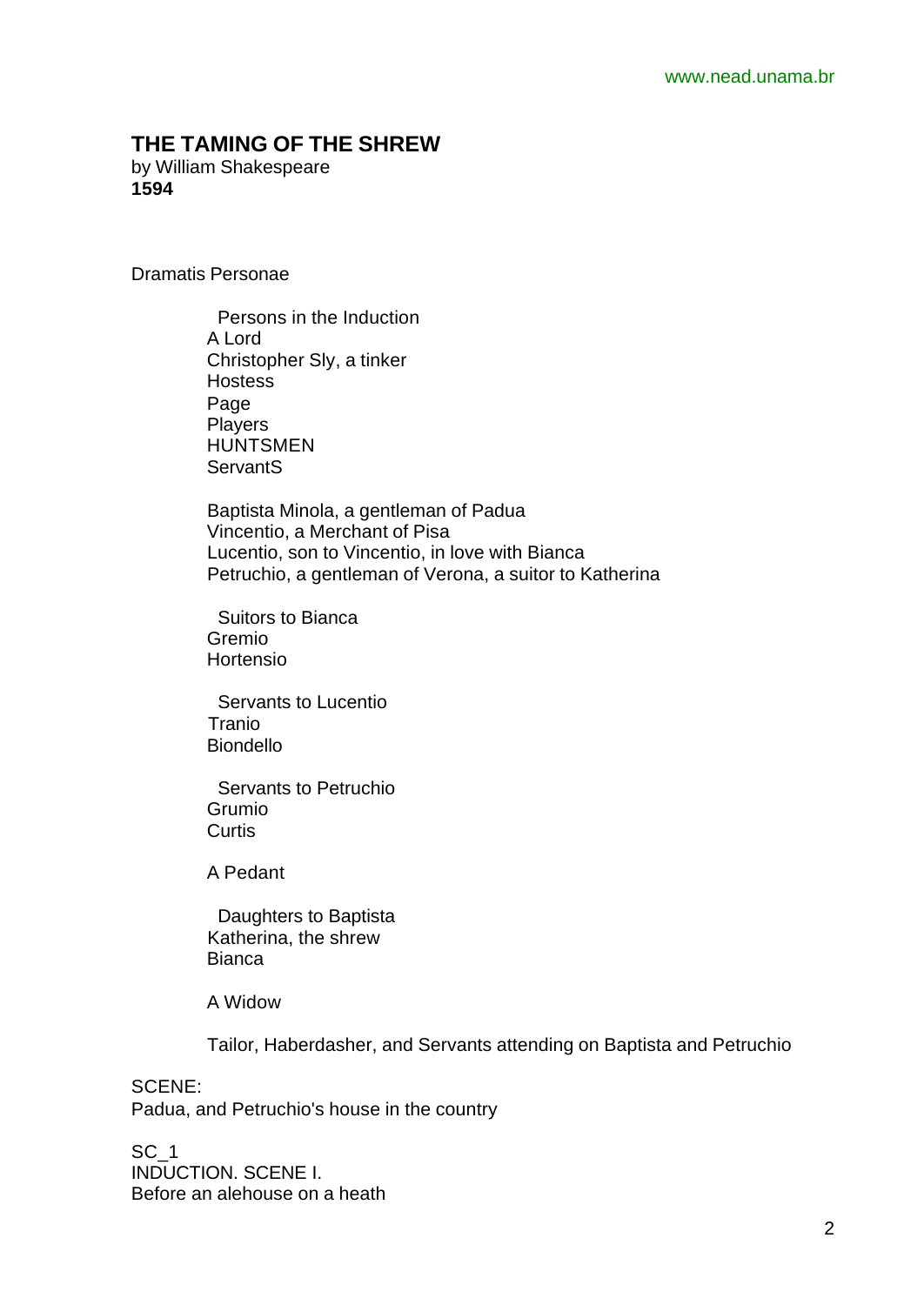(Enter Hostess and Sly)

**Sly**.— I'll pheeze you, in faith.

**Hostess**.— A pair of stocks, you rogue!

**Sly**.— Y'are a baggage; the Slys are no rogues. Look in the chronicles: we came in with Richard Conqueror. Therefore, paucas pallabris; let the world slide. Sessa! **Hostess**.— You will not pay for the glasses you have burst?

**Sly**.— No, not a denier. Go by, Saint Jeronimy, go to thy cold bed and warm thee. **Hostess**.— I know my remedy; I must go fetch the third-borough.

(Exit)

**Sly**.— Third, or fourth, or fifth borough, I'll answer him by law. I'll not budge an inch, boy; let him come, and kindly.[Falls asleep]

(Wind horns. Enter a Lord from bunting, with his train)

**Lord**.— Huntsman, I charge thee, tender well my hounds; Brach Merriman, the poor cur, is emboss'd; and couple Clowder with the deep-mouth'd brach. Saw'st thou not, boy, how Silver made it good at the hedge corner, in the coldest fault? I would not lose the dog for twenty pound.

**First Huntsman**.— Why, Belman is as good as he, my lord; he cried upon it at the merest loss, and twice to-day pick'd out the dullest scent; trust me, I take him for the better dog.

**Lord**.— Thou art a fool; if Echo were as fleet, I would esteem him worth a dozen such. But sup them well, and look unto them all; to-morrow I intend to hunt again. **First Huntsman**.— I will, my lord.

**Lord**.— What's here? One dead, or drunk? See, doth he breathe?

**Second Huntsman**.— He breathes, my lord. Were he not warm'd with ale, this were a bed but cold to sleep so soundly.

**Lord**.— O monstrous beast, how like a swine he lies! Grim death, how foul and loathsome is thine image! Sirs, I will practise on this drunken man. What think you, if he were convey'd to bed, wrapp'd in sweet clothes, rings put upon his fingers, most delicious banquet by his bed, nd brave attendants near him when he wakes, would not the beggar then forget himself?

**First Huntsman**.— Believe me, lord, I think he cannot choose.

**Second Huntsman**.— It would seem strange unto him when he wak'd.

**Lord**.— Even as a flatt'ring dream or worthless fancy. Then take him up, and manage well the jest: Carry him gently to my fairest chamber, and hang it round with all my wanton pictures; Balm his foul head in warm distilled waters, and burn sweet wood to make the lodging sweet; procure me music ready when he wakes, to make a dulcet and a heavenly sound; and if he chance to speak, be ready straight, and with a low submissive reverence say 'What is it your honour will command?' Let one attend him with a silver basin Full of rose-water and bestrew'd with flowers; another bear the ewer, the third a diaper, and say 'Will't please your lordship cool your hands?' Some one be ready with a costly suit, and ask him what apparel he will wear; another tell him of his hounds and horse, and that his lady mourns at his disease; persuade him that he hath been lunatic, and, when he says he is, say that he dreams, for he is nothing but a mighty lord. This do, and do it kindly, gentle sirs; It will be pastime passing excellent, If it be husbanded with modesty.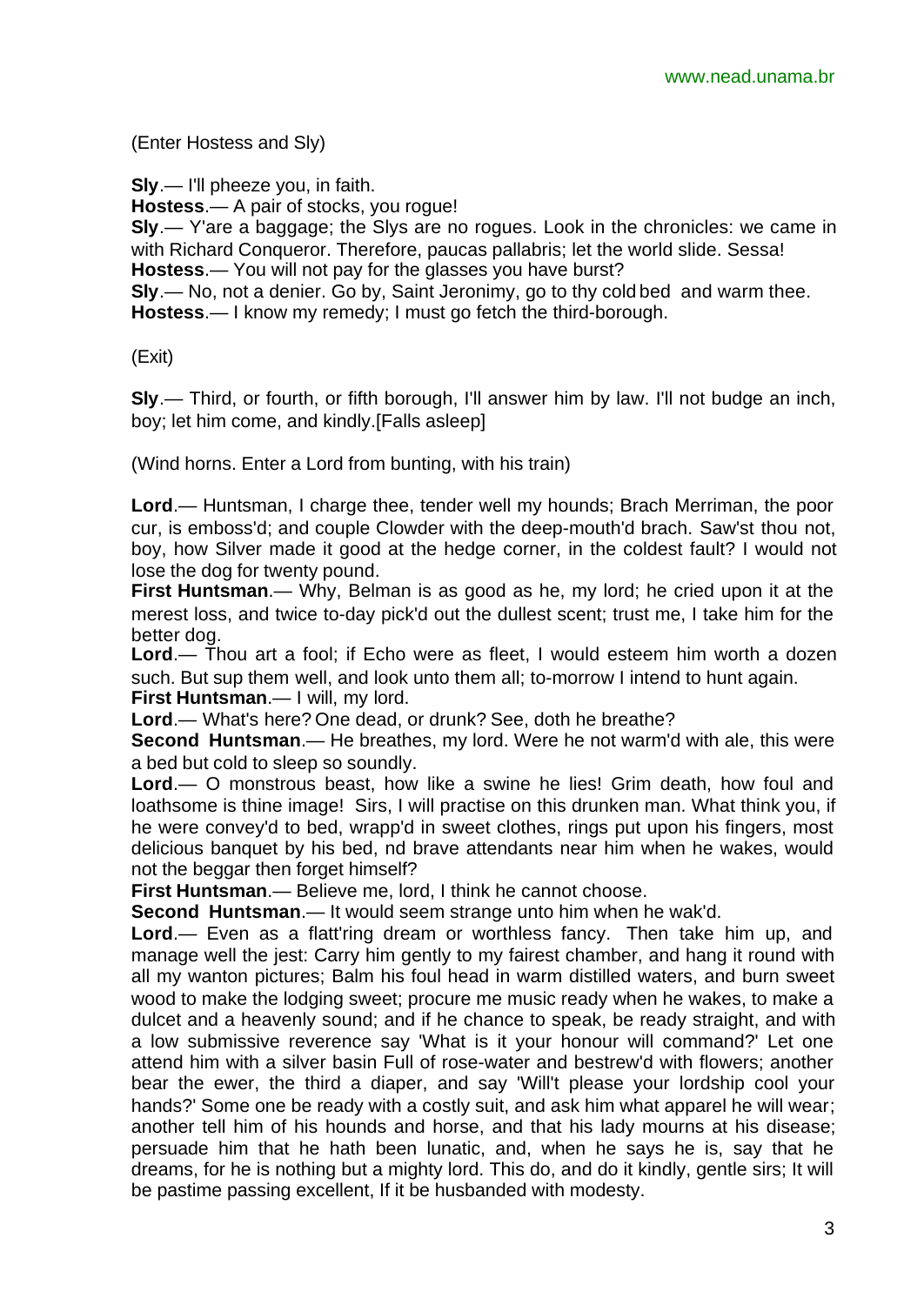**First Huntsman**.— My lord, I warrant you we will play our part as he shall think by our true diligence he is no less than what we say he is.

**Lord**.— Take him up gently, and to bed with him; and each one to his office when he wakes. [Sly is carried out. A trumpet sounds] Sirrah, go see what trumpet 'tis that sounds.

(Exit Servant)

Belike some noble gentleman that means, travelling some journey, to repose him here.

(Re-enter a Servingman)

How now! Who is it?

**Servant**.— An't please your honour, players that offer service to your lordship. **Lord**.— Bid them come near.

(Enter Players)

Now, fellows, you are welcome.

**Players**.— We thank your honour.

**Lord**.— Do you intend to stay with me to-night?

**Player**.— So please your lordship to accept our duty.

**Lord**.— With all my heart. This fellow I remember since once he play'd a farmer's eldest son; 'Twas where you woo'd the gentlewoman so well. I have forgot your name; but, sure, that part was aptly fitted and naturally perform'd.

**Player**.— I think 'twas Soto that your honour means.

**Lord**.— 'Tis very true; thou didst it excellent. Well, you are come to me in happy time, the rather for I have some sport in hand wherein your cunning can assist me much. there is a lord will hear you play to-night; but I am doubtful of your modesties, lest, over-eying of his odd behaviour, for yet his honour never heard a play, you break into some merry passion and so offend him; for I tell you, sirs, If you should smile, he grows impatient.

**Player**.— Fear not, my lord; we can contain ourselves, were he the veriest antic in the world.

**Lord**.— Go, sirrah, take them to the buttery, and give them friendly welcome every one; let them want nothing that my house affords.

(Exit one with the Players)

Sirrah, go you to Bartholomew my page, and see him dress'd in all suits like a lady; that done, conduct him to the drunkard's chamber, and call him 'madam,' do him obeisance. Tell him from me as he will win my love. He bear himself with honourable action, such as he hath observ'd in noble ladies unto their lords, by them accomplished; such duty to the drunkard let him do, with soft low tongue and lowly courtesy, and say 'What is't your honour will command, wherein your lady and your humble wife May show her duty and make known her love?' And then with kind embracements, tempting kisses, and with declining head into his bosom, Bid him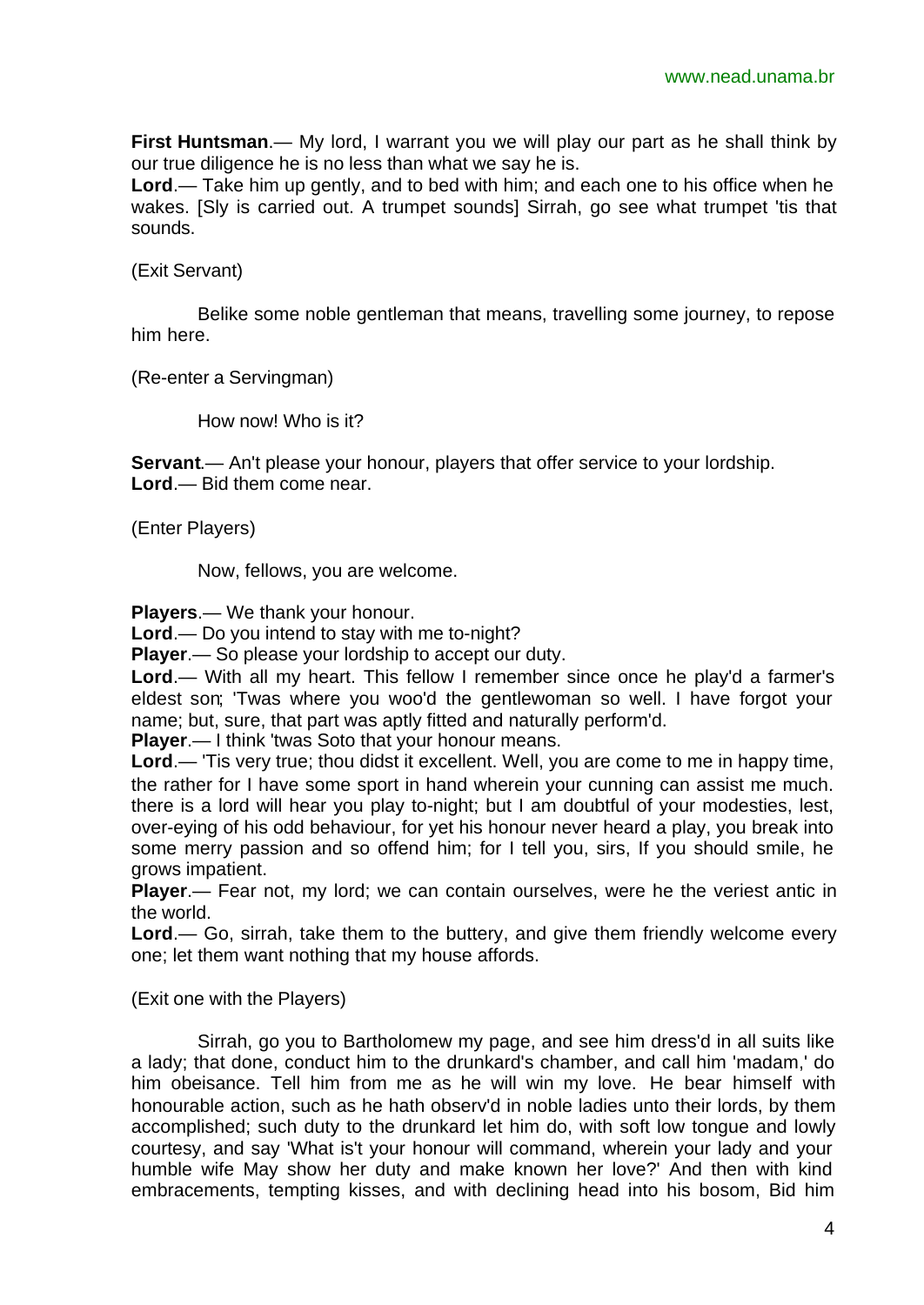shed tears, as being overjoyed to see her noble lord restor'd to health, who for this seven years hath esteemed him no better than a poor and loathsome beggar. And if the boy have not a woman's gift to rain a shower of commanded tears, an onion will do well for such a shift, which, in a napkin being close convey'd, shall in despite enforce a watery eye. See this dispatch'd with all the haste thou canst; Anon I'll give thee more instructions.

(Exit a Servingman)

I know the boy will well usurp the grace, Voice, gait, and action, of a gentlewoman; I long to hear him call the drunkard 'husband'; and how my men will stay themselves from laughter when they do homage to this simple peasant. I'll in to counsel them; haply my presence May well abate the over-merry spleen, which otherwise would grow into extremes.

(Exeunt)

SC<sub>2</sub> SCENE II. A bedchamber in the Lord's house

(Enter aloft Sly, with Attendants; some with apparel, basin and ewer, and other appurtenances; and Lord)

**Sly**.— For God's sake, a pot of small ale.

**First Servant**.— Will't please your lordship drink a cup of sack?

**Second Servant**.— Will't please your honour taste of these conserves?

**Third Servant**.— What raiment will your honour wear to-day?

**Sly**.— I am Christophero Sly; call not me 'honour' nor 'lordship.' I ne'er drank sack in my life; and if you give me any conserves, give me conserves of beef. Ne'er ask me what raiment I'll wear, for I have no more doublets than backs, no more stockings than legs, nor no more shoes than feet nay, sometime more feet than shoes, or such shoes as my toes look through the overleather.

**Lord**.— Heaven cease this idle humour in your honour! O, that a mighty man of such descent, of such possessions, and so high esteem, should be infused with so foul a spirit!

**Sly**.— What, would you make me mad? Am not I Christopher Sly, old Sly's son of Burton Heath; by birth a pedlar, by education a cardmaker, by transmutation a bearherd, and now by present profession a tinker? Ask Marian Hacket, the fat ale-wife of Wincot, if she know me not; if she say I am not fourteen pence on the score for sheer ale, score me up for the lying'st knave in Christendom. What! I am not bestraught. [Taking a pot of ale] Here's.

**Third Servant**.— O, this it is that makes your lady mourn!

**Second Servant**.— O, this is it that makes your servants droop!

**Lord**.— Hence comes it that your kindred shuns your house, as beaten hence by your strange lunacy. O noble lord, bethink thee of thy birth! Call home thy ancient thoughts from banishment, and banish hence these abject lowly dreams. Look how thy servants do attend on thee, ach in his office ready at thy beck. Wilt thou have music? Hark! Apollo plays, [Music] and twenty caged nightingales do sing. Or wilt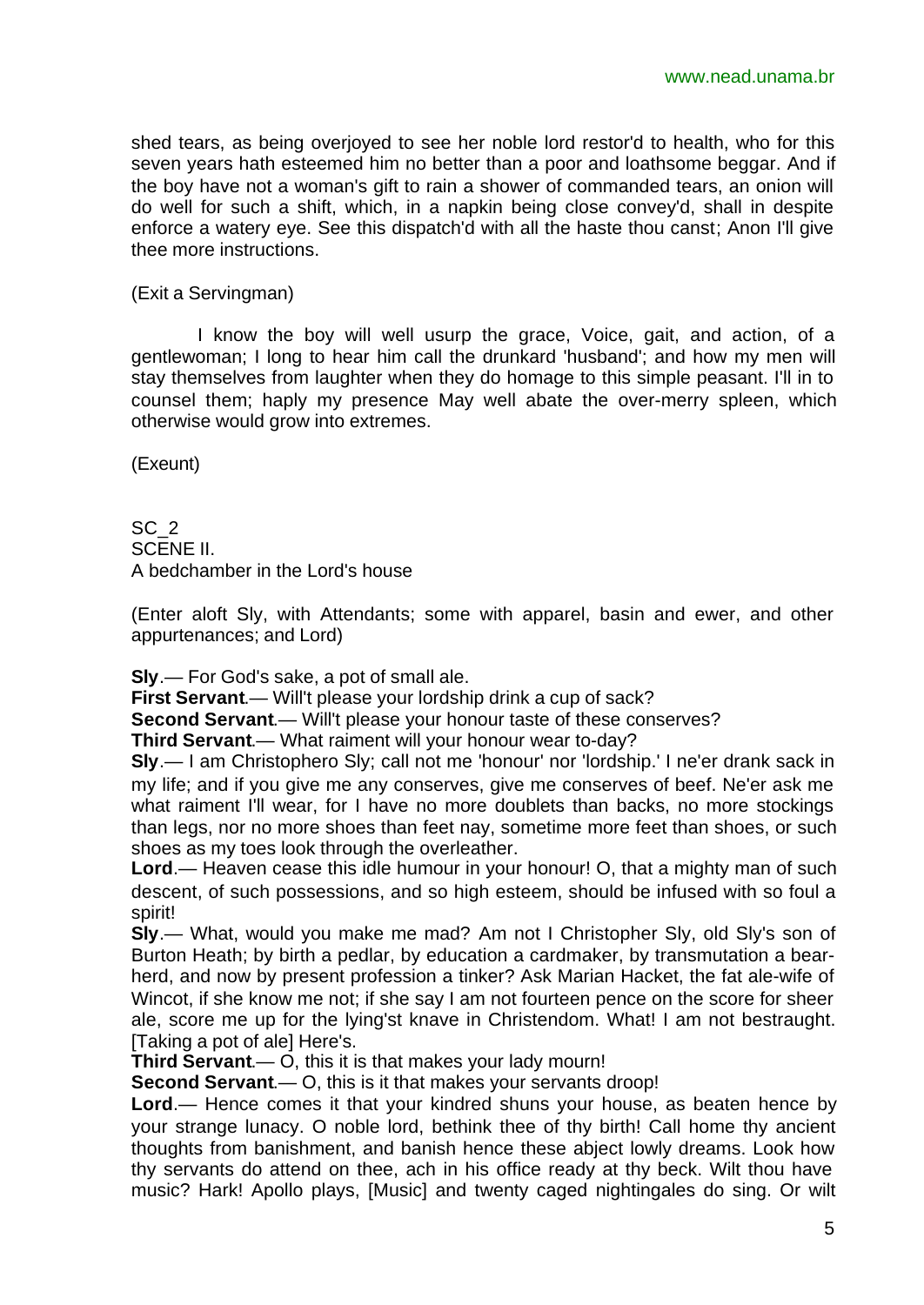thou sleep? We'll have thee to a couch softer and sweeter than the lustful bed on purpose trimm'd up for Semiramis. Say thou wilt walk: we will bestrew the ground. Or wilt thou ride? Thy horses shall be trapp'd, their harness studded all with gold and pearl. Dost thou love hawking? Thou hast hawks will soar above the morning lark. Or wilt thou hunt? Thy hounds shall make the welkin answer them and fetch shall echoes from the hollow earth.

**First Servant**.— Say thou wilt course; thy greyhounds are as swift as breathed stags; ay, fleeter than the roe.

**Second Servant.**— Dost thou love pictures? We will fetch thee straight Adonis painted by a running brook, and Cytherea all in sedges hid, which seem to move and wanton with her breath Even as the waving sedges play wi' th' wind.

Lord.— We'll show thee lo as she was a maid and how she was beguiled and surpris'd, as lively painted as the deed was done.

**Third Servant**.— Or Daphne roaming through a thorny wood, scratching her legs, that one shall swear she bleeds and at that sight shall sad Apollo weep, so workmanly the blood and tears are drawn.

**Lord**.— Thou art a lord, and nothing but a lord. Thou hast a lady far more beautiful than any woman in this waning age.

**First Servant**.— And, till the tears that she hath shed for thee like envious floods o'er-run her lovely face, she was the fairest creature in the world; and yet she is inferior to none.

**Sly**.— Am I a lord and have I such a lady? Or do I dream? Or have I dream'd till now? I do not sleep: I see, I hear, I speak; I smell sweet savours, and I feel soft things. Upon my life, I am a lord indeed, and not a tinker, nor Christopher Sly. Well, bring our lady hither to our sight; and once again, a pot o' th' smallest ale.

**Second Servant.**— Will't please your Mightiness to wash your hands? O, how we joy to see your wit restor'd! O, that once more you knew but what you are! These fifteen years you have been in a dream; or, when you wak'd, so wak'd as if you slept.

**Sly**.— These fifteen years! by my fay, a goodly nap. But did I never speak of all that time?

**First Servant**.— O, yes, my lord, but very idle words; for though you lay here in this goodly chamber, yet would you say ye were beaten out of door; and rail upon the hostess of the house, and say you would present her at the leet, because she brought stone jugs and no seal'd quarts. Sometimes you would call out for Cicely Hacket.

**Sly**.— Ay, the woman's maid of the house.

**Third Servant**.— Why, sir, you know no house nor no such maid, nor no such men as you have reckon'd up, as Stephen Sly, and old John Naps of Greece, and Peter Turph, and Henry Pimpernell; and twenty more such names and men as these, which never were, nor no man ever saw.

**Sly**.— Now, Lord be thanked for my good amends!

**All**.— Amen.

(Enter the Page as a lady, with Attendants)

**Sly**.— I thank thee; thou shalt not lose by it.

**Page**.— How fares my noble lord?

**Sly**.— Marry, I fare well; for here is cheer enough. Where is my wife?

**Page**.— Here, noble lord; what is thy will with her?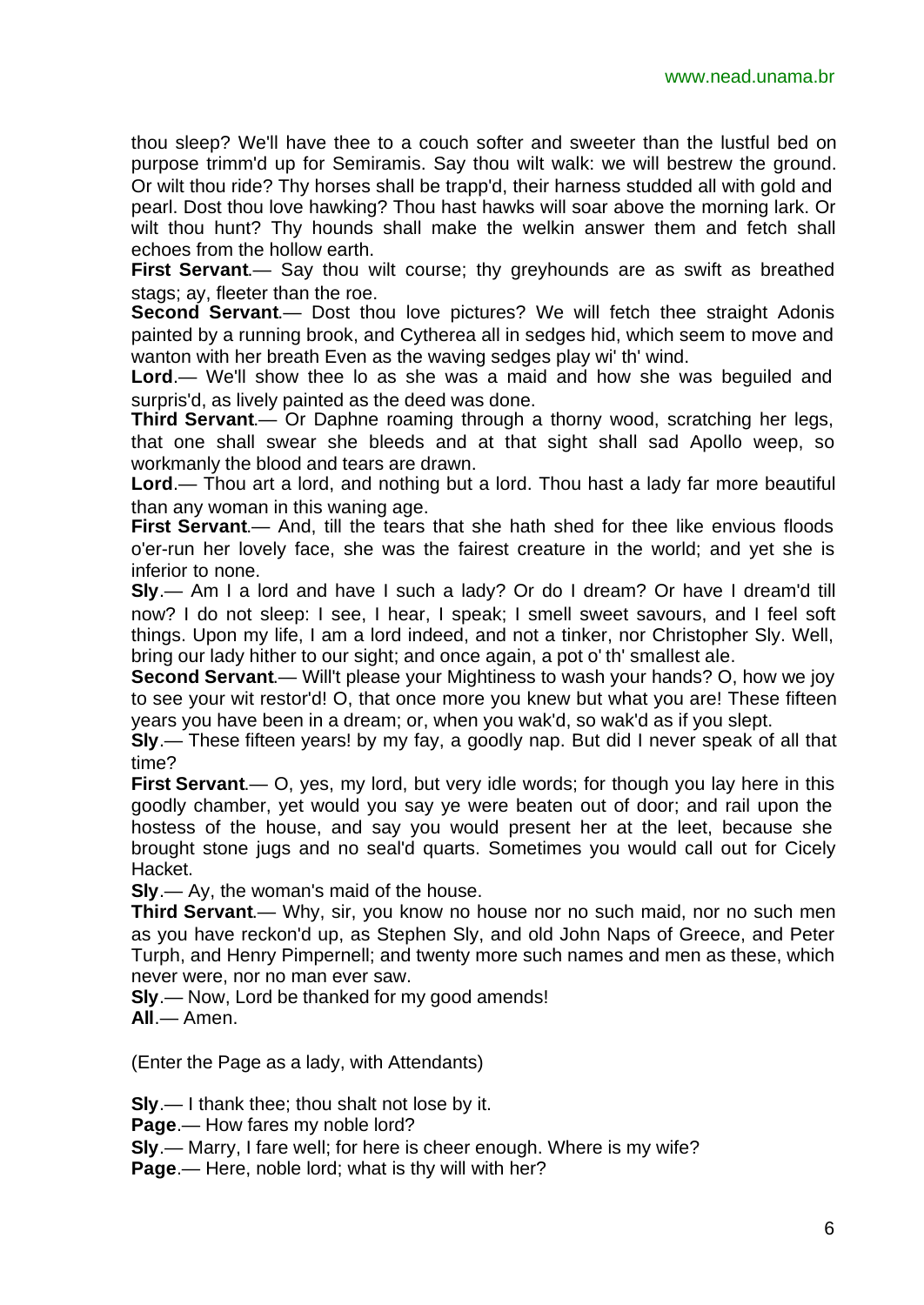**Sly**.— Are you my wife, and will not call me husband? My men should call me 'lord'; I am your goodman.

**Page**.— My husband and my lord, my lord and husband; I am your wife in all obedience.

**Sly**.— I know it well. What must I call her?

**Lord**.— Madam.

**Sly**.— Al'ce madam, or Joan madam?

**Lord**.— Madam, and nothing else; so lords call ladies.

**Sly**.— Madam wife, they say that I have dream'd and slept above some fifteen year or more.

**Page**.— Ay, and the time seems thirty unto me, being all this time abandon'd from your bed.

**Sly**.— 'Tis much. Servants, leave me and her alone.

(Exeunt Servants)

Madam, undress you, and come now to bed.

**Page**.— Thrice noble lord, let me entreat of you to pardon me yet for a night or two; or, if not so, until the sun be set. For your physicians have expresSly charg'd, In peril to incur your former malady, that I should yet absent me from your bed. I hope this reason stands for my excuse.

**Sly**.— Ay, it stands so that I may hardly tarry so long. But I would be loath to fall into my dreams again. I will therefore tarry in despite of the flesh and the blood.

(Enter a Messenger)

**Messenger**.— Your honour's players, hearing your amendment, are come to play a pleasant comedy; for so your doctors hold it very meet, seeing too much sadness hath congeal'd your blood, and melancholy is the nurse of frenzy. Therefore they thought it good you hear a play and frame your mind to mirth and merriment, which bars a thousand harms and lengthens life.

**Sly**.— Marry, I will; let them play it. Is not a comonty a Christmas gambold or a tumbling-trick?

**Page**.— No, my good lord, it is more pleasing stuff.

**Sly**.— What, household stuff?

**Page**.— It is a kind of history.

**Sly**.— Well, we'll see't. Come, madam wife, sit by my side and let the world slip; we shall ne'er be younger. [They sit down] A flourish of trumpets announces the play

ACT I. SCENE I. Padua. A public place

(Enter Lucentio and his man Tranio)

**Lucentio**.— Tranio, since for the great desire I had to see fair Padua, nursery of arts, I am arriv'd for fruitful Lombardy, the pleasant garden of great Italy, and by my father's love and leave am arm'd with his good will and thy good company, my trusty servant well approv'd in all, here let us breathe, and haply institute a course of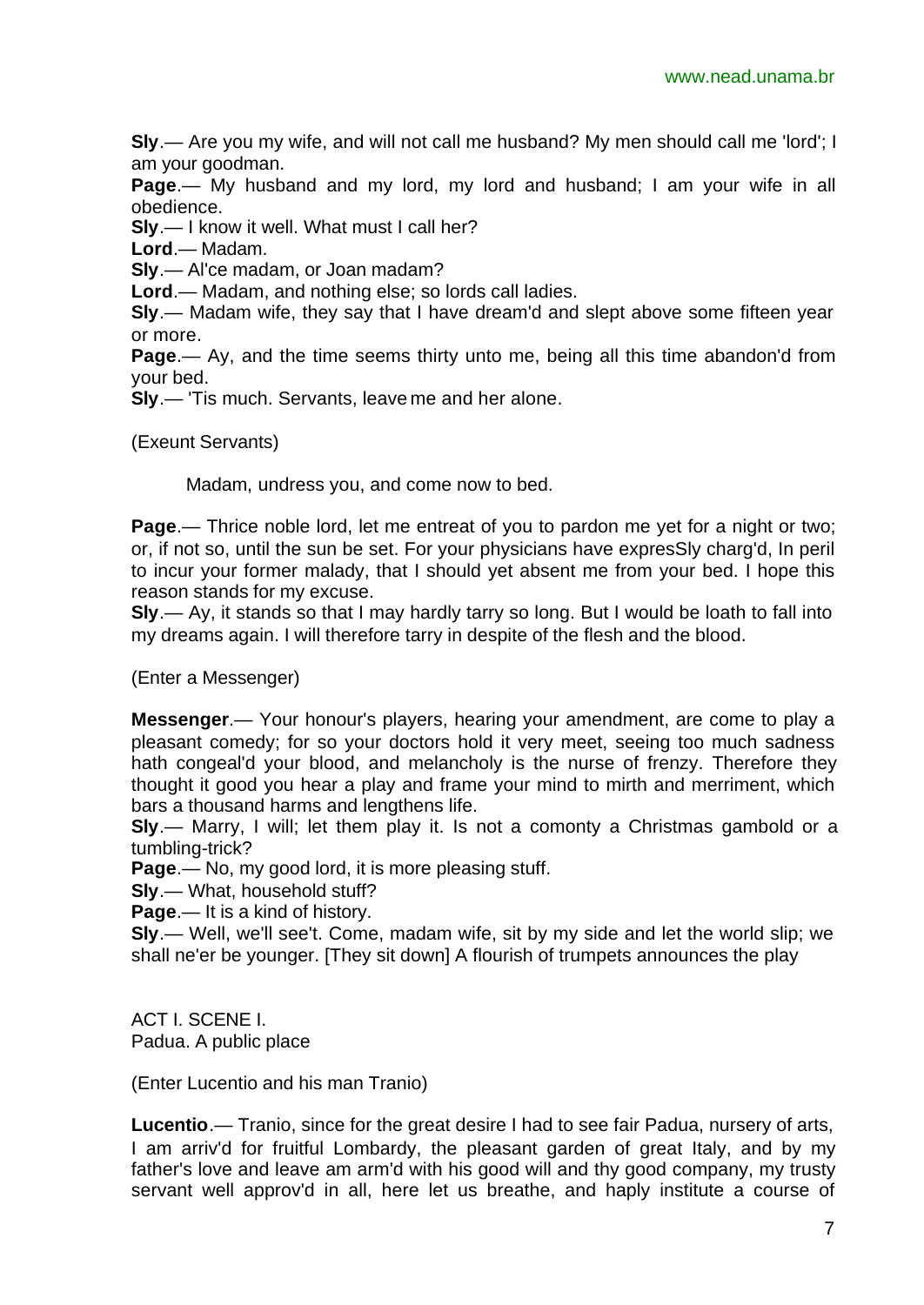learning and ingenious studies. Pisa, renowned for grave citizens, Gave me my being and my father first, a merchant of great traffic through the world, Vincentio, come of the Bentivolii; Vincentio's son, brought up in Florence, It shall become to serve all hopes conceiv'd, to deck his fortune with his virtuous deeds. and therefore, Tranio, for the time I study, virtue and that part of philosophy will I apply that treats of happiness by virtue specially to be achiev'd. Tell me thy mind; for I have Pisa left and am to Padua come as he that leaves a shallow plash to plunge him in the deep, and with satiety seeks to quench his thirst.

**Tranio**.— Mi perdonato, gentle master mine; I am in all affected as yourself; Glad that you thus continue your resolve to suck the sweets of sweet philosophy. Only, good master, while we do admire this virtue and this moral discipline, let's be no Stoics nor no stocks, I pray, or so devote to Aristotle's checks as Ovid be an outcast quite abjur'd. Balk logic with acquaintance that you have, and practise rhetoric in your common talk; music and poesy use to quicken you; the mathematics and the metaphysics, Fall to them as you find your stomach serves you. No profit grows where is no pleasure ta'en; In brief, sir, study what you most affect.

**Lucentio**.— Gramercies, Tranio, well dost thou advise. If, Biondello, thou wert come ashore, we could at once put us in readiness, and take a lodging fit to entertain such friends as time in Padua shall beget.

(Enter Baptista with his two daughters, Katherina and Bianca; Gremio, a pantaloon; Hortensio, suitor to Bianca. Lucentio and Tranio stand by)

But stay awhile; what company is this?

**Tranio**.— Master, some show to welcome us to town.

**Baptista**.— Gentlemen, importune me no farther, for how I firmly am resolv'd you know; that is, not to bestow my youngest daughter before I have a husband for the elder. If either of you both love Katherina, because I know you well and love you well, leave shall you have to court her at your pleasure.

**Gremio**.— To cart her rather. She's too rough for me. There, there, Hortensio, will you any wife?

**Katherina**. [To Baptista] — I pray you, sir, is it your will to make a stale of me amongst these mates?

**Hortensio**.— Mates, maid! How mean you that? No mates for you, unless you were of gentler, milder mould.

**Katherina**.— I' faith, sir, you shall never need to fear; Iwis it is not halfway to her heart; but if it were, doubt not her care should be to comb your noddle with a threelegg'd stool, and paint your face, and use you like a fool.

**Hortensio**.— From all such devils, good Lord deliver us!

**Gremio**.— And me, too, good Lord!

**Tranio**.— Husht, master! Here's some good pastime toward; that wench is stark mad or wonderful froward.

**Lucentio**.— But in the other's silence do I see Maid's mild behaviour and sobriety. Peace, Tranio!

**Tranio**.— Well said, master; mum! and gaze your fill.

**Baptista**.— Gentlemen, that I may soon make good what I have said— Bianca, get you in; and let it not displease thee, good Bianca, for I will love thee ne'er the less, my girl.

**Katherina.**— A pretty peat! it is best put finger in the eye, an she knew why.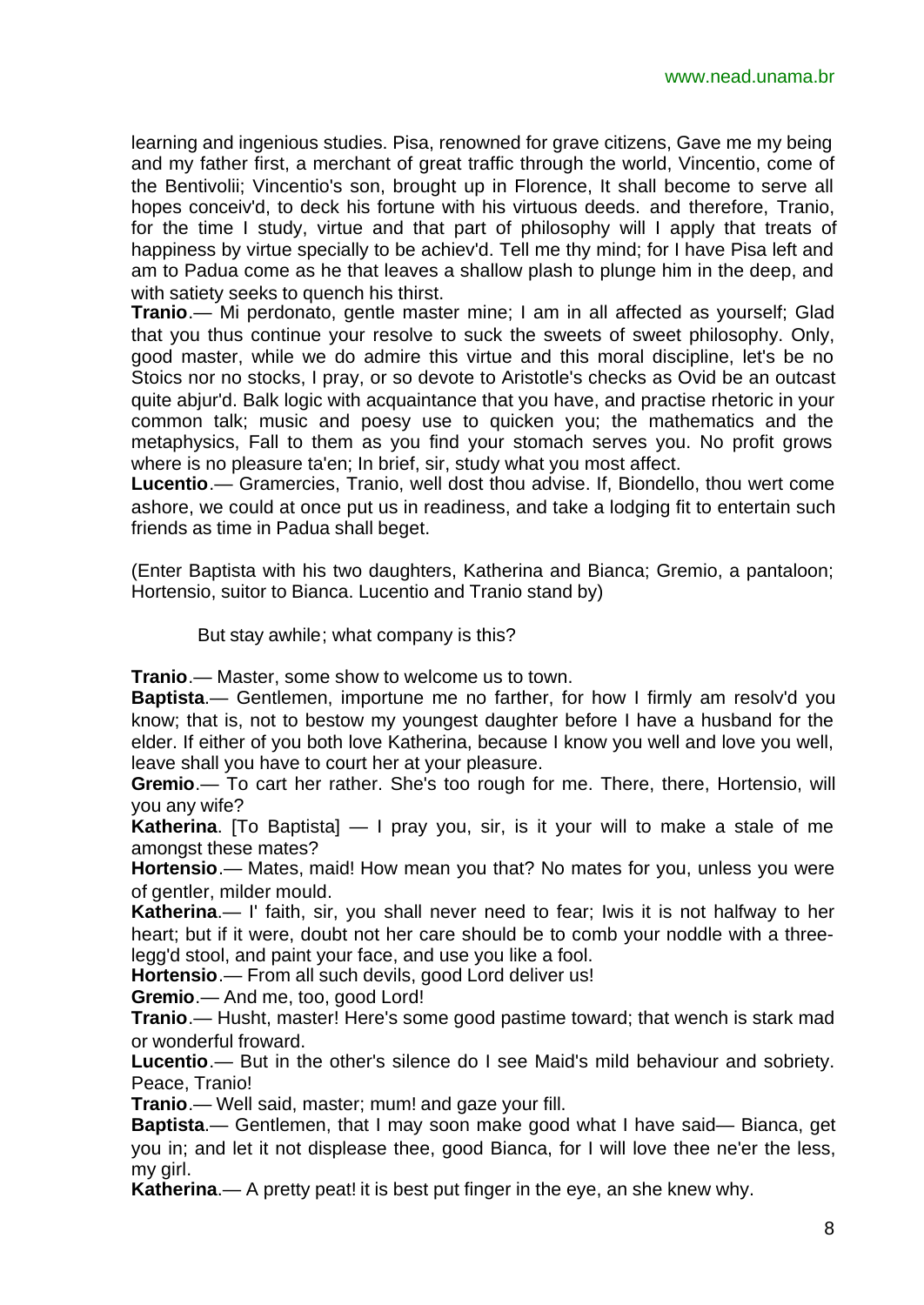**Bianca**.— Sister, content you in my discontent. Sir, to your pleasure humbly I subscribe; my books and instruments shall be my company, on them to look, and practise by myself.

**Lucentio**.— Hark, Tranio, thou mayst hear Minerva speak!

**Hortensio**.— Signior Baptista, will you be so strange? Sorry am I that our good will effects Bianca's grief.

**Gremio**.— Why will you mew her up, Signior Baptista, for this fiend of hell, and make her bear the penance of her tongue?

**Baptista**.— Gentlemen, content ye; I am resolv'd. Go in, Bianca.

#### (Exit Bianca)

And for I know she taketh most delight In music, instruments, and poetry, Schoolmasters will I keep within my house fit to instruct her youth. If you, Hortensio, or, Signior Gremio, you, know any such, prefer them hither; for to cunning men I will be very kind, and liberal to mine own children in good bringing-up; and so, farewell. Katherina, you may stay; for I have more to commune with Bianca.

(Exit)

**Katherina**.— Why, and I trust I may go too, may I not? What! shall I be appointed hours, as though, belike, I knew not what to take and what to leave? Ha!

(Exit)

**Gremio**.— You may go to the devil's dam; your gifts are so good here's none will hold you. There! Love is not so great, Hortensio, but we may blow our nails together, and fast it fairly out; our cake's dough on both sides. Farewell; yet, for the love I bear my sweet Bianca, if I can by any means light on a fit man to teach her that wherein she delights, I will wish him to her father.

**Hortensio**.— So Will I, Signior Gremio; but a word, I pray. Though the nature of our quarrel yet never brook'd parle, know now, upon advice, it toucheth us both that we may yet again have access to our fair mistress, and be happy rivals in Bianca's love to labour and effect one thing specially.

**Gremio**.— What's that, I pray?

**Hortensio**.— Marry, sir, to get a husband for her sister.

**Gremio**.— A husband? a devil.

**Hortensio**.— I say a husband.

**Gremio**.— I say a devil. Think'st thou, Hortensio, though her father be very rich, any man is so very a fool to be married to hell?

**Hortensio**.— Tush, Gremio! Though it pass your patience and mine to endure her loud alarums, why, man, there be good fellows in the world, an a man could light on them, would take her with all faults, and money enough.

**Gremio**.— I cannot tell; but I had as lief take her dowry with this condition: to be whipp'd at the high cross every morning.

**Hortensio**.— Faith, as you say, there's small choice in rotten apples. But, come; since this bar in law makes us friends, it shall be so far forth friendly maintain'd till by helping Baptista's eldest daughter to a husband we set his youngest free for a husband, and then have to't afresh. Sweet Bianca! Happy man be his dole! He that runs fastest gets the ring. How say you, Signior Gremio?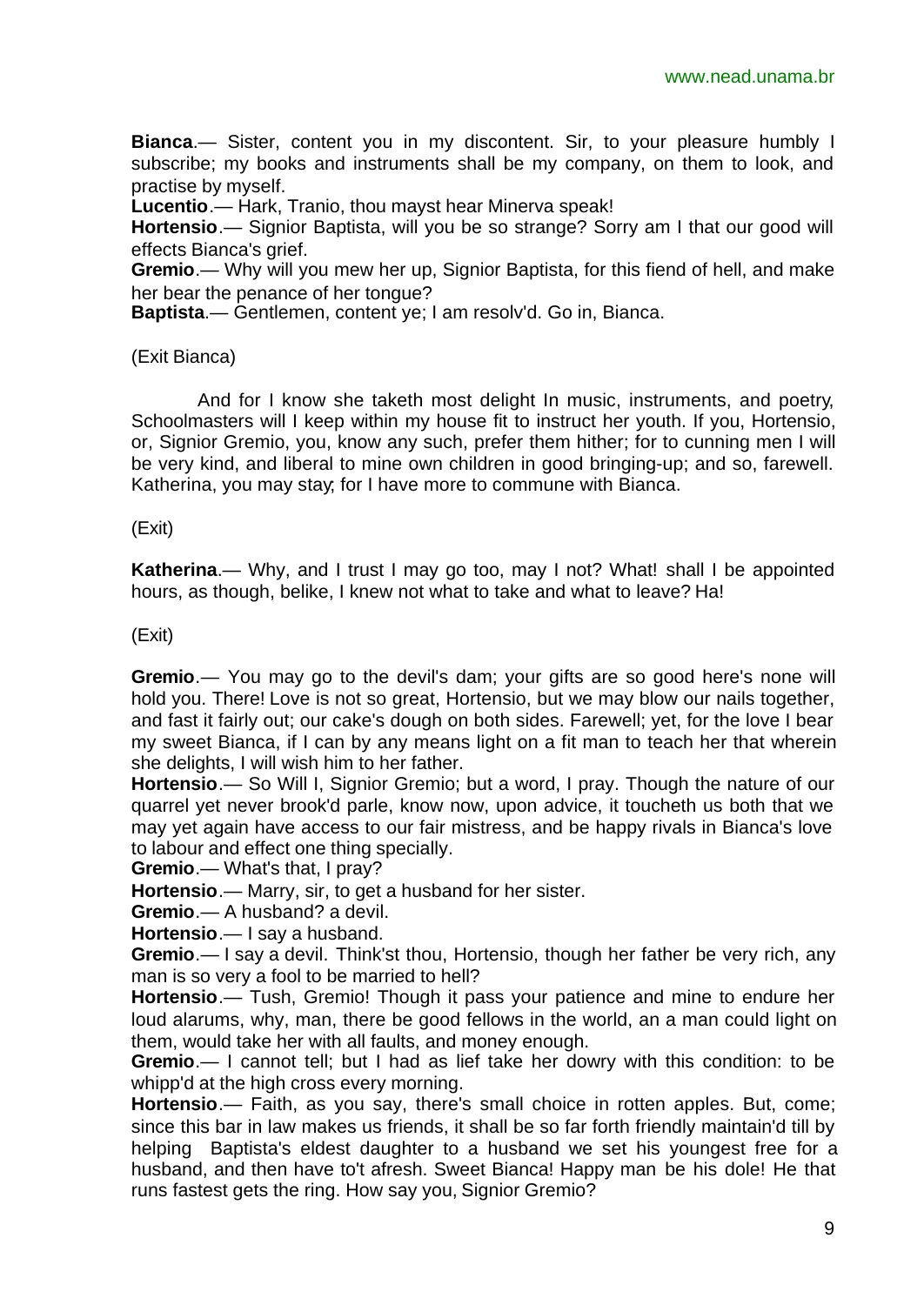**Gremio**.— I am agreed; and would I had given him the best horse in Padua to begin his wooing that would thoroughly woo her, wed her, and bed her, and rid the house of her! Come on.

(Exeunt Gremio and Hortensio)

**Tranio**.— I pray, sir, tell me, is it possible that love should of a sudden take such hold?

**Lucentio**.— O Tranio, till I found it to be true, I never thought it possible or likely. But see! while idly I stood looking on, I found the effect of love in idleness; and now in plainness do confess to thee, that art to me as secret and as dear as Anna to the Queen of Carthage was. Tranio, I burn, I pine, I perish, Tranio, If I achieve not this young modest girl. Counsel me, Tranio, for I know thou canst; assist me, Tranio, for I know thou wilt.

**Tranio**.— Master, it is no time to chide you now; affection is not rated from the heart; If love have touch'd you, nought remains but so: 'Redime te captum quam queas minimo.'

**Lucentio**.— Gramercies, lad. Go forward; this contents; the rest will comfort, for thy counsel's sound.

**Tranio**.— Master, you look'd so longly on the maid. Perhaps you mark'd not what's the pith of all.

**Lucentio**.— O, yes, I saw sweet beauty in her face, such as the daughter of Agenor had, that made great Jove to humble him to her hand, when with his knees he kiss'd the Cretan strand.

**Tranio**.— Saw you no more? Mark'd you not how her sister Began to scold and raise up such a storm that mortal ears might hardly endure the din?

**Lucentio**.— Tranio, I saw her coral lips to move, and with her breath she did perfume the air; sacred and sweet was all I saw in her.

**Tranio**.— Nay, then 'tis time to stir him from his trance. I pray, awake, sir. If you love the maid, Bend thoughts and wits to achieve her. Thus it stands: her elder sister is so curst and shrewd that, till the father rid his hands of her, master, your love must live a maid at home; and therefore has he closely mew'd her up, because she will not be annoy'd with suitors.

**Lucentio**.— Ah, Tranio, what a cruel father's he! But art thou not advis'd he took some care to get her cunning schoolmasters to instruct her?

**Tranio.**— Ay, marry, am I, sir, and now 'tis plotted.

**Lucentio**.— I have it, Tranio.

**Tranio**.— Master, for my hand, Both our inventions meet and jump in one.

**Lucentio**.— Tell me thine first.

**Tranio**.— You will be schoolmaster, and undertake the teaching of the maid. That's your device.

**Lucentio**.— It is. May it be done?

**Tranio**.— Not possible; for who shall bear your part and be in Padua here Vincentio's son; keep house and ply his book, welcome his friends, visit his countrymen, and banquet them?

**Lucentio**.— Basta, content thee, for I have it full. We have not yet been seen in any house, nor can we be distinguish'd by our faces for man or master. Then it follows thus: thou shalt be master, Tranio, in my stead, keep house and port and servants, as I should; I will some other be some Florentine, some Neapolitan, or meaner man of Pisa. 'Tis hatch'd, and shall be so. Tranio, at once uncase thee; take my colour'd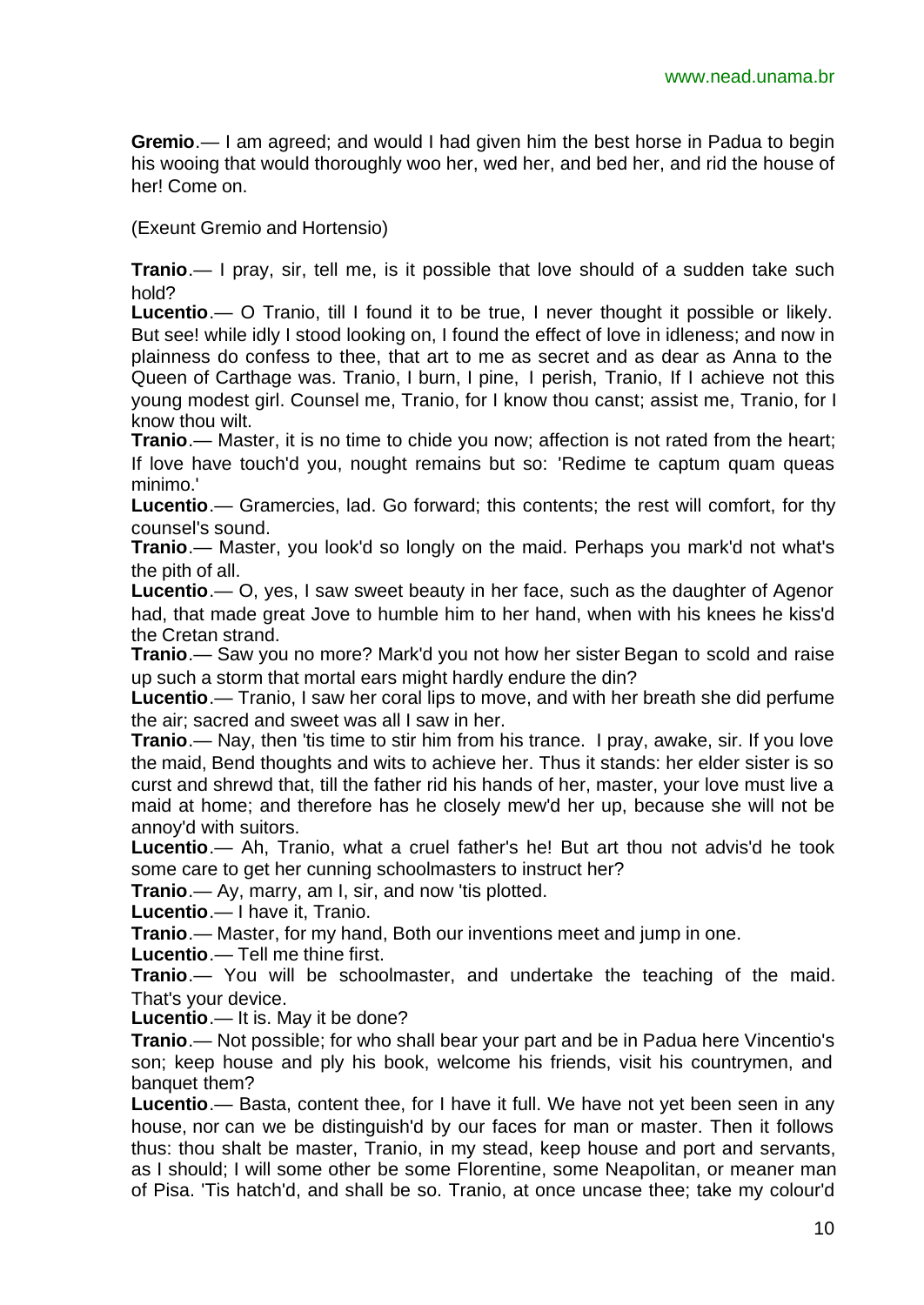hat and cloak. When Biondello comes, he waits on thee; but I will charm him first to keep his tongue.

**Tranio**.— So had you need. [They exchange habits] In brief, sir, sith it your pleasure is, and I am tied to be obedient. For so your father charg'd me at our parting: 'Be serviceable to my son' quoth he, although I think 'twas in another sense. I am content to be Lucentio, because so well I love Lucentio.

**Lucentio**.— Tranio, be so because Lucentio loves; and let me be a slave t' achieve that maid whose sudden sight hath thrall'd my wounded eye.

(Enter Biondello)

Here comes the rogue. Sirrah, where have you been?

**Biondello**.— Where have I been! Nay, how now! Where are you? Master, has my fellow Tranio stol'n your clothes? Or you stol'n his? or both? Pray, what's the news? Lucentio.— Sirrah, come hither; 'tis no time to jest, and therefore frame your manners to the time. Your fellow Tranio here, to save my life, puts my apparel and my count'nance on, and I for my escape have put on his; for in a quarrel since I came ashore I kill'd a man, and fear I was descried. Wait you on him, I charge you, as becomes, while I make way from hence to save my life. You understand me? **Biondello**.— I, sir? Ne'er a whit.

**Lucentio**.— And not a jot of Tranio in your mouth: Tranio is chang'd into Lucentio.

**Biondello**.— The better for him; would I were so too!

**Tranio**.— So could I, faith, boy, to have the next wish after, that Lucentio indeed had Baptista's youngest daughter. But, sirrah, not for my sake but your master's, I advise you use your manners discreetly in all kind of companies. When I am alone, why, then I am Tranio; but in all places else your master Lucentio.

**Lucentio**.— Tranio, let's go. One thing more rests, that thyself execute. To make one among these wooers. If thou ask me why. Sufficeth, my reasons are both good and weighty.

(Exeunt)

The Presenters above speak

**First Servant**.— My lord, you nod; you do not mind the play.

**Sly**.— Yes, by Saint Anne do I. A good matter, surely; comes there any more of it? **Page.**— My lord, 'tis but begun.

**Sly**.— 'Tis a very excellent piece of work, madam lady would 'twere done! [They sit and mark]

SCENE II. Padua. Before Hortensio's house

(Enter Petruchio and his man Grumio)

**Petruchio**.— Verona, for a while I take my leave, to see my friends in Padua; but of all my best beloved and approved friend, Hortensio; and I trow this is his house. Here, sirrah Grumio, knock, I say.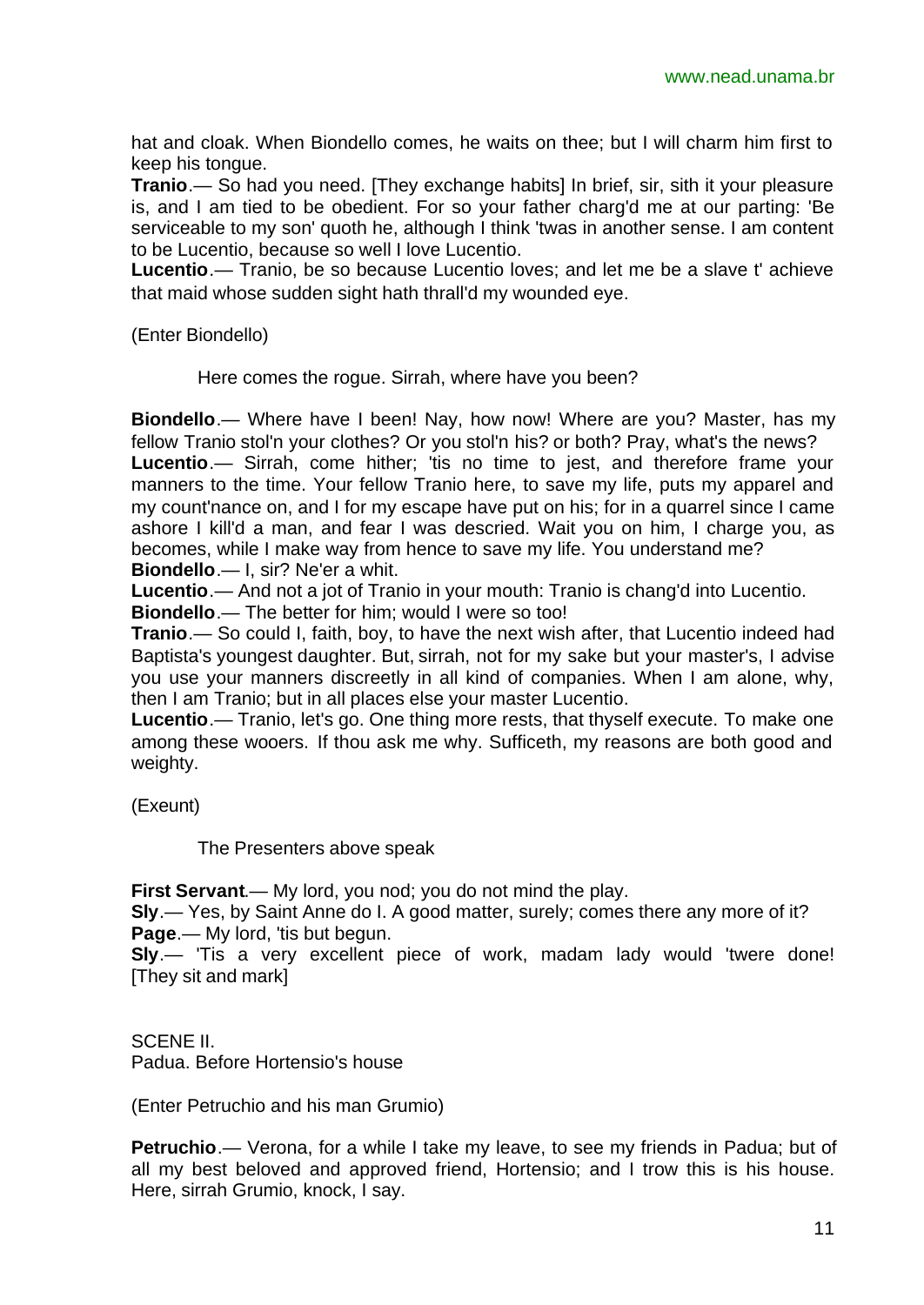**Grumio**.— Knock, sir! Whom should I knock? Is there any man has rebus'd your worship?

**Petruchio**.— Villain, I say, knock me here soundly.

**Grumio**.— Knock you here, sir? Why, sir, what am I, sir, that I should knock you here, sir?

**Petruchio**.— Villain, I say, knock me at this gate, and rap me well, or I'll knock your knave's pate.

**Grumio**.— My master is grown quarrelsome. I should knock you first, and then I know after who comes by the worst.

**Petruchio.**— Will it not be? Faith, sirrah, an you'll not knock I'll ring it; I'll try how you can sol-fa, and sing it. [He wrings him by the ears]

**Grumio**.— Help, masters, help! My master is mad.

**Petruchio**.— Now knock when I bid you, sirrah villain!

(Enter Hortensio)

**Hortensio**.— How now! What's the matter? My old friend Grumio and my good friend Petruchio! How do you all at Verona?

**Petruchio**.— Signior Hortensio, come you to part the fray? 'Con tutto il cuore ben trovato' may I say.

**Hortensio**.— Alla nostra casa ben venuto, Molto honorato signor mio Petruchio. Rise, Grumio, rise; we will compound this quarrel.

**Grumio**.— Nay, 'tis no matter, sir, what he 'leges in Latin. If this be not a lawful cause for me to leave his service look you, sir: He bid me knock him and rap him soundly,

sir. Well, was it fit for a servant to use his master so; being, perhaps, for aught I see, two and thirty, a pip out? Whom would to God I had well knock'd at first, then had not Grumio come by the worst.

**Petruchio**.— A senseless villain! Good Hortensio, I bade the rascal knock upon your gate, and could not get him for my heart to do it.

**Grumio**.— Knock at the gate? O heavens! Spake you not these words plain: 'Sirrah knock me here, rap me here, knock me well, and knock me soundly'? And come you now with 'knocking at the gate'?

**Petruchio**.— Sirrah, be gone, or talk not, I advise you.

**Hortensio**.— Petruchio, patience; I am Grumio's pledge; why, this's a heavy chance 'twixt him and you, your ancient, trusty, pleasant servant Grumio. And tell me now, sweet friend, what happy gale Blows you to Padua here from old Verona?

**Petruchio**.— Such wind as scatters young men through the world to seek their fortunes farther than at home, where small experience grows. But in a few, Signior Hortensio, thus it stands with me: Antonio, my father, is deceas'd, and I have thrust myself into this maze, Haply to wive and thrive as best I may; Crowns in my purse I have, and goods at home, and so am come abroad to see the world.

**Hortensio**.— Petruchio, shall I then come roundly to thee and wish thee to a shrewd ill-favour'd wife? Thou'dst thank me but a little for my counsel, and yet I'll promise thee she shall be rich, and very rich; but th'art too much my friend, and I'll not wish thee to her.

**Petruchio**.— Signior Hortensio, 'twixt such friends as we Few words suffice; and therefore, if thou know one rich enough to be Petruchio's wife, as wealth is burden of my wooing dance, be she as foul as was Florentius' love, as old as Sibyl, and as curst and shrewd as Socrates' Xanthippe or a worse. She moves me not, or not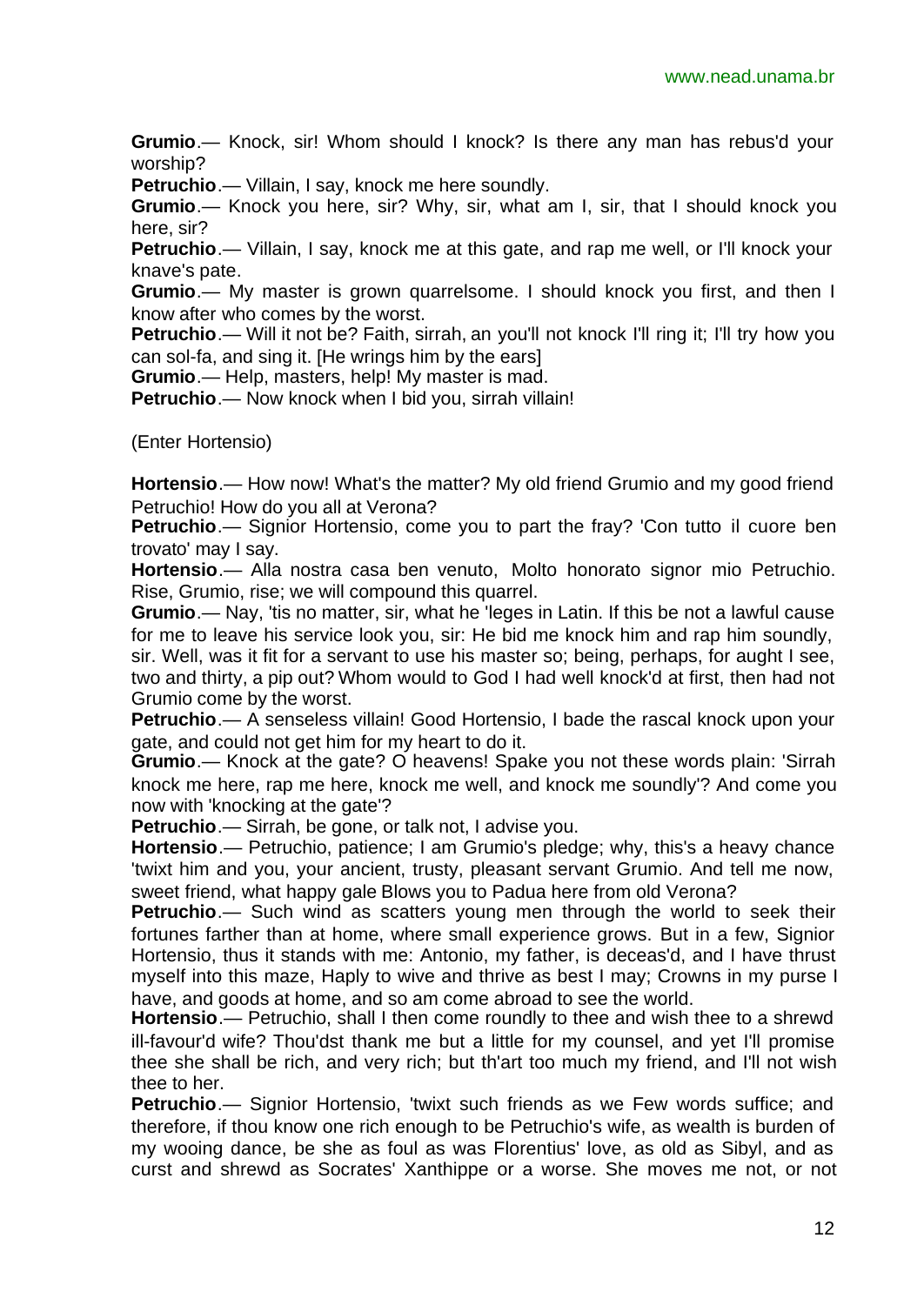removes, at least, affection's edge in me, were she as rough as are the swelling Adriatic seas. I come to wive it wealthily in Padua; If wealthily, then happily in Padua. **Grumio**.— Nay, look you, sir, he tells you flatly what his mind is. Why, give him gold enough and marry him to a puppet or an aglet-baby, or an old trot with ne'er a tooth in her head, though she has as many diseases as two and fifty horses. Why, nothing comes amiss, so money comes withal.

**Hortensio**.— Petruchio, since we are stepp'd thus far in, I will continue that I broach'd in jest. I can, Petruchio, help thee to a wife with wealth enough, and young and beauteous; brought up as best becomes a gentlewoman; her only fault, and that is faults enough, Is that she is intolerable curst, and shrewd and froward so beyond all measure that, were my state far worser than it is, I would not wed her for a mine of gold.

**Petruchio**.— Hortensio, peace! thou know'st not gold's effect. Tell me her father's name, and 'tis enough; for I will board her though she chide as loud as thunder when the clouds in autumn crack.

**Hortensio**.— Her father is Baptista Minola, an affable and courteous gentleman; her name is Katherina Minola, renown'd in Padua for her scolding tongue.

**Petruchio**.— I know her father, though I know not her; and he knew my deceased father well. I will not sleep, Hortensio, till I see her; and therefore let me be thus bold with you to give you over at this first encounter, unless you will accompany me thither.

**Grumio**.— I pray you, sir, let him go while the humour lasts. O' my word, and she knew him as well as I do, she would think scolding would do little good upon him. She may perhaps call him half a score knaves or so. Why, that's nothing; and he begin once, he'll rail in his rope-tricks. I'll tell you what, sir: an she stand him but a little, he will throw a figure in her face, and so disfigure her with it that she shall have no more eyes to see withal than a cat. You know him not, sir.

**Hortensio**.— Tarry, Petruchio, I must go with thee, for in Baptista's keep my treasure is. He hath the jewel of my life in hold, his youngest daughter, beautiful Bianca; and her withholds from me, and other more, suitors to her and rivals in my love; supposing it a thing impossible. For those defects I have before rehears'd. That ever Katherina will be woo'd. Therefore this order hath Baptista ta'en, that none shall have access unto Bianca Till Katherine the curst have got a husband.

**Grumio**.— Katherine the curst! A title for a maid of all titles the worst.

**Hortensio**.— Now shall my friend Petruchio do me grace, and offer me disguis'd in sober robes to old Baptista as a schoolmaster well seen in music, to instruct Bianca; that so I may by this device at least have leave and leisure to make love to her, and unsuspected court her by herself.

(Enter Gremio with Lucentio disguised as Cambio)

**Grumio**.— Here's no knavery! See, to beguile the old folks, how the young folks lay their heads together! Master, master, look about you. Who goes there, ha?

**Hortensio**.— Peace, Grumio! It is the rival of my love. Petruchio, stand by awhile.

**Grumio**.— A proper stripling, and an amorous! [They stand aside]

**Gremio**.— O, very well; I have perus'd the note. Hark you, sir; I'll have them very fairly bound. All books of love, see that at any hand; and see you read no other lectures to her. You understand me over and beside Signior Baptista's liberality, I'll mend it with a largess. Take your paper too, and let me have them very well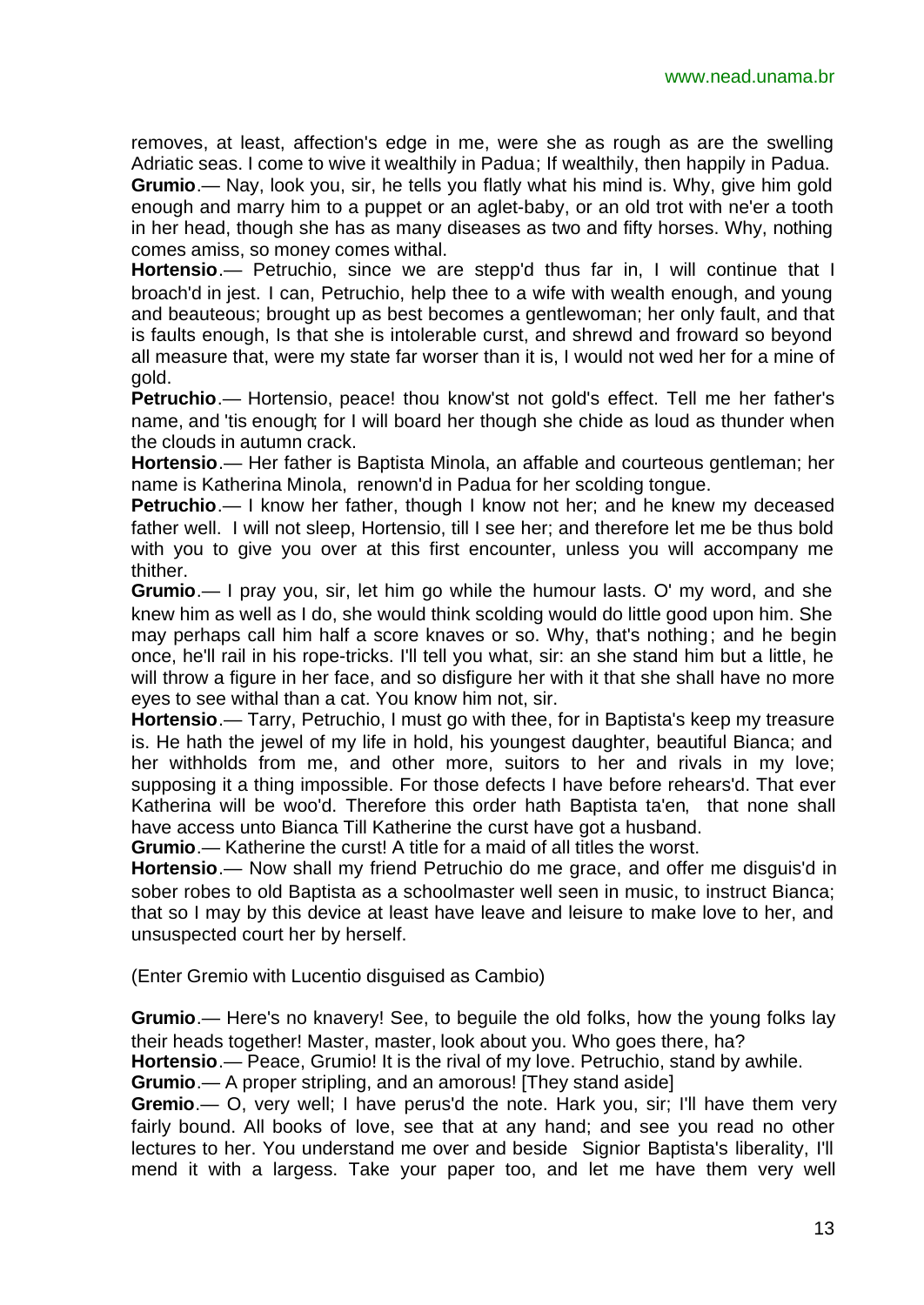perfum'd; for she is sweeter than perfume itself to whom they go to. What will you read to her?

**Lucentio**.— Whate'er I read to her, I'll plead for you as for my patron, stand you so assur'd, as firmly as yourself were still in place; yea, and perhaps with more successful words than you, unless you were a scholar, sir.

**Gremio**.— O this learning, what a thing it is!

**Grumio**.— O this woodcock, what an ass it is!

**Petruchio**.— Peace, sirrah!

**Hortensio**.— Grumio, mum! [Coming forward] God save you, Signior Gremio!

**Gremio**.— And you are well met, Signior Hortensio. Trow you whither I am going? To Baptista Minola. I promis'd to enquire carefully about a schoolmaster for the fair Bianca; and by good fortune I have lighted well on this young man; for learning and behaviour Fit for her turn, well read in poetry and other books good ones, I warrant ye.

**Hortensio**.— 'Tis well; and I have met a gentleman Hath promis'd me to help me to another, a fine musician to instruct our mistress; so shall I no whit be behind in duty to fair Bianca, so beloved of me.

**Gremio**.— Beloved of me and that my deeds shall prove.

**Grumio**.— And that his bags shall prove.

**Hortensio**.— Gremio, 'tis now no time to vent our love. Listen to me, and if you speak me fair I'll tell you news indifferent good for either. Here is a gentleman whom by chance I met, upon agreement from us to his liking, will undertake to woo curst Katherine; yea, and to marry her, if her dowry please.

**Gremio**.— So said, so done, is well. Hortensio, have you told him all her faults?

**Petruchio**. — I know she is an irksome brawling scold; If that be all, masters, I hear no harm.

**Gremio**.— No, say'st me so, friend? What countryman?

**Petruchio**.— Born in Verona, old Antonio's son. My father dead, my fortune lives for me; and I do hope good days and long to see.

**Gremio**.— O Sir, such a life with such a wife were strange! But if you have a stomach, to't a God's name; you shall have me assisting you in all. But will you woo this wild-cat?

**Petruchio.**— Will I live?

**Grumio**.— Will he woo her? Ay, or I'll hang her.

**Petruchio.**— Why came I hither but to that intent? Think you a little din can daunt mine ears? Have I not in my time heard lions roar? Have I not heard the sea, puff'd up with winds, Rage like an angry boar chafed with sweat? Have I not heard great ordnance in the field, and heaven's artillery thunder in the skies? Have I not in a pitched battle heard Loud 'larums, neighing steeds, and trumpets' clang? And do you tell me of a woman's tongue, that gives not half so great a blow to hear as will a chestnut in a fariner's fire? Tush! tush! fear boys with bugs.

**Grumio**.— For he fears none.

**Gremio**.— Hortensio, hark: This gentleman is happily arriv'd, my mind presumes, for his own good and ours.

**Hortensio**.— I promis'd we would be contributors \nd bear his charge of wooing, whatsoe'er.

**Gremio**.— And so we will provided that he win her.

**Grumio**.— I would I were as sure of a good dinner.

(Enter Tranio, bravely apparelled as Lucentio, and Biondello)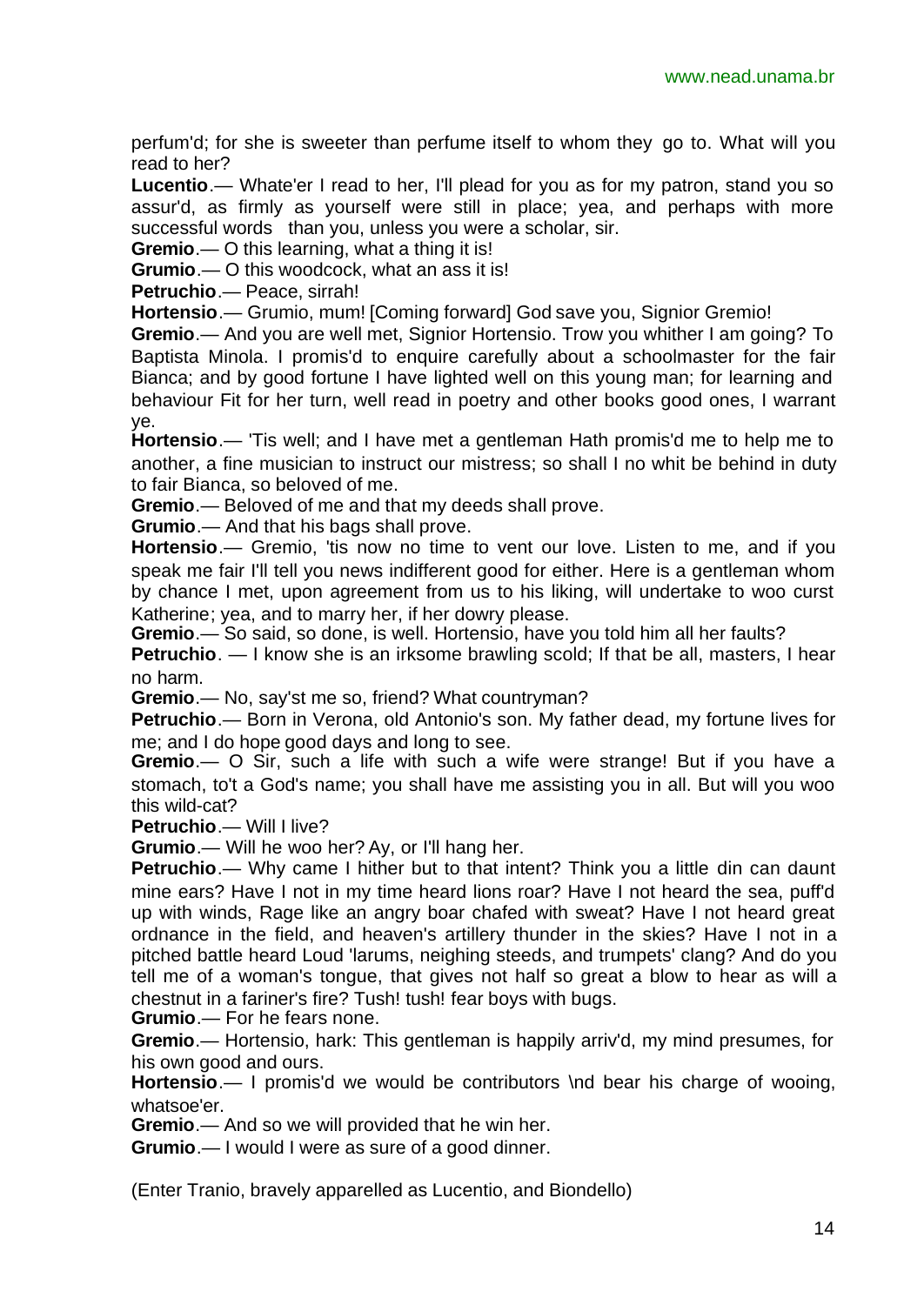**Tranio**.— Gentlemen, God save you! If I may be bold, Tell me, I beseech you, which is the readiest way to the house of Signior Baptista Minola?

**Biondello**.— He that has the two fair daughters; is't he you mean?

**Tranio**.— Even he, Biondello.

**Gremio**.— Hark you, sir, you mean not her to-

**Tranio**.— Perhaps him and her, sir; what have you to do?

**Petruchio**.— Not her that chides, sir, at any hand, I pray.

**Tranio**.— I love no chiders, sir. Biondello, let's away.

**Lucentio**.[Aside] — Well begun, Tranio.

**Hortensio**.— Sir, a word ere you go. Are you a suitor to the maid you talk of, yea or no?

**Tranio**.— And if I be, sir, is it any offence?

**Gremio**.— No; if without more words you will get you hence.

**Tranio**.— Why, sir, I pray, are not the streets as free for me as for you?

**Gremio**.— But so is not she.

**Tranio**.— For what reason, I beseech you?

**Gremio**.— For this reason, if you'll know, that she's the choice love of Signior Gremio.

**Hortensio**.— That she's the chosen of Signior Hortensio.

**Tranio**.— Softly, my masters! If you be gentlemen, do me this right hear me with patience. Baptista is a noble gentleman, to whom my father is not all unknown, and, were his daughter fairer than she is, she may more suitors have, and me for one. Fair Leda's daughter had a thousand wooers; then well one more may fair Bianca have; and so she shall: Lucentio shall make one, Though Paris came in hope to speed alone.

**Gremio**.— What, this gentleman will out-talk us all!

**Lucentio**.— Sir, give him head; I know he'll prove a jade.

**Petruchio**.— Hortensio, to what end are all these words?

**Hortensio**.— Sir, let me be so bold as ask you, did you yet ever see Baptista's daughter?

**Tranio**.— No, sir, but hear I do that he hath two: the one as famous for a scolding tongue as is the other for beauteous modesty.

**Petruchio**.— Sir, sir, the first's for me; let her go by.

**Gremio**.— Yea, leave that labour to great Hercules, and let it be more than Alcides' twelve.

**Petruchio**.— Sir, understand you this of me, in sooth: the youngest daughter, whom you hearken for, her father keeps from all access of suitors, and will not promise her to any man until the elder sister first be wed. The younger then is free, and not before.

**Tranio**.— If it be so, sir, that you are the man must stead us all, and me amongst the rest; and if you break the ice, and do this feat, achieve the elder, set the younger free For our access whose hap shall be to have her will not so graceless be to be ingrate.

**Hortensio**.— Sir, you say well, and well you do conceive; and since you do profess to be a suitor, you must, as we do, gratify this gentleman, to whom we all rest generally beholding.

**Tranio**.—Sir, I shall not be slack; in sign whereof, please ye we may contrive this afternoon, and quaff carouses to our mistress' health; and do as adversaries do in law. Strive mightily, but eat and drink as friends.

**Grumio**, **Biondello**.— O excellent motion! Fellows, let's be gone.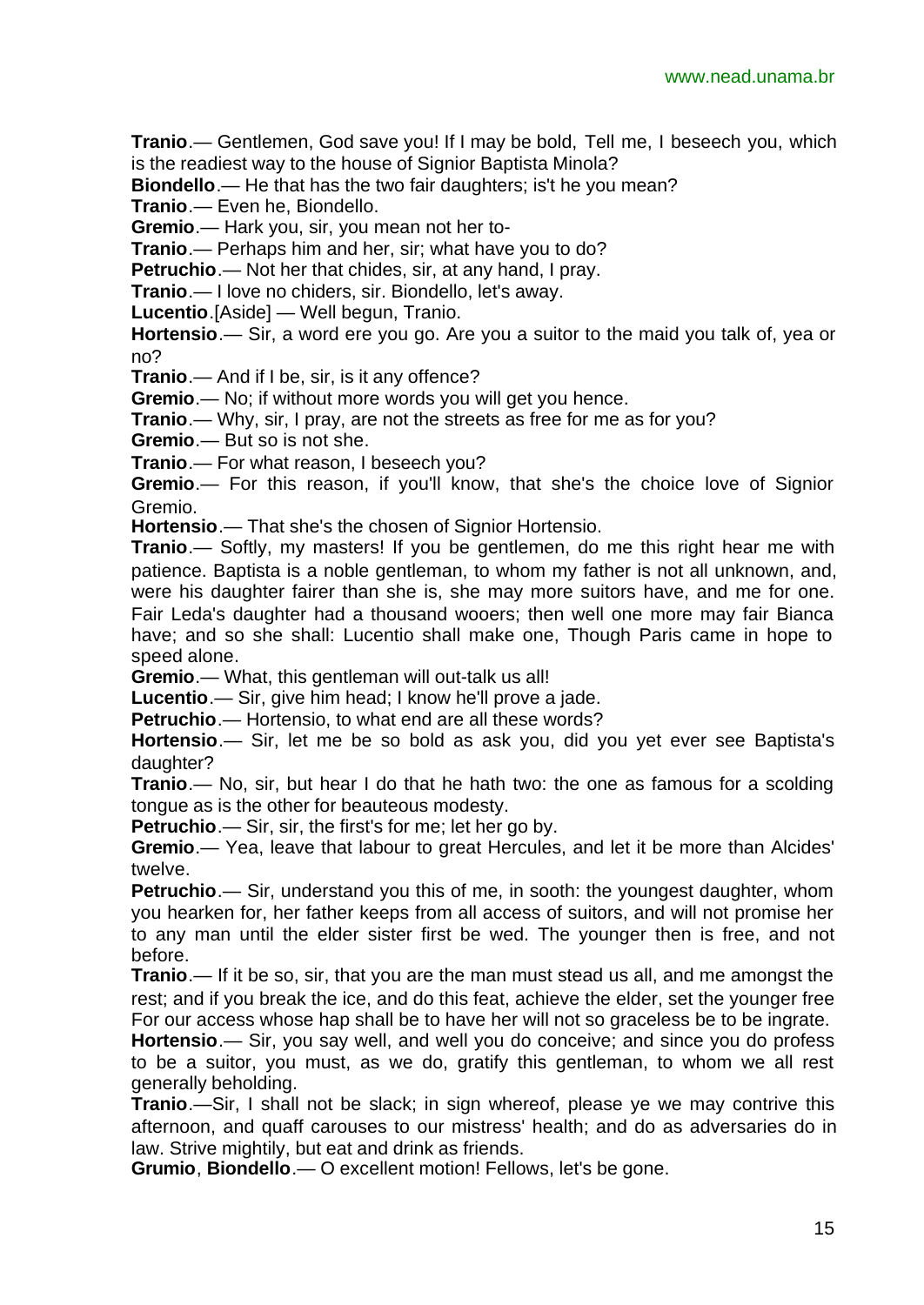**Hortensio**.— The motion's good indeed, and be it so.Petruchio, I shall be your ben venuto.

(Exeunt)

ACT Il. SCENE I. Padua. Baptista's house

(Enter Katherina and Bianca)

**Bianca**.— Good sister, wrong me not, nor wrong yourself, to make a bondmaid and a slave of me. That I disdain; but for these other gawds, unbind my hands, I'll pull them off myself, yea, all my raiment, to my petticoat; or what you will command me will I do, so well I know my duty to my elders.

**Katherina**.— Of all thy suitors here I charge thee tell whom thou lov'st best. See thou dissemble not.

**Bianca**.— Believe me, sister, of all the men alive I never yet beheld that special face which I could fancy more than any other.

**Katherina**.— Minion, thou liest. Is't not Hortensio?

**Bianca**.— If you affect him, sister, here I swear I'll plead for you myself but you shall have him.

**Katherina**.— O then, belike, you fancy riches more: you will have Gremio to keep you fair.

**Bianca**.— Is it for him you do envy me so? Nay, then you jest; and now I well perceive you have but jested with me all this while. I prithee, sister Kate, untie my hands.

**Katherina**. [Strikes her] — If that be jest, then an the rest was so.

(Enter Baptista)

**Baptista**.— Why, how now, dame! Whence grows this insolence? Bianca, stand aside poor girl! she weeps. [He unbinds her] Go ply thy needle; meddle not with her. For shame, thou hilding of a devilish spirit, why dost thou wrong her that did ne'er wrong thee? When did she cross thee with a bitter word?

**Katherina**.— Her silence flouts me, and I'll be reveng'd. [Flies after Bianca] **Baptista**.— What, in my sight? Bianca, get thee in.

(Exit Bianca)

**Katherina**.— What, will you not suffer me? Nay, now I see she is your treasure, she must have a husband; I must dance bare-foot on her wedding-day, and for your love to her lead apes in hell. Talk not to me; I will go sit and weep, Till I can find occasion of revenge.

#### (Exit Katherina)

**Baptista**.— Was ever gentleman thus griev'd as I? But who comes here?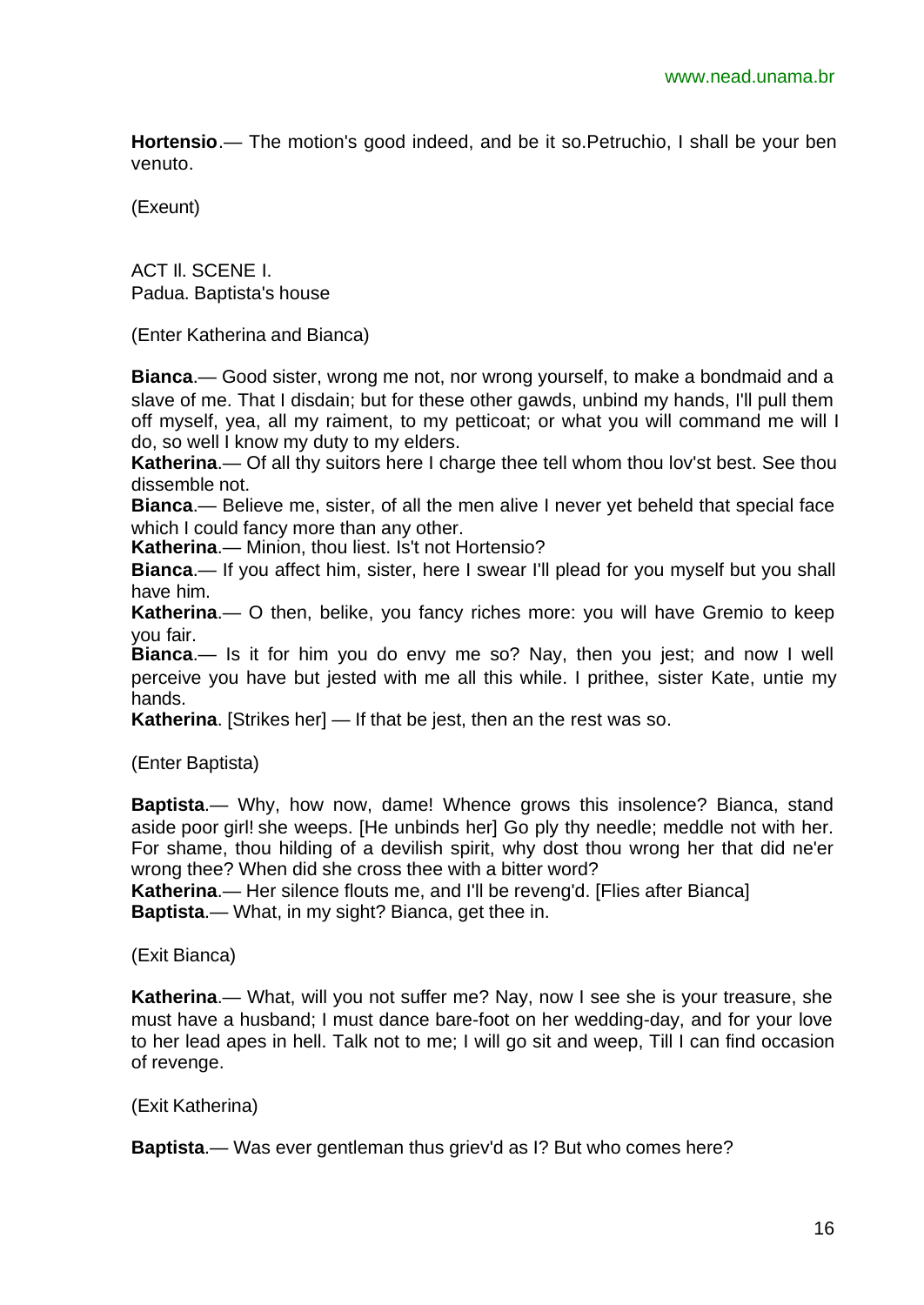(Enter Gremio, with Lucentio in the habit of a mean man; Petruchio, with Hortensio as a musician; and Tranio, as Lucentio, with his boy, Biondello, bearing a lute and books)

**Gremio**.— Good morrow, neighbour Baptista.

**Baptista**.— Good morrow, neighbour Gremio. God save you, gentlemen!

**Petruchio**.— And you, good sir! Pray, have you not a daughter Call'd Katherina, fair and virtuous?

**Baptista**.— I have a daughter, sir, call'd Katherina.

**Gremio**.— You are too blunt; go to it orderly.

**Petruchio**.— You wrong me, Signior Gremio; give me leave. I am a gentleman of Verona, sir, that, hearing of her beauty and her wit, her affability and bashful modesty, her wondrous qualities and mild behaviour, am bold to show myself a forward guest within your house, to make mine eye the witness of that report which I so oft have heard. And, for an entrance to my entertainment, I do present you with a man of mine, [Presenting Hortensio] Cunning in music and the mathematics, to instruct her fully in those sciences, whereof I know she is not ignorant. accept of him, or else you do me wrong. His name is Licio, born in Mantua.

**Baptista**.— Y'are welcome, sir, and he for your good sake; but for my daughter Katherine, this I know, she is not for your turn, the more my grief.

**Petruchio**.— I see you do not mean to part with her; or else you like not of my company.

**Baptista**.— Mistake me not; I speak but as I find. Whence are you, sir? What may I call your name?

**Petruchio**.— Petruchio is my name, Antonio's son, a man well known throughout all Italy.

**Baptista**.— I know him well; you are welcome for his sake.

**Gremio**.— Saving your tale, Petruchio, I pray, let us that are poor petitioners speak too. Bacare! you are marvellous forward.

**Petruchio**.— O, pardon me, Signior Gremio! I would fain be doing.

**Gremio**.— I doubt it not, sir; but you will curse your wooing. Neighbour, this is a gift very grateful, I am sure of it. To express the like kindness, myself, that have been more kindly beholding to you than any, freely give unto you this young scholar [Presenting Lucentio] that hath been long studying at Rheims; as cunning in Greek, Latin, and other languages, as the other in music and mathematics. His name is Cambio. Pray accept his service.

**Baptista**.— A thousand thanks, Signior Gremio. Welcome, good Cambio. [To **Tranio**] But, gentle sir, methinks you walk like a stranger. May I be so bold to know the cause of your coming?

**Tranio**.— Pardon me, sir, the boldness is mine own that, being a stranger in this city here, do make myself a suitor to your daughter, unto Bianca, fair and virtuous. Nor is your firm resolve unknown to me In the preferment of the eldest sister. This liberty is all that I request. That, upon knowledge of my parentage, I may have welcome 'mongst the rest that woo, and free access and favour as the rest. And toward the education of your daughters I here bestow a simple instrument, and this small packet of Greek and Latin books. If you accept them, then their worth is great.

**Baptista**.— Lucentio is your name? Of whence, I pray?

**Tranio**.— Of Pisa, sir; son to Vincentio.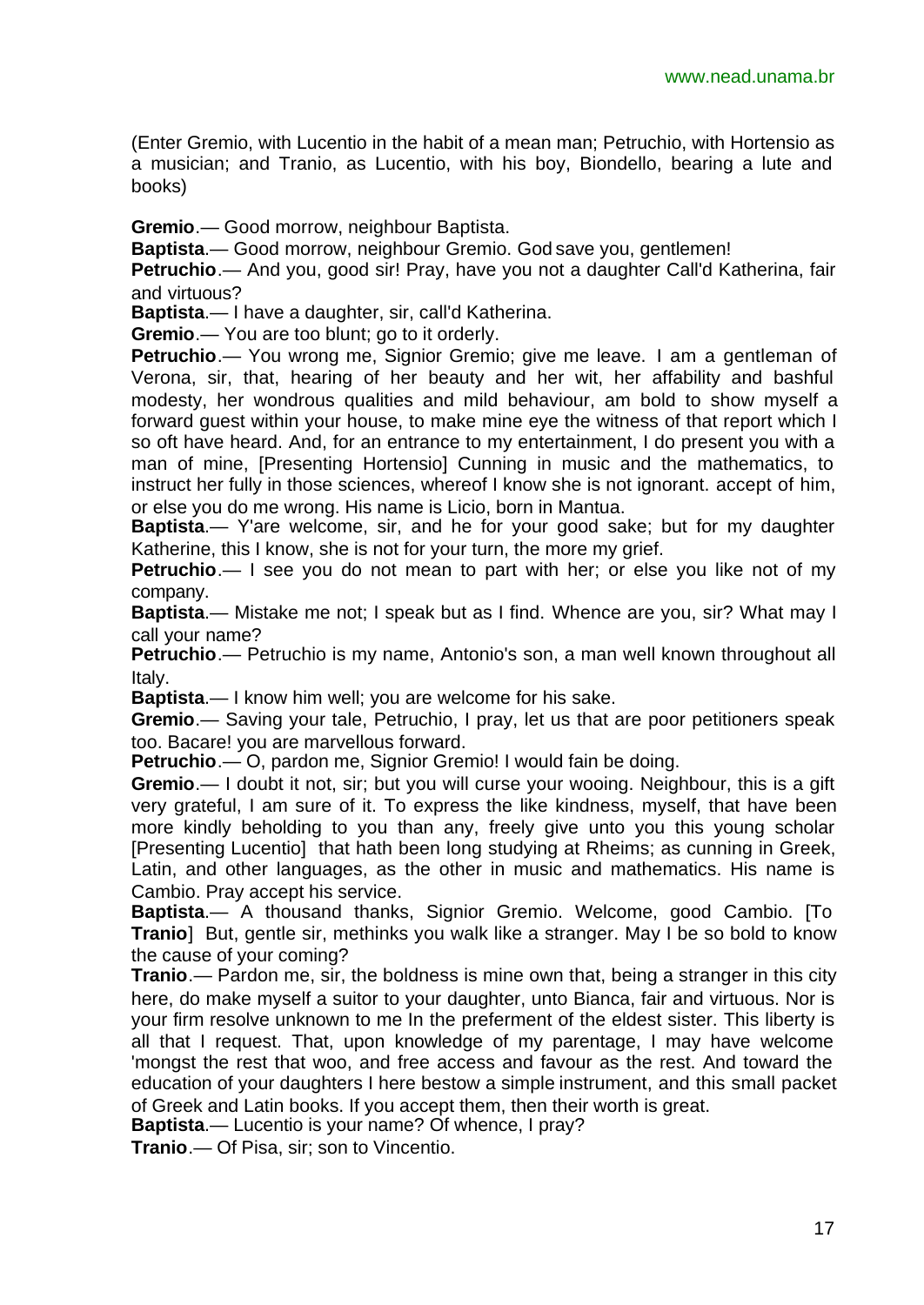**Baptista**.— A mighty man of Pisa. By report I know him well. You are very welcome, sir. Take you the lute, and you the set of books; you shall go see your pupils presently. Holla, within!

(Enter a Servant)

Sirrah, lead these gentlemen to my daughters; and tell them both these are their tutors. Bid them use them well.

(Exit Servant leading Hortensio carrying the lute and Lucentio with the books)

We will go walk a little in the orchard, and then to dinner. You are passing welcome, and so I pray you all to think yourselves.

**Petruchio**.— Signior Baptista, my business asketh haste, and every day I cannot come to woo. You knew my father well, and in him me, left solely heir to all his lands and goods, which I have bettered rather than decreas'd. Then tell me, if I get your daughter's love, what dowry shall I have with her to wife?

**Baptista**.— After my death, the one half of my lands and, in possession, twenty thousand crowns.

**Petruchio**.— And for that dowry, I'll assure her of her widowhood, be it that she survive me, In all my lands and leases whatsoever. Let specialities be therefore drawn between us, that covenants may be kept on either hand.

**Baptista**.— Ay, when the special thing is well obtain'd, that is, her love; for that is all in all.

**Petruchio**.— Why, that is nothing; for I tell you, father, I am as peremptory as she proud-minded; and where two raging fires meet together, they do consume the thing that feeds their fury. Though little fire grows great with little wind, yet extreme gusts will blow out fire and all. So I to her, and so she yields to me; for I am rough, and woo not like a babe.

**Baptista**.— Well mayst thou woo, and happy be thy speed but be thou arm'd for some unhappy words.

**Petruchio**.— Ay, to the proof, as mountains are for winds, that shake not though they blow perpetually.

(Re-enter Hortensio, with his head broke)

**Baptista**.— How now, my friend! Why dost thou look so pale?

**Hortensio**.— For fear, I promise you, if I look pale.

**Baptista**.— What, will my daughter prove a good musician?

**Hortensio**.— I think she'll sooner prove a soldier: Iron may hold with her, but never lutes.

**Baptista**.— Why, then thou canst not break her to the lute?

**Hortensio**.— Why, no; for she hath broke the lute to me. I did but tell her she mistook her frets, and bow'd her hand to teach her fingering, when, with a most impatient devilish spirit, 'Frets, call you these?' quoth she 'I'll fume with them.' And with that word she struck me on the head, and through the instrument my pate made way; and there I stood amazed for a while, as on a pillory, looking through the lute, while she did call me rascal fiddler and twangling Jack, with twenty such vile terms, as she had studied to misuse me so.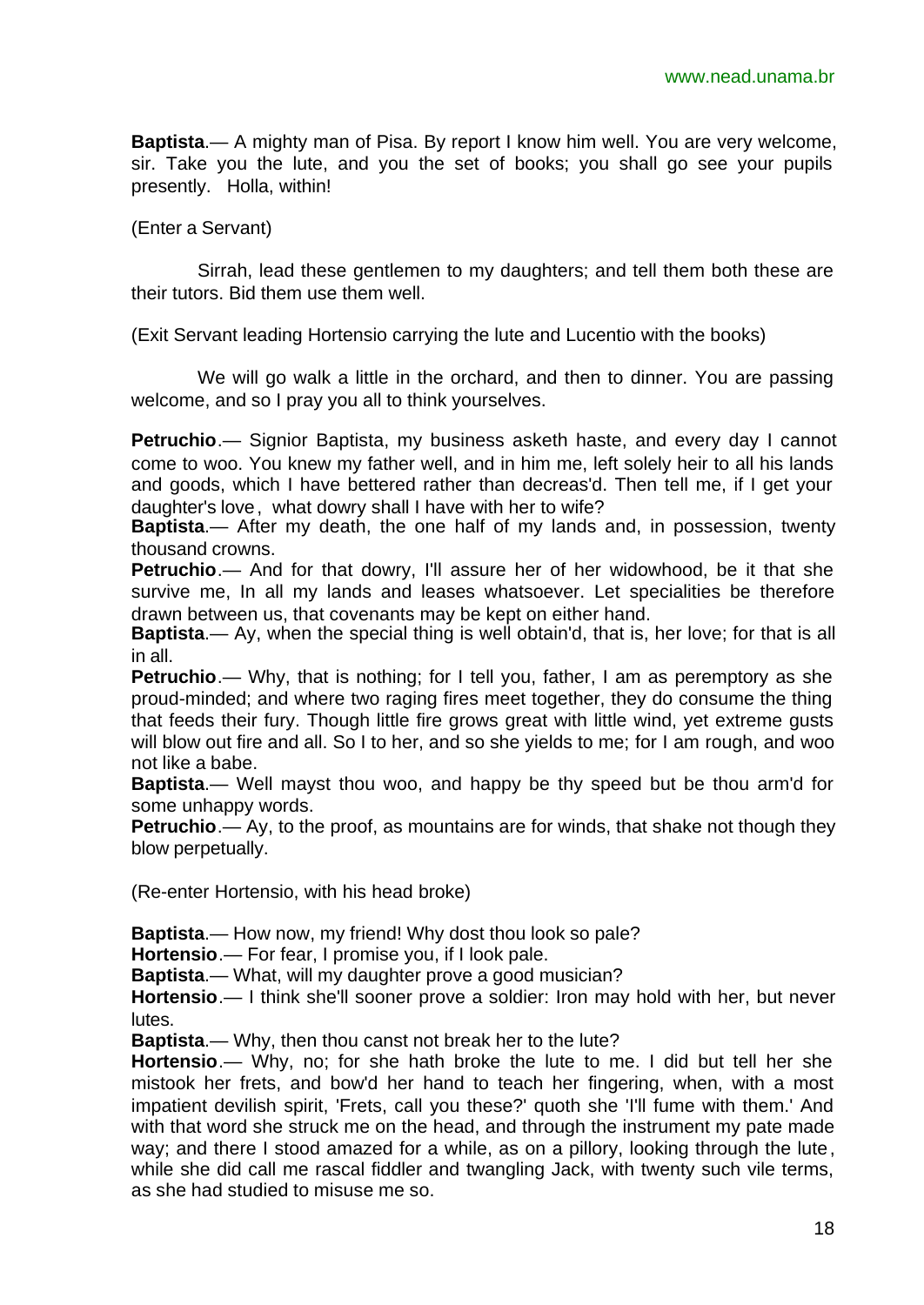**Petruchio**.— Now, by the world, it is a lusty wench; I love her ten times more than e'er I did. O, how I long to have some chat with her!

**Baptista**.— Well, go with me, and be not so discomfited; proceed in practice with my younger daughter; she's apt to learn, and thankful for good turns. Signior Petruchio, will you go with us, or shall I send my daughter Kate to you? **Petruchio**. I pray you do.

(Exeunt all but Petruchio)

I'll attend her here, and woo her with some spirit when she comes. Say that she rail; why, then I'll tell her plain she sings as sweetly as a nightingale. Say that she frown; I'll say she looks as clear as morning roses newly wash'd with dew. Say she be mute, and will not speak a word; then I'll commend her volubility, and say she uttereth piercing eloquence. If she do bid me pack, I'll give her thanks, as though she bid me stay by her a week; If she deny to wed, I'll crave the day when I shall ask the banns, and when be married. but here she comes; :Lnd.now, Petruchio, speak.

(Enter Katherina)

Good morrow, Kate— for that's your name, I hear.

**Katherina**.— Well have you heard, but something hard of hearing: They call me Katherine that do talk of me.

**Petruchio**.— You lie, in faith, for you are call'd plain Kate, and bonny Kate, and sometimes Kate the curst; but, Kate, the prettiest Kate in Christendom, Kate of Kate Hall, my super-dainty Kate, for dainties are all Kates, and therefore, Kate, take this of me, Kate of my consolation. Hearing thy mildness prais'd in every town, thy virtues spoke of, and thy beauty sounded, yet not so deeply as to thee belongs, myself am mov'd to woo thee for my wife.

**Katherina.**— Mov'd! in good time! Let him that mov'd you hither remove you hence. I knew you at the first you were a moveable.

**Petruchio.**— Why, what's a moveable?

**Katherina**.— A join'd-stool.

**Petruchio**.— Thou hast hit it. Come, sit on me.

**Katherina**.— Asses are made to bear, and so are you.

**Petruchio**.— Women are made to bear, and so are you.

**Katherina**.— No such jade as you, if me you mean.

**Petruchio**.— Alas, good Kate, I will not burden thee! For, knowing thee to be but young and light.

**Katherina**.— Too light for such a swain as you to catch; and yet as heavy as my weight should be.

Petruchio.— Should be! should buzz!

**Katherina**.— Well ta'en, and like a buzzard.

**Petruchio**.— O, slow-wing'd turtle, shall a buzzard take thee?

**Katherina**.— Ay, for a turtle, as he takes a buzzard.

**Petruchio**.— Come, come, you wasp; i' faith, you are too angry.

**Katherina**. — If I be waspish, best beware my sting.

**Petruchio**.— My remedy is then to pluck it out.

**Katherina**.— Ay, if the fool could find it where it lies.

**Petruchio**.— Who knows not where a wasp does wear his sting? In his tail.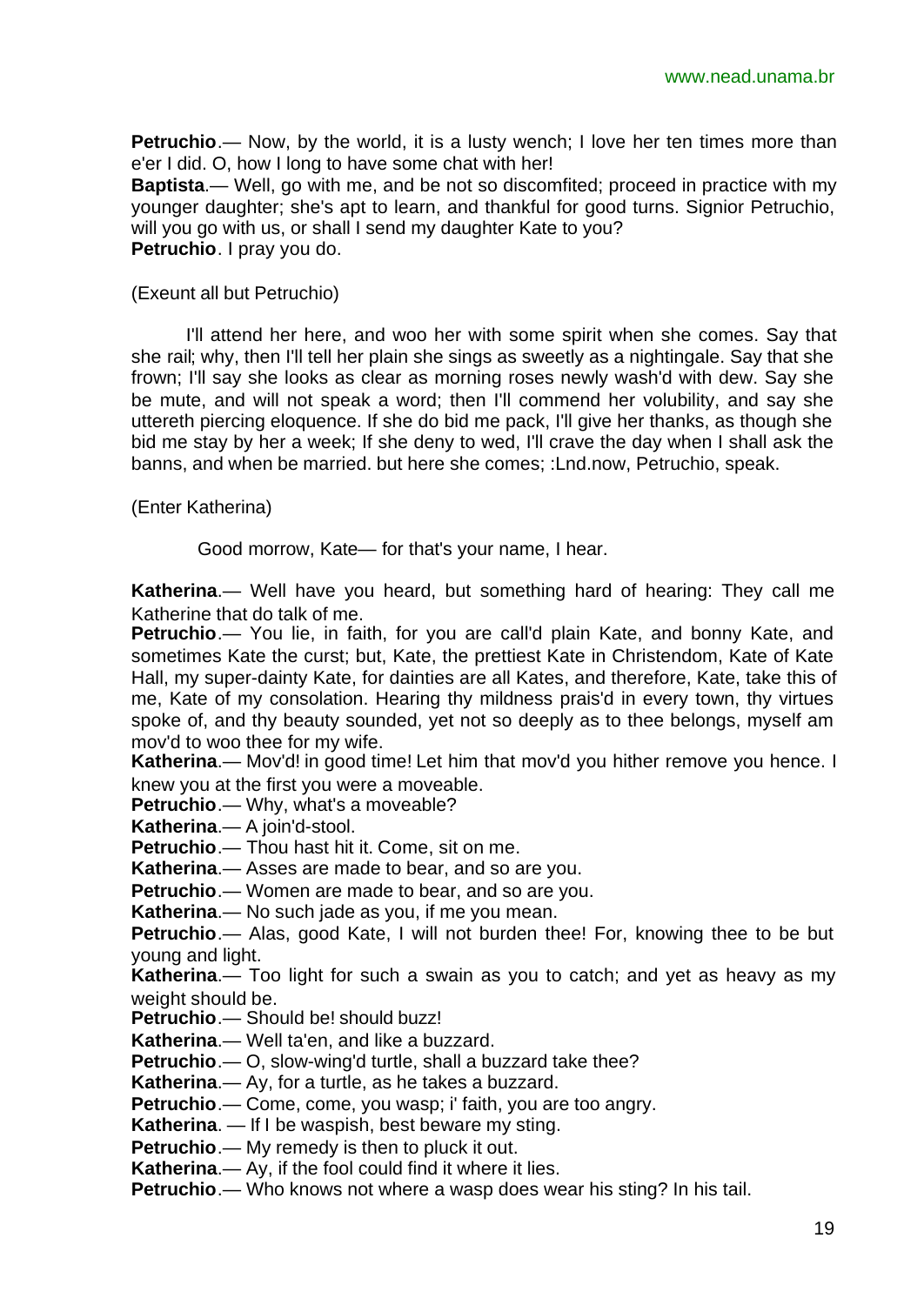**Katherina**.— In his tongue.

**Petruchio**.— Whose tongue?

**Katherina**.— Yours, if you talk of tales; and so farewell.

**Petruchio**.— What, with my tongue in your tail? Nay, come again, good Kate; I am a gentleman.

**Katherina**.— That I'll try. [She strikes him]

Petruchio.— I swear I'll cuff you, if you strike again.

**Katherina**.— So may you lose your arms. If you strike me, you are no gentleman; and if no gentleman, why then no arms.

**Petruchio**.— A herald, Kate? O, put me in thy books!

**Katherina**.— What is your crest— a coxcomb?

**Petruchio**.— A combless cock, so Kate will be my hen.

**Katherina**.— No cock of mine: you crow too like a craven.

**Petruchio**.— Nay, come, Kate, come; you must not look so sour.

**Katherina**.— It is my fashion, when I see a crab.

**Petruchio**.— Why, here's no crab; and therefore look not sour.

**Katherina**.— There is, there is.

**Petruchio**.— Then show it me.

**Katherina**.— Had I a glass I would.

**Petruchio**.— What, you mean my face?

**Katherina**.— Well aim'd of such a young one.

**Petruchio**.— Now, by Saint George, I am too young for you.

**Katherina**.— Yet you are wither'd.

**Petruchio**.— 'Tis with cares.

**Katherina**.— I care not.

**Petruchio**.— Nay, hear you, Kate in sooth, you scape not so.

**Katherina**.— I chafe you, if I tarry; let me go.

**Petruchio**.— No, not a whit; I find you passing gentle. 'Twas told me you were rough, and coy, and sullen, and now I find report a very liar; for thou art pleasant, gamesome, passing courteous, but slow in speech, yet sweet as springtime flowers. Thou canst not frown, thou canst not look askance, nor bite the lip, as angry wenches will, nor hast thou pleasure to be cross in talk; but thou with mildness entertain'st thy wooers; with gentle conference, soft and affable. Why does the world report that Kate doth limp? O sland'rous world! Kate like the hazel-twig Is straight and slender, and as brown in hue as hazel-nuts, and sweeter than the kernels. O, let me see thee walk. Thou dost not halt.

**Katherina**.— Go, fool, and whom thou keep'st command.

**Petruchio**.— Did ever Dian so become a grove as Kate this chamber with her princely gait? O, be thou Dian, and let her be Kate; and then let Kate be chaste, and Dian sportful!

**Katherina**.— Where did you study all this goodly speech?

**Petruchio**.— It is extempore, from my mother wit.

**Katherina.**— A witty mother! witless else her son.

**Petruchio**.— Am I not wise?

**Katherina**.— Yes, keep you warm.

**Petruchio**.— Marry, so I mean, sweet Katherine, in thy bed. And therefore, setting all this chat aside, thus in plain terms: your father hath consented that you shall be my wife your dowry greed on; and will you, nill you, I will marry you, now, Kate, I am a husband for your turn; for, by this light, whereby I see thy beauty, thy beauty that doth make me like thee well, thou must be married to no man but me; for I am he am born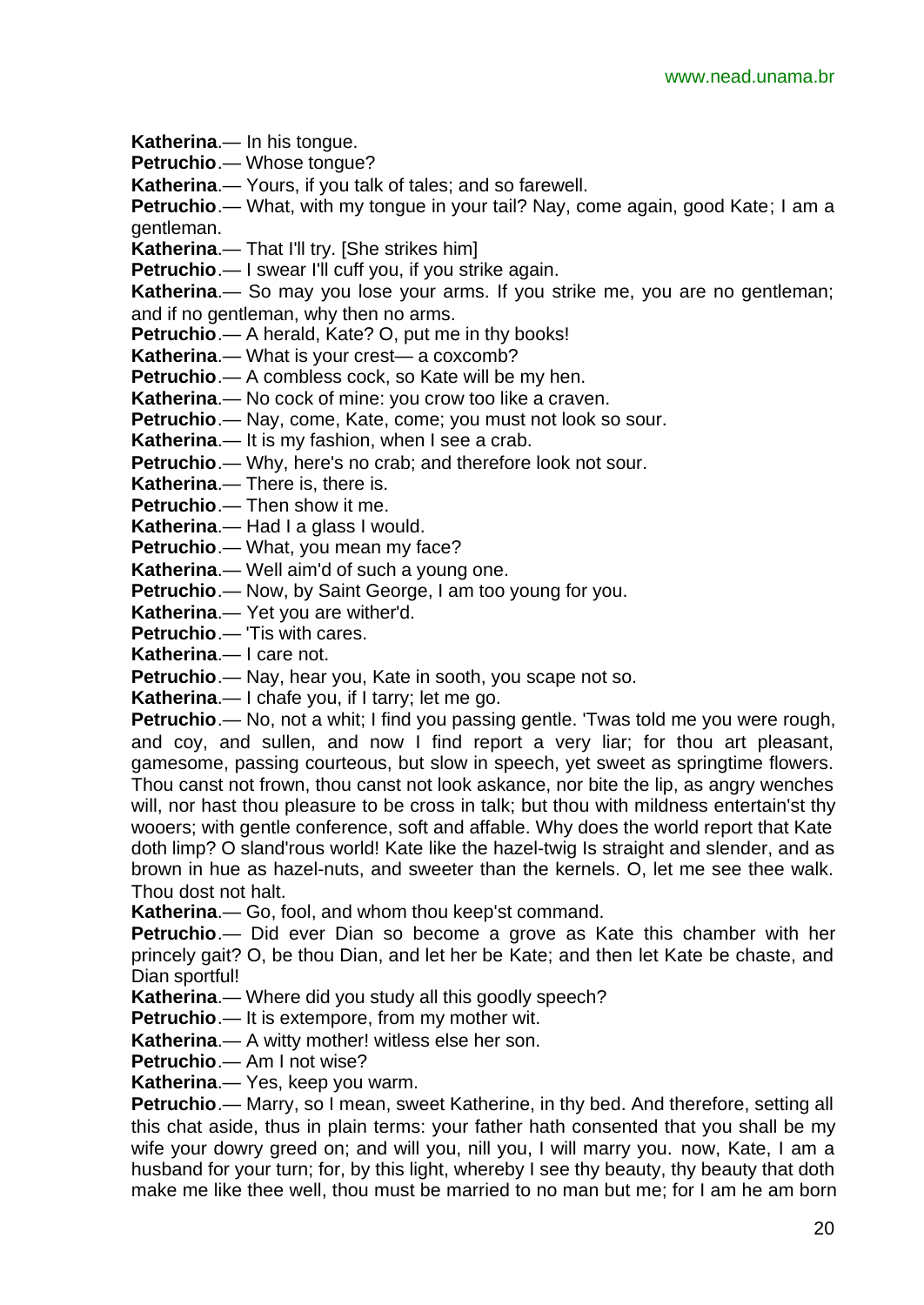to tame you, Kate, and bring you from a wild Kate to a Kate conformable as other household Kates.

(Re-enter Baptista, Gremio, and Tranio)

Here comes your father. Never make denial; I must and will have Katherine to my wife.

**Baptista**.— Now, Signior Petruchio, how speed you with my daughter?

**Petruchio**.— How but well, sir? how but well? It were impossible I should speed amiss.

**Baptista**.— Why, how now, daughter Katherine, in your dumps?

**Katherina**.— Call you me daughter? Now I promise you. You have show'd a tender fatherly regard to wish me wed to one half lunatic, a mad-cap ruffian and a swearing Jack, that thinks with oaths to face the matter out.

**Petruchio**.— Father, 'tis thus: yourself and all the world that talk'd of her have talk'd amiss of her. If she be curst, it is for policy, for,she's not froward, but modest as the dove; she is not hot, but temperate as the morn; for patience she will prove a second Grissel, and Roman Lucrece for her chastity. And, to conclude, we have 'greed so well together that upon Sunday is the wedding-day.

**Katherina**.— I'll see thee hang'd on Sunday first.

**Gremio**.— Hark, Petruchio; she says she'll see thee hang'd first.

**Tranio**.— Is this your speeding? Nay, then good-night our part!

**Petruchio**.— Be patient, gentlemen. I choose her for myself; If she and I be pleas'd, what's that to you? 'Tis bargain'd 'twixt us twain, being alone, that she shall still be curst in company. I tell you 'tis incredible to believe. how much she loves me o, the kindest Kate! She hung about my neck, and kiss on kiss she vied so fast, protesting oath on oath, that in a twink she won me to her love. O, you are novices! 'Tis a world to see, how tame, when men and women are alone, a meacock wretch can make the curstest shrew. Give me thy hand, Kate; I will unto Venice, to buy apparel 'gainst the wedding-day. Provide the feast, father, and bid the guests; I will be sure my Katherine shall be fine.

**Baptista**.— I know not what to say; but give me your hands. God send you joy, Petruchio! 'Tis a match.

**Gremio**, **Tranio**.— Amen, say we; we will be witnesses.

**Petruchio**.— Father, and wife, and gentlemen, adieu. I will to Venice; Sunday comes apace; we will have rings and things, and fine array; and kiss me, Kate; we will be married a Sunday.

(Exeunt Petruchio and Katherina severally)

**Gremio**.— Was ever match clapp'd up so suddenly?

**Baptista**.— Faith, gentlemen, now I play a merchant's part, and venture madly on a desperate mart.

**Tranio**.— 'Twas a commodity lay fretting by you; 'Twill bring you gain, or perish on the seas.

**Baptista**.— The gain I seek is quiet in the match.

**Gremio**.— No doubt but he hath got a quiet catch. But now, Baptista, to your younger daughter: now is the day we long have looked for; I am your neighbour, and was suitor first.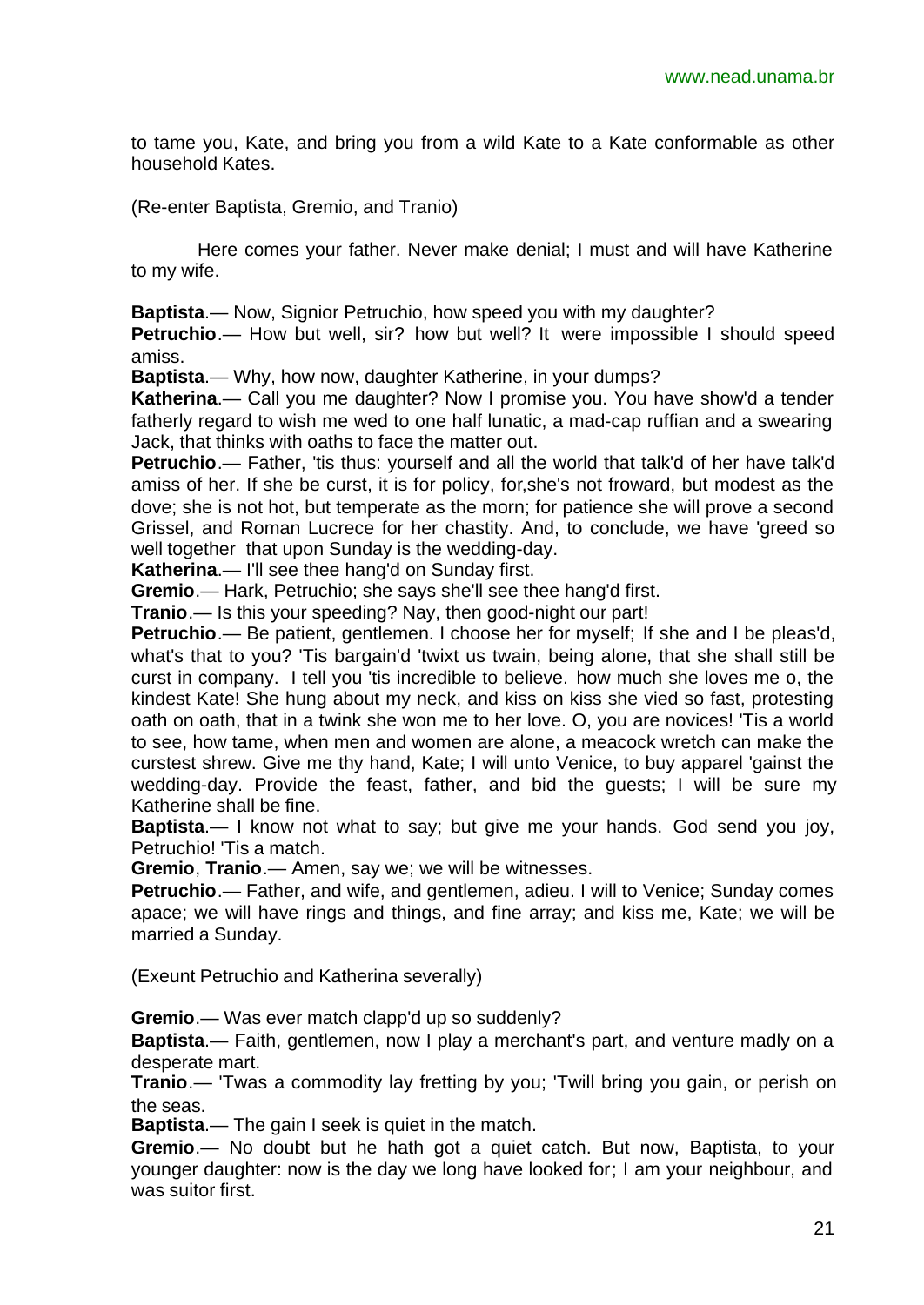**Tranio**.— And I am one that love Bianca more than words can witness or your thoughts can guess.

**Gremio**.— Youngling, thou canst not love so dear as I.

**Tranio**.— Greybeard, thy love doth freeze.

**Gremio**.— But thine doth fry. Skipper, stand back; 'tis age that nourisheth.

**Tranio**.— But youth in ladies' eyes that flourisheth.

**Baptista**.— Content you, gentlemen; I will compound this strife. 'Tis deeds must win the prize, and he of both that can assure my daughter greatest dower shall have my Bianca's love. Say, Signior Gremio, what can you assure her?

**Gremio**.— First, as you know, my house within the city Is richly furnished with plate and gold, basins and ewers to lave her dainty hands; my hangings all of Tyrian tapestry; In ivory coffers I have stuff'd my crowns; In cypress chests my arras counterpoints, Costly apparel, tents, and canopies, fine linen, Turkey cushions boss'd with pearl, Valance of Venice gold in needle-work; Pewter and brass, and all things that belongs to house or housekeeping. Then at my farm I have a hundred milch-kine to the pail, six score fat oxen standing in my stalls, and all things answerable to this portion. Myself am struck in years, I must confess; and if I die to-morrow this is hers, If whilst I live she will be only mine.

**Tranio**.— That 'only' came well in. Sir, list to me: I am my father's heir and only son; If I may have your daughter to my wife, I'll leave her houses three or four as good within rich Pisa's walls as any one old Signior Gremio has in Padua; besides two thousand ducats by the year of fruitful land, all which shall be her jointure. What, have I pinch'd you, Signior Gremio?

**Gremio**.— Two thousand ducats by the year of land! [Aside] My land amounts not to so much in all. That she shall have, besides an argosy that now is lying in Marseilles road. What, have I chok'd you with an argosy?

**Tranio**.— Gremio, 'tis known my father hath no less than three great argosies, besides two galliasses, and twelve tight galleys. These I will assure her, and twice as much whate'er thou off'rest next.

**Gremio**.— Nay, I have off'red all; I have no more; and she can have no more than all I have; If you like me, she shall have me and mine.

**Tranio**.— Why, then the maid is mine from all the world by your firm promise; Gremio is out-vied.

**Baptista**.— I must confess your offer is the best; and let your father make her the assurance, she is your own. Else, you must pardon me; If you should die before him, where's her dower?

**Tranio**.— That's but a cavil; he is old, I young.

**Gremio**.— And may not young men die as well as old?

**Baptista**.— Well, gentlemen, I am thus resolv'd: on Sunday next you know my daughter Katherine is to be married; now, on the Sunday following shall Bianca be bride to you, if you make this assurance; If not, to Signior Gremio. And so I take my leave, and thank you both.

**Gremio**.— Adieu, good neighbour.

(Exit Baptista)

Now, I fear thee not. Sirrah young gamester, your father were a fool to give thee all, and in his waning age set foot under thy table. Tut, a toy! An old Italian fox is not so kind, my boy.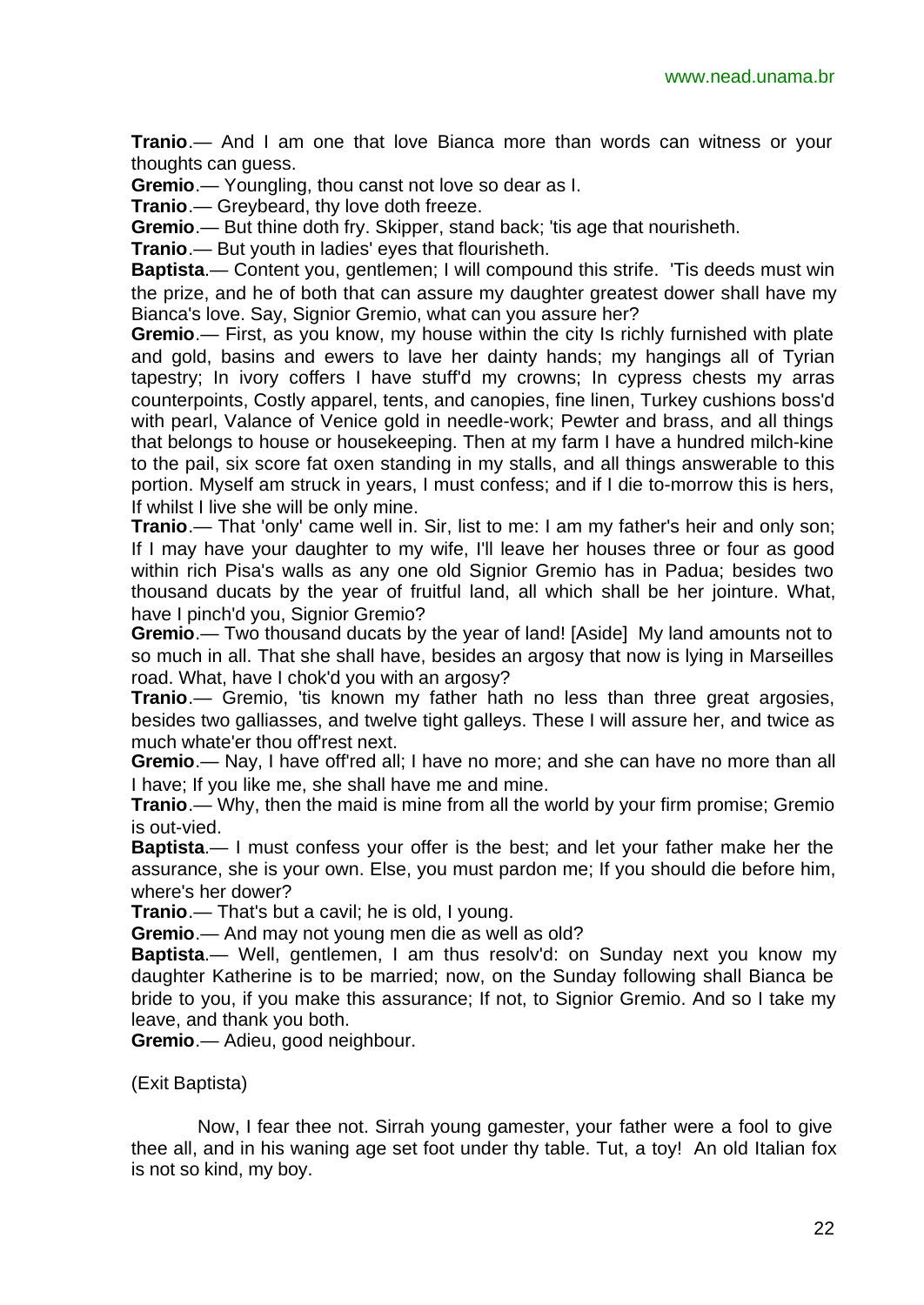(Exit)

**Tranio**.— A vengeance on your crafty withered hide! Yet I have fac'd it with a card of ten. 'Tis in my head to do my master good: I see no reason but suppos'd Lucentio must get a father, call'd suppos'd Vincentio; and that's a wonder fathers commonly so get their children; but in this case of wooing a child shall get a sire, if I fail not of my cunning.

(Exit)

ACT III. SCENE I. Padua. Baptista's house

(Enter Lucentio as Cambio, Hortensio as Licio, and Bianca)

**Lucentio**.— Fiddler, forbear; you grow too forward, sir. Have you so soon forgot the entertainment her sister Katherine welcome'd you withal?

**Hortensio**.— But, wrangling Pedant, this is the patroness of heavenly harmony. Then give me leave to have prerogative; and when in music we have spent an hour, your lecture shall have leisure for as much.

**Lucentio**.— Preposterous ass, that never read so far to know the cause why music was ordain'd! Was it not to refresh the mind of man after his studies or his usual pain? Then give me leave to read philosophy, and while I pause serve in your harmony.

**Hortensio**.— Sirrah, I will not bear these braves of thine.

**Bianca**.— Why, gentlemen, you do me double wrong to strive for that which resteth in my choice. I arn no breeching scholar in the schools, I'll not be tied to hours nor 'pointed times, but learn my lessons as I please myself. And to cut off all strife: here sit we down; take you your instrument, play you the whiles! His lecture will be done ere you have tun'd.

**Hortensio**.— You'll leave his lecture when I am in tune?

**Lucentio**.— That will be never tune your instrument.

**Bianca**.— Where left we last?

**Lucentio**.— Here, madam: 'Hic ibat Simois, hic est Sigeia tellus, Hic steterat Priami regia celsa senis.'

**Bianca**.— Construe them.

**Lucentio**.— 'Hic ibat' as I told you before 'Simois' I am Lucentio. 'hic est' son unto Vincentio of Pisa— 'Sigeia tellus' disguised thus to get your love 'Hic steterat' and that Lucentio that comes a-wooing. 'Priami' is my man Tranio 'regia' bearing my port 'celsa senis' that we might beguile the old pantaloon.

**Hortensio**.— Madam, my instrument's in tune.

**Bianca**.— Let's hear. O fie! the treble jars.

**Lucentio**.— Spit in the hole, man, and tune again.

**Bianca**.— Now let me see if I can construe it: 'Hic ibat Simois' I know you not 'hic est Sigeia tellus' I trust you not 'Hic steterat Priami' take heed he hear us not 'regia' presume not 'celsa senis' despair not.

**Hortensio**.— Madam, 'tis now in tune.

**Lucentio**.— All but the bass.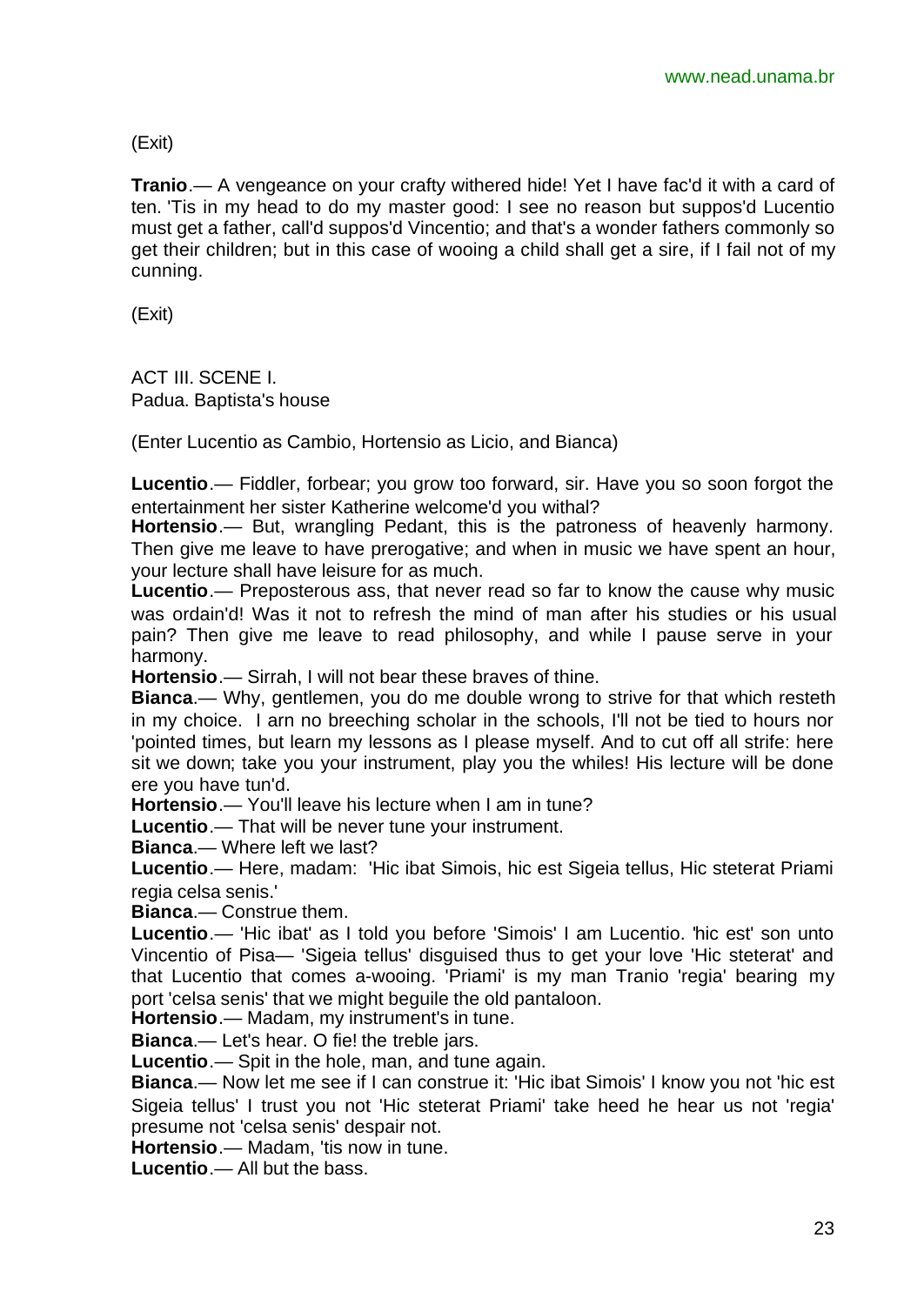**Hortensio**.— The bass is right; 'tis the base knave that jars. [Aside] How fiery and forward our Pedant is! Now, for my life, the knave doth court my love. Pedascule, I'll watch you better yet.

**Bianca**.— In time I may believe, yet I mistrust.

**Lucentio**.— Mistrust it not for sure, Aeacides was Ajax, call'd so from his grandfather.

**Bianca**.— I must believe my master; else, I promise you, I should be arguing still upon that doubt; but let it rest. Now, Licio, to you. Good master, take it not unkindly, pray, that I have been thus pleasant with you both.

**Hortensio**.[To Lucentio] — You may go walk and give me leave awhile; my lessons make no music in three Parts.

**Lucentio**.— Are you so formal, sir? Well, I must wait, [Aside] and watch withal; for, but I be deceiv'd, our fine musician groweth amorous.

**Hortensio**.— Madam, before you touch the instrument to learn the order of my fingering, I must begin with rudiments of art, to teach you gamut in a briefer sort, more pleasant, pithy, and effectual, than hath been taught by any of my trade; and there it is in writing fairly drawn.

**Bianca**.— Why, I am past my gamut long ago.

**Hortensio**.— Yet read the gamut of Hortensio.

**Bianca**. [Reads]

'"Gamut" I am, the ground of all accord "A re" to plead Hortensio's passion "B mi" Bianca, take him for thy lord "C fa ut" that loves with all affection "D sol re" one clef, two notes have I "E la mi" show pity or I die.'

Call you this gamut? Tut, I like it not! Old fashions please me best; I am not so nice to change true rules for odd inventions.

(Enter a Servant)

**Servant**.— Mistress, your father prays you leave your books and help to dress your sister's chamber up. You know to-morrow is the wedding-day. **Bianca**.— Farewell, sweet masters, both; I must be gone.

(Exeunt Bianca and Servant)

**Lucentio**.— Faith, mistress, then I have no cause to stay.

### (Exit)

**Hortensio**.— But I have cause to pry into this Pedant; methinks he looks as though he were in love. Yet if thy thoughts, Bianca, be so humble to cast thy wand'ring eyes on every stale. Seize thee that list. If once I find thee ranging, Hortensio will be quit with thee by changing.

(Exit)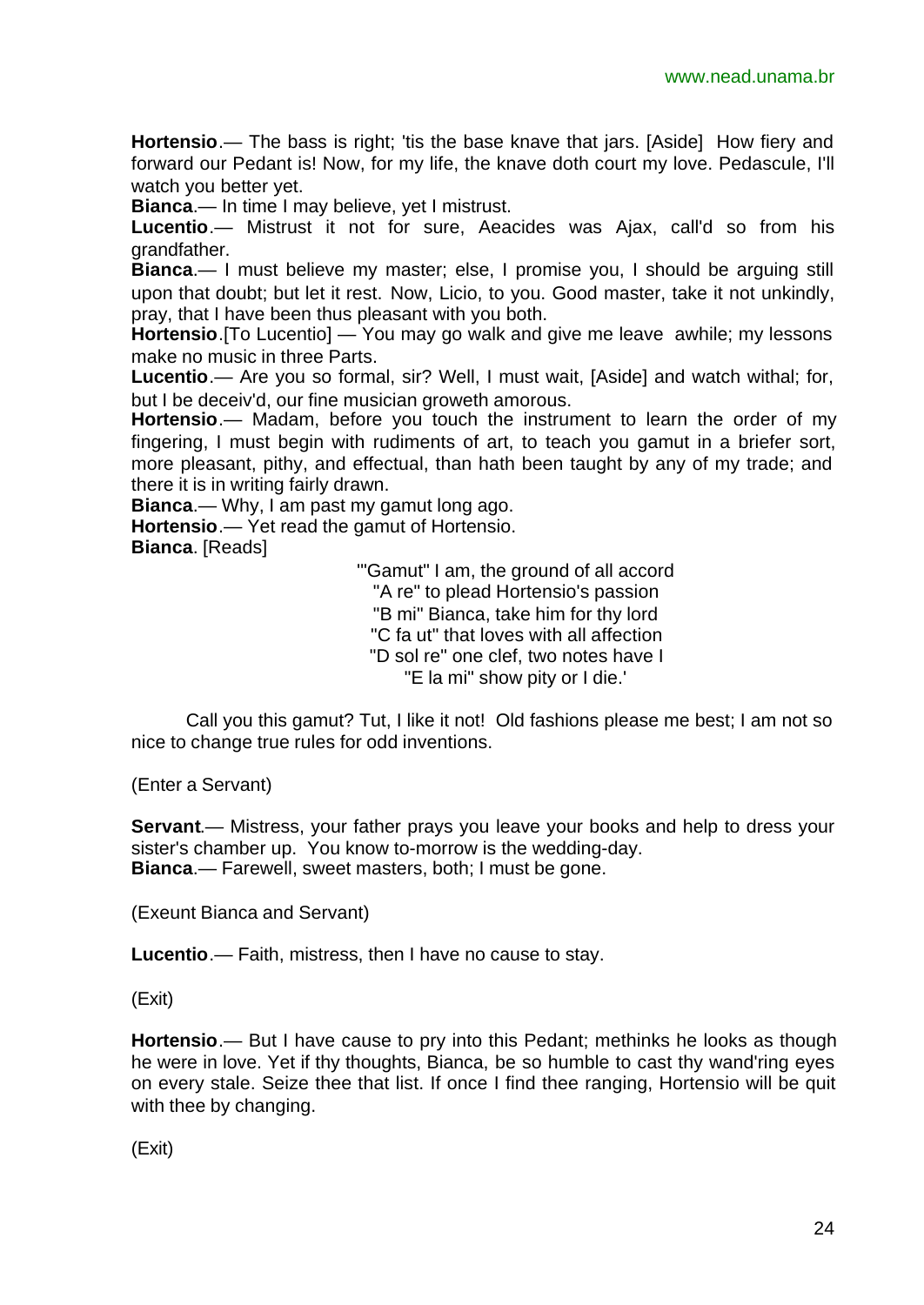SCENE II. Padua. Before Baptista's o house

(Enter Baptista, Gremio, Tranio as Lucentio, Katherina, Bianca, Lucentio as Cambio, and Attendants)

**Baptista**. [To Tranio] — Signior Lucentio, this is the 'pointed day that Katherine and Petruchio should be married, and yet we hear not of our son-in-law. What will be said? What mockery will it be to want the bridegroom when the priest attends to speak the ceremonial rites of marriage! What says Lucentio to this shame of ours? **Katherina**.— No shame but mine; I must, forsooth, be forc'd to give my hand, oppos'd against my heart, unto a mad-brain rudesby, full of spleen, who woo'd in haste and means to wed at leisure. I told you, I, he was a frantic fool, hiding his bitter jests in blunt behaviour; and, to be noted for a merry man, He'll woo a thousand, 'point the day of marriage, make friends invited, and proclaim the banns; yet never means to wed where he hath woo'd. Now must the world point at poor Katherine, and say 'Lo, there is mad Petruchio's wife, If it would please him come and marry her!' **Tranio**.— Patience, good Katherine, and Baptista too. upon my life, Petruchio means but well, whatever fortune stays him from his word. Though he be blunt, I know him passing wise; though he be merry, yet withal he's honest. **Katherina**.— Would Katherine had never seen him though!

(Exit, weeping, followed by Bianca and others)

**Baptista**.— Go, girl, I cannot blame thee now to weep, for such an injury would vex a very saint; much more a shrew of thy impatient humour.

(Enter Biondello)

Master, master! News, and such old news as you never heard of!

**Baptista**.— Is it new and old too? How may that be?

**Biondello**.— Why, is it not news to hear of Petruchio's coming?

**Baptista**.— Is he come?

**Biondello**.— Why, no, sir.

**Baptista**.— What then?

**Biondello**.— He is coming.

**Baptista**.— When will he be here?

**Biondello**.— When he stands where I am and sees you there.

**Tranio**.— But, say, what to thine old news?

**Biondello**.— Why, Petruchio is coming in a new hat and an old jerkin; a pair of old breeches thrice turn'd; a pair of boots that have been candle-cases, one buckled, another lac'd; an old rusty sword ta'en out of the town armoury, with a broken hilt, and chapeless; with two broken points; his horse hipp'd, with an old motley saddle and stirrups of no kindred; besides, possess'd with the glanders and like to mose in the chine, troubled with the lampass, infected with the fashions, full of windgalls, sped with spavins, rayed with the yellows, past cure of the fives, stark spoil'd with the staggers, begnawn with the bots, sway'd in the back and shoulder-shotten, nearlegg'd before, and with a half-cheek'd bit, and a head-stall of sheep's leather which, being restrained to keep him from stumbling, hath been often burst, and now repaired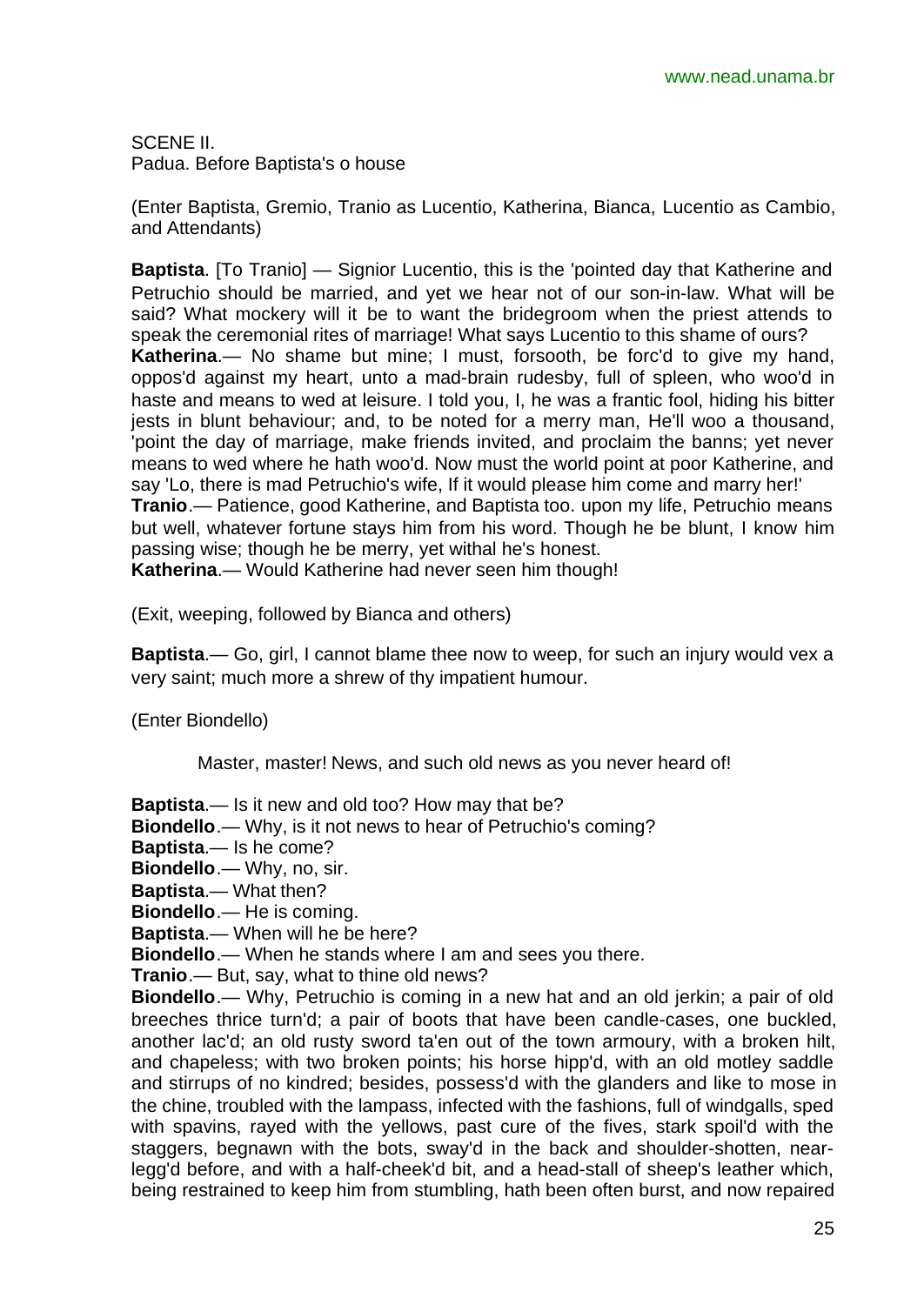with knots; one girth six times piec'd, and a woman's crupper of velure, which hath two letters for her name fairly set down in studs, and here and there piec'd with pack-thread.

**Baptista**.— Who comes with him?

**Biondello**.— O, sir, his lackey, for all the world caparison'd like the horse with a linen stock on one leg and a kersey boot-hose on the other, gart'red with a red and blue list; an old hat, and the humour of forty fancies prick'd in't for a feather; a monster, a very monster in apparel, and not like a Christian footboy or a gentleman's lackey.

**Tranio**.— 'Tis some odd humour pricks him to this fashion; Yet oftentimes lie goes but mean-apparell'd.

**Baptista**.— I am glad he's come, howsoe'er he comes.

**Biondello**.— Why, sir, he comes not.

**Baptista**.— Didst thou not say he comes?

**Biondello**.— Who? that Petruchio came?

**Baptista**.— Ay, that Petruchio came.

**Biondello**.— No, sir; I say his horse comes with him on his back.

**Baptista**.— Why, that's all one.

**Biondello**.— Nay, by Saint Jamy, I hold you a penny, a horse and a man Is more than one, and yet not many.

(Enter Petruchio and Grumio)

**Petruchio**.— Come, where be these gallants? Who's at home?

**Baptista**.— You are welcome, sir.

**Petruchio**.— And yet I come not well.

**Baptista**.— And yet you halt not.

**Tranio**.— Not so well apparell'd as I wish you were.

**Petruchio.**— Were it better, I should rush in thus. But where is Kate? Where is my lovely bride? How does my father? Gentles, methinks you frown; and wherefore gaze this goodly company as if they saw some wondrous monument, some comet or unusual prodigy?

**Baptista**.— Why, sir, you know this is your wedding-day. First were we sad, fearing you would not come; now sadder, that you come so unprovided. Fie, doff this habit, shame to your estate, an eye-sore to our solemn festival!

**Tranio**.— And tell us what occasion of import Hath all so long detain'd you from your wife, and sent you hither so unlike yourself?

**Petruchio**.— Tedious it were to tell, and harsh to hear; sufficeth I am come to keep my word, though in some part enforced to digress, which at more leisure I will so excuse as you shall well be satisfied withal. But where is Kate? I stay too long from her; the morning wears, 'tis time we were at church.

**Tranio**.— See not your bride in these unreverent robes; go to my chamber, put on clothes of mine.

**Petruchio.**— Not I, believe me; thus I'll visit her.

**Baptista**.— But thus, I trust, you will not marry her.

**Petruchio**.— Good sooth, even thus; therefore ha' done with words; to me she's married, not unto my clothes. Could I repair what she will wear in me as I can change these poor accoutrements, 'Twere well for Kate and better for myself. But what a fool am I to chat with you, when I should bid good-morrow to my bride and seal the title with a lovely kiss!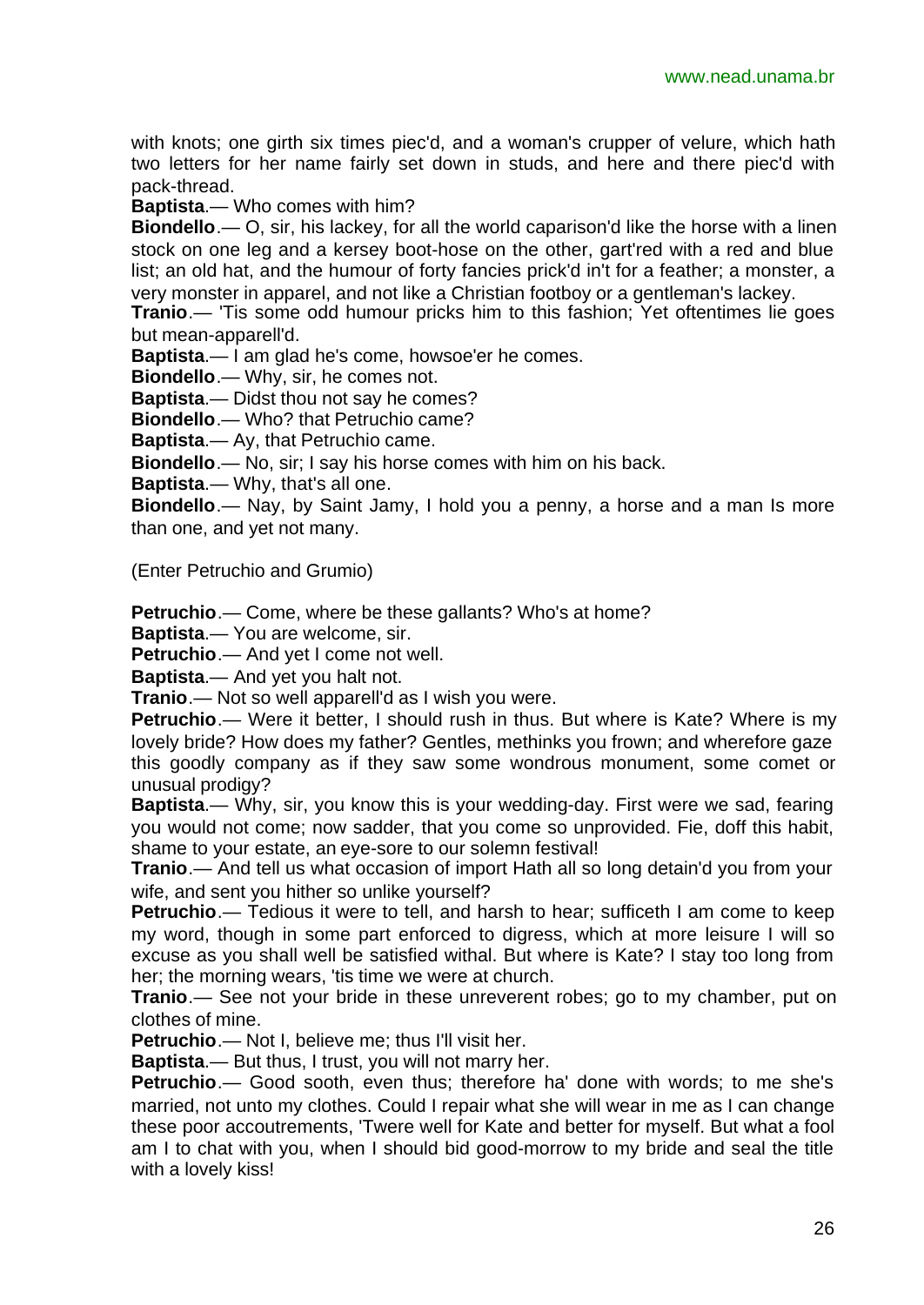(Exeunt Petruchio and Petruchio)

**Tranio**.— He hath some meaning in his mad attire. We will persuade him, be it possible, to put on better ere he go to church. **Baptista**.— I'll after him and see the event of this.

(Exeunt Baptista, Gremio, Biondello, and Attendants)

**Tranio**.— But to her love concerneth us to ad her father's liking; which to bring to pass, as I before imparted to your worship, I am to get a man whate'er he be It skills not much; we'll fit him to our turn. And he shall be Vincentio of Pisa, and make assurance here in Padua of greater sums than I have promised. So shall you quietly enjoy your hope snd marry sweet Bianca with consent.

**Lucentio**.— Were it not that my fellow schoolmaster Doth watch Bianca's steps so narrowly, 'Twere good, methinks, to steal our marriage; which once perform'd, let all the world say no, I'll keep mine own despite of all the world.

**Tranio**.— That by degrees we mean to look into and watch our vantage in this business; we'll over-reach the greybeard, Gremio, the narrow-prying father, Minola, the quaint musician, amorous Licio. All for my master's sake, Lucentio.

(Re-enter Gremio)

Signior Gremio, came you from the church?

**Gremio**.— As willingly as e'er I came from school.

**Tranio**.— And is the bride and bridegroom coming home?

**Gremio**.— A bridegroom, say you? 'Tis a groom indeed, a grumbling groom, and that the girl shall find.

**Tranio.**— Curster than she? Why, 'tis impossible.

**Gremio**.— Why, he's a devil, a devil, a very fiend.

**Tranio**.— Why, she's a devil, a devil, the devil's dam.

**Gremio**.— Tut, she's a lamb, a dove, a fool, to him! I'll tell you, Sir Lucentio: when the priest should ask if Katherine should be his wife, 'Ay, by gogs-wouns' quoth he, and swore so loud that, all amaz'd, the priest let fall the book; and as he stoop'd again to take it up, this mad-brain'd bridegroom took him such a cuff that down fell priest and book, and book and priest. 'Now take them up,' quoth he 'if any list.'

**Tranio**.— What said the wench, when he rose again?

**Gremio**.— Trembled and shook, for why he stamp'd and swore as if the vicar meant to cozen him. But after many ceremonies done he calls for wine: 'A health!' quoth he, as if he had been abroad, carousing to his mates after a storm; quaff'd off the muscadel, and threw the sops all in the sexton's face, having no other reason but that his beard grew thin and hungerly and seem'd to ask him sops as he was drinking. This done, he took the bride about the neck, and kiss'd her lips with such a clamorous smack that at the parting all the church did echo. And I, seeing this, came thence for very shame; and after me, I know, the rout is coming. Such a mad marriage never was before. Hark, hark! I hear the minstrels play.[Music plays]

(Enter Petruchio, Katherina, Bianca, Baptista, Hortensio, Grumio, and train)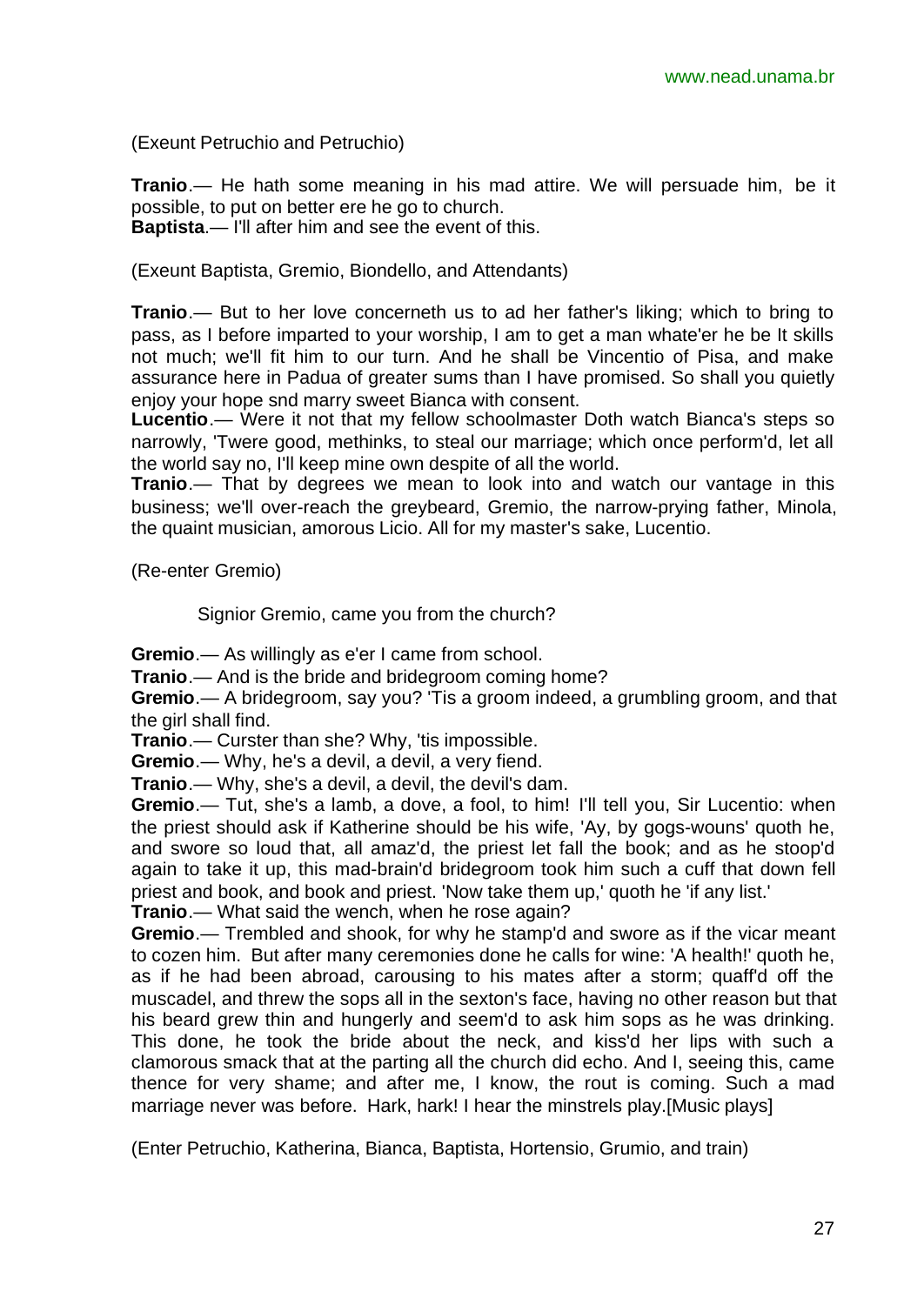**Petruchio**.— Gentlemen and friends, I thank you for your pains. I know you think to dine with me to-day, and have prepar'd great store of wedding cheer but so it is my haste doth call me hence, and therefore here I mean to take my leave.

**Baptista**.— Is't possible you will away to-night?

**Petruchio**.— I must away to-day before night come. Make it no wonder; if you knew my business, you would entreat me rather go than stay. And, honest company, I thank you all that have beheld me give away myself to this most patient, sweet, and virtuous wife. Dine with my father, drink a health to me. For I must hence; and farewell to you all.

**Tranio**.— Let us entreat you stay till after dinner.

**Petruchio**.— It may not be.

**Gremio**.— Let me entreat you.

**Petruchio**.— It cannot be.

**Katherina**.— Let me entreat you.

**Petruchio**.— I am content.

**Katherina.**— Are you content to stay?

**Petruchio**.— I am content you shall entreat me stay; but yet not stay, entreat me how you can.

**Katherina**.— Now, if you love me, stay.

**Petruchio**.— Grumio, my horse.

**Grumio**.— Ay, sir, they be ready; the oats have eaten the horses.

**Katherina**.— Nay, then, do what thou canst, I will not go to-day; no, nor to-morrow, not till I please myself. The door is open, sir; there lies your way; you may be jogging whiles your boots are green; for me, I'll not be gone till I please myself. 'Tis like you'll prove a jolly surly groom that take it on you at the first so roundly.

**Petruchio**.— O Kate, content thee; prithee be not angry.

**Katherina**.— I will be angry; what hast thou to do? Father, be quiet; he shall stay my leisure.

**Gremio**.— Ay, marry, sir, now it begins to work.

**Katherina**.— Gentlemen, forward to the bridal dinner. I see a woman may be made a fool If she had not a spirit to resist.

**Petruchio**.— They shall go forward, Kate, at thy command. Obey the bride, you that attend on her; go to the feast, revel and domineer, Carouse full measure to her maidenhead; b e mad and merry, or go hang yourselves. But for my bonny Kate, she must with me. Nay, look not big, nor stamp, nor stare, nor fret; I will be master of what is mine own. She is my goods, my chattels, she is my house, m household stuff, my field, my barn, my horse, my ox, my ass, my any thing, and here she stands; touch her whoever dare; I'll bring mine action on the proudest he that stops my way in Padua. Grumio, draw forth thy weapon; we are beset with thieves; rescue thy mistress, if thou be a man. Fear not, sweet wench; they shall not touch thee, Kate; I'll buckler thee against a million.

(Exeunt Petruchio, Katherina, and Grumio)

**Baptista**.— Nay, let them go, a couple of quiet ones.

**Gremio**.— Went they not quickly, I should die with laughing.

**Tranio**.— Of all mad matches, never was the like.

**Lucentio**.— Mistress, what's your opinion of your sister?

**Bianca**.— That, being mad herself, she's madly mated.

**Gremio**.— I warrant him, Petruchio is Kated.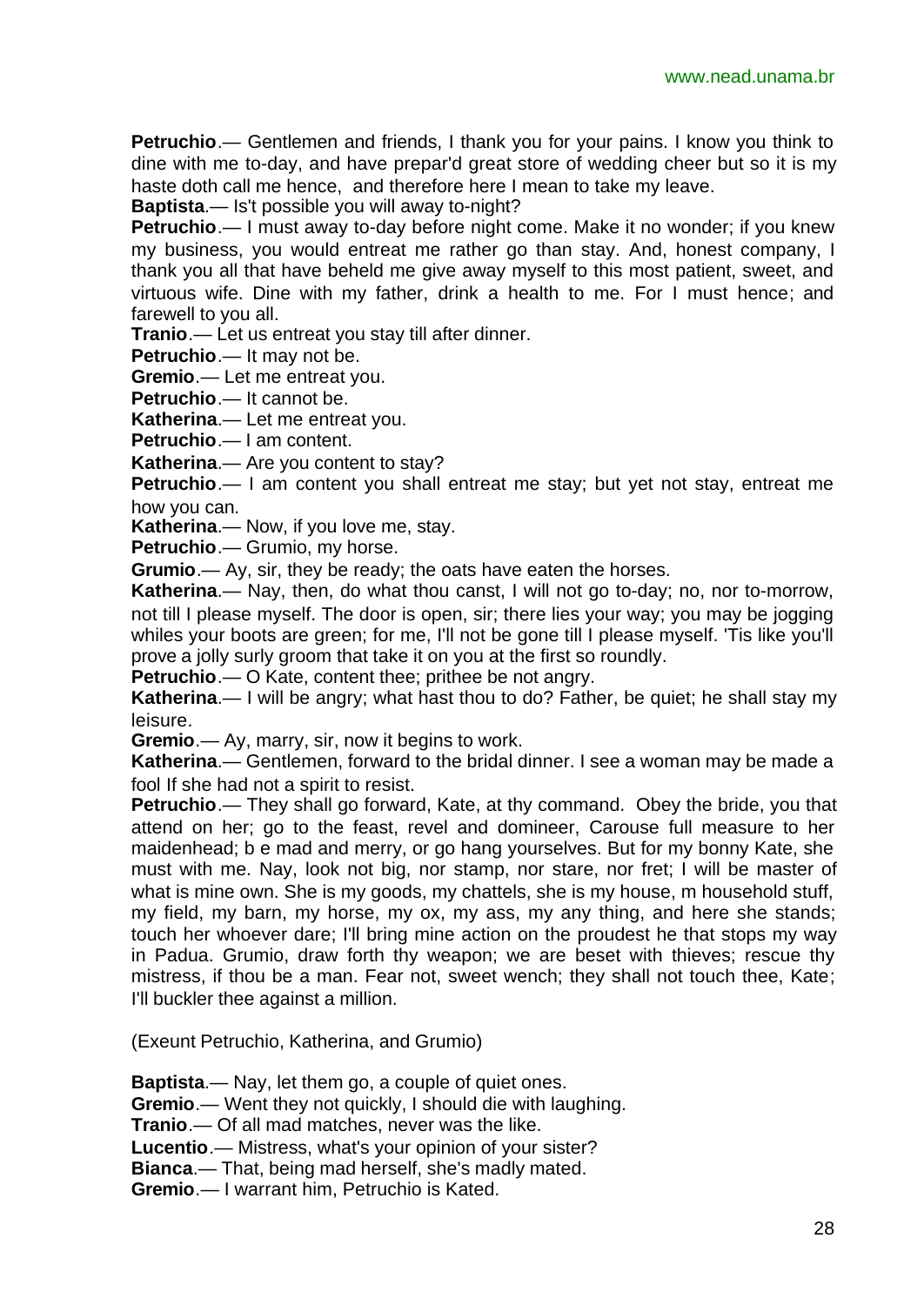**Baptista**.— Neighbours and friends, though bride and bridegroom wants for to supply the places at the table, you know there wants no junkets at the feast. Lucentio, you shall supply the bridegroom's place; and let Bianca take her sister's room.

**Tranio**.— Shall sweet Bianca practise how to bride it?

**Baptista**.— She shall, Lucentio. Come, gentlemen, let's go.

(Exeunt)

ACT IV. SCENE I. Petruchio's country house

(Enter Grumio)

**Grumio**.— Fie, fie on all tired jades, on all mad masters, and all foul ways! Was ever man so beaten? Was ever man so ray'd? Was ever man so weary? I am sent before to make a fire, and they are coming after to warm them. Now were not I a little pot and soon hot, my very lips might freeze to my teeth, my tongue to the roof of my mouth, my heart in my belly, ere I should come by a fire to thaw me. But I with blowing the fire shall warm myself; for, considering the weather, a taller man than I will take cold. Holla, ho! Curtis!

(Enter Curtis)

**Curtis**.— Who is that calls so coldly?

**Grumio**.— A piece of ice. If thou doubt it, thou mayst slide from my shoulder to my heel with no greater a run but my head and my neck. A fire, good Curtis.

**Curtis**.— Is my master and his wife coming, Grumio?

**Grumio**.— O, ay, Curtis, ay; and therefore fire, fire; cast on no water.

**Curtis**.— Is she so hot a shrew as she's reported?

**Grumio**.— She was, good Curtis, before this frost; but thou know'st winter tames man, woman, and beast; for it hath tam'd my old master, and my new mistress, and myself, fellow Curtis.

**Curtis**.— Away, you three-inch fool! I am no beast.

**Grumio**.— Am I but three inches? Why, thy horn is a foot, and so long am I at the least. But wilt thou make a fire, or shall I complain on thee to our mistress, whose hand she being now at hand thou shalt soon feel, to thy cold comfort, for being slow in thy hot office?

**Curtis**.— I prithee, good Grumio, tell me how goes the world?

**Grumio**.— A cold world, Curtis, in every office but thine; and therefore fire. Do thy duty, and have thy duty, for my master and mistress are almost frozen to death.

**Curtis**.— There's fire ready; and therefore, good Grumio, the news?

**Grumio**.— Why, 'Jack boy! ho, boy!' and as much news as thou wilt.

**Curtis**.— Come, you are so full of cony-catching!

**Grumio**.— Why, therefore, fire; for I have caught extreme cold. Where's the cook? Is supper ready, the house trimm'd, rushes strew'd, cobwebs swept, the serving-men in their new fustian, their white stockings, and every officer his wedding-garment on? Be the jacks fair within, the jills fair without, the carpets laid, and everything in order? **Curtis**.— All ready; and therefore, I pray thee, news.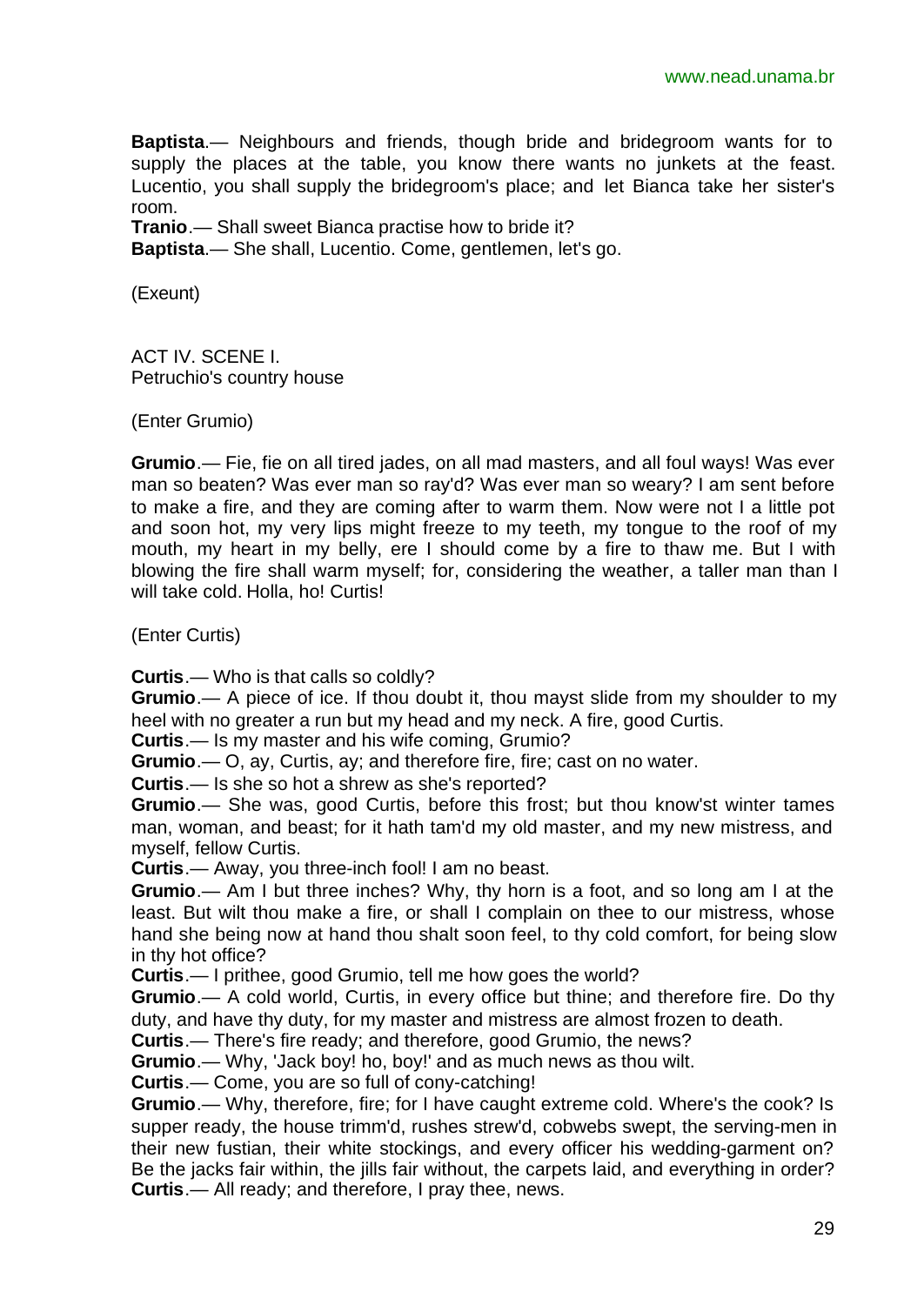**Grumio**.— First know my horse is tired; my master and mistress fall'n out.

**Curtis**.— How?

**Grumio**.— Out of their saddles into the dirt; and thereby hangs a tale.

**Curtis**.— Let's ha't, good Grumio.

**Grumio**.— Lend thine ear.

**Curtis**.— Here.

**Grumio**.— There. [Striking him]

**Curtis**.— This 'tis to feel a tale, not to hear a tale.

Grumio.— And therefore 'tis call'd a sensible tale; and this cuff was but to knock at your car and beseech list'ning. Now I begin: Imprimis, we came down a foul hill, my master riding behind my mistress.

**Curtis**.— Both of one horse?

**Grumio**.— What's that to thee?

**Curtis**.— Why, a horse.

**Grumio**.— Tell thou the tale. But hadst thou not cross'd me, thou shouldst have heard how her horse fell and she under her horse; thou shouldst have heard in how miry a place, how she was bemoil'd, how he left her with the horse upon her, how he beat me because her horse stumbled, how she waded through the dirt to pluck him off me, how he swore, how she pray'd that never pray'd before, how I cried, how the horses ran away, how her bridle was burst, how I lost my crupper with many things of worthy memory, which now shall die in oblivion, and thou return unexperienc'd to thy grave.

**Curtis**.— By this reck'ning he is more shrew than she.

**Grumio**.— Ay, and that thou and the proudest of you all shall find when he comes home. But what talk I of this? Call forth Nathaniel, Joseph, Nicholas, Philip, Walter, Sugarsop, and the rest; let their heads be sleekly comb'd, their blue coats brush'd and their garters of an indifferent knit; let them curtsy with their left legs, and not presume to touch a hair of my mastcr's horse-tail till they kiss their hands. Are they all ready?

**Curtis**.— They are.

**Grumio**.— Call them forth.

**Curtis**.— Do you hear, ho? You must meet my master, to countenance my mistress.

**Grumio**.— Why, she hath a face of her own.

**Curtis**.— Who knows not that?

**Grumio**.— Thou, it seems, that calls for company to countenance her.

**Curtis**.— I call them forth to credit her.

**Grumio**.— Why, she comes to borrow nothing of them.

(Enter four or five Servingmen)

**Nathaniel**—. Welcome home, Grumio!

**Philip.**— How now, Grumio!

**Joseph**.— What, Grumio!

**Nicholas**.— Fellow Grumio!

**Nathaniel**. How now, old lad!

**Grumio**.— Welcome, you! How now, you! What, you! Fellow, you! And thus much for greeting. Now, my spruce companions, is all ready, and all things neat?

**Nathaniel**—. All things is ready. How near is our master?

**Grumio**.— E'en at hand, alighted by this; and therefore be not. Cock's passion, silence! I hear my master.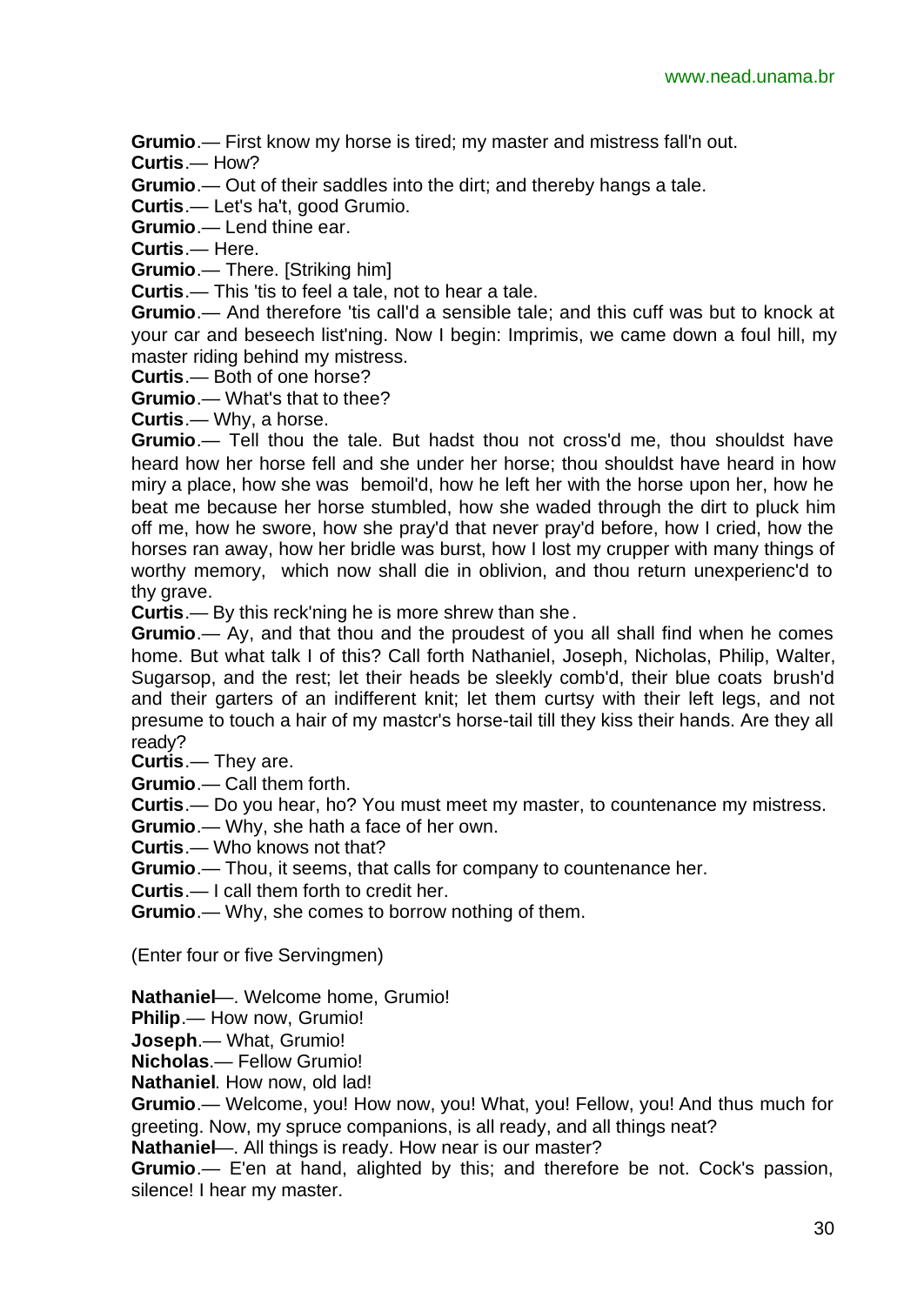(Enter Petruchio and Katherina)

**Petruchio**.— Where be these knaves? What, no man at door To hold my stirrup nor to take my horse! Where is Nathaniel, Gregory, Philip?

**All Servants**.— Here, here, sir; here, sir.

**Petruchio**.— Here, sir! Here, sir! Here, sir! Here, sir! You logger-headed and unpolish'd grooms! What, no attendance? no regard? no duty? Where is the foolish knave I sent before?

**Grumio**.— Here, sir; as foolish as I was before.

**Petruchio**.— You peasant swain! you whoreson malt-horse drudge! Did I not bid thee meet me in the park and bring along these rascal knaves with thee?

**Grumio**.— Nathaniel's coat, sir, was not fully made, and Gabriel's pumps were all unpink'd i' th' heel; there was no link to colour Peter's hat, and Walter's dagger was not come from sheathing; there were none fine but Adam, Ralph, and Gregory; the rest were ragged, old, and beggarly; Yet, as they are, here are they come to meet you.

**Petruchio**.— Go, rascals, go and fetch my supper in.

(Exeunt some of the Servingmen)

[Sings] Where is the life that late I led? Where are those.

Sit down, Kate, and welcome. Soud, soud, soud, soud!

(Re-enter Servants with supper)

Why, when, I say? Nay, good sweet Kate, be merry. Off with my boots, you rogues! You villains, when?

> [Sings] It was the friar of orders grey, As he forth walked on his way-

Out, you rogue! you pluck my foot awry; Take that, and mend the plucking off the other. **[Strikes him]** Be merry, Kate. Some water, here, what, ho!

(Enter one with water)

Where's my spaniel Troilus? Sirrah, get you hence, and bid my cousin Ferdinand come hither:

(Exit Servingman)

One, Kate, that you must kiss and be acquainted with. Where are my slippers? Shall I have some water? Come, Kate, and wash, and welcome heartily. You whoreson villain! will you let it fall? [Strikes him]

**Katherina**.— Patience, I pray you; 'twas a fault unwilling.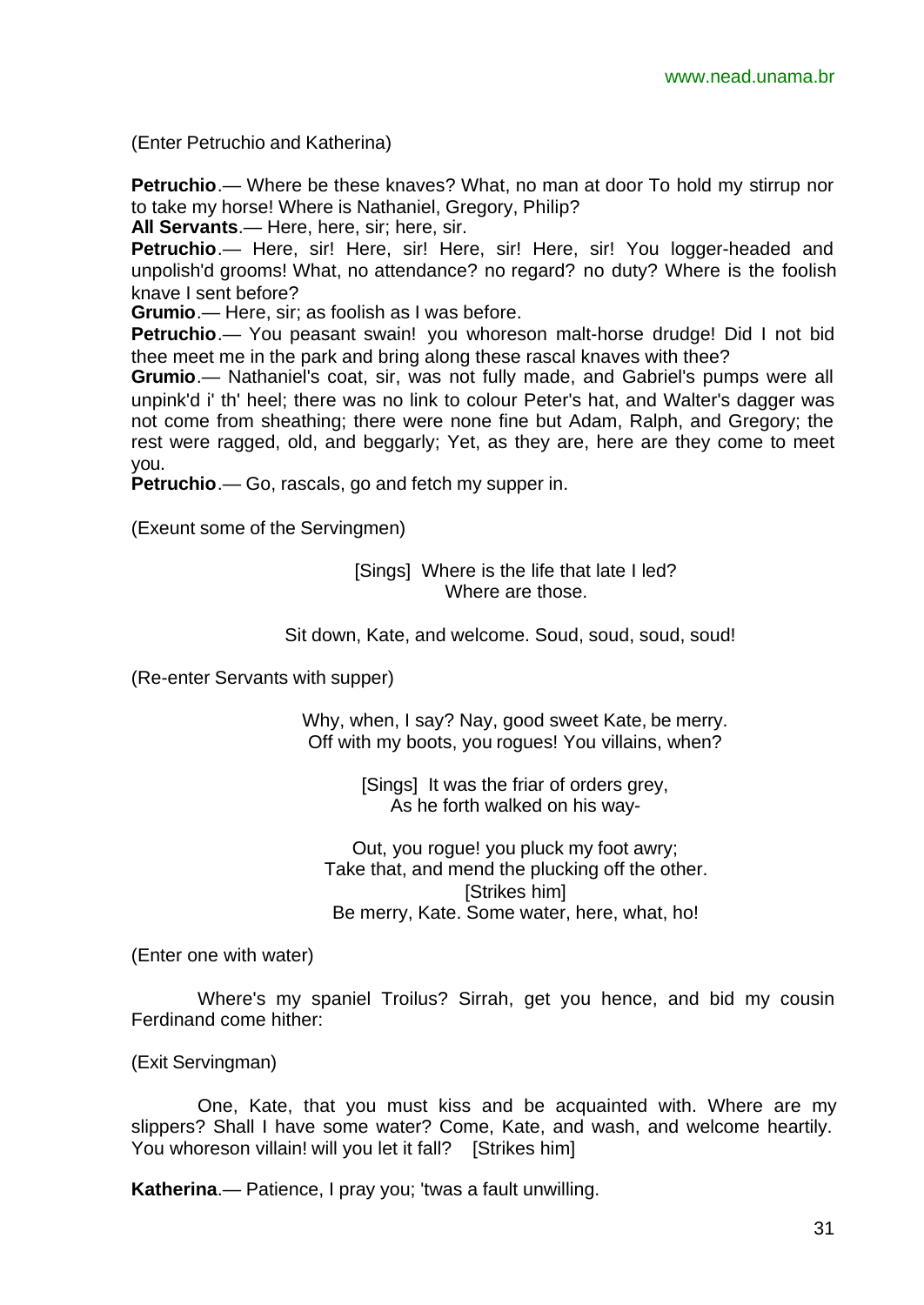**Petruchio**.— A whoreson, beetle-headed, flap-ear'd knave! Come, Kate, sit down; I know you have a stomach. Will you give thanks, sweet Kate, or else shall I? What's this? Mutton?

**First Servant**.— Ay.

**Petruchio**.— Who brought it?

**Peter**.— I.

**Petruchio**.— 'Tis burnt; and so is all the meat. What dogs are these? Where is the rascal cook? How durst you villains bring it from the dresser and serve it thus to me that love it not? There, take it to you, trenchers, cups, and all; [Throws the meat, etc., at them] You heedless joltheads and unmanner'd slaves! What, do you grumble? I'll be with you straight.

(Exeunt Servants)

**Katherina**.— I pray you, husband, be not so disquiet; the meat was well, if you were so contented.

**Petruchio.**— I tell thee, Kate, 'twas burnt and dried away, and I expresSly am forbid to touch it; for it engenders choler, planteth anger; and better 'twere that both of us did fast, since, of ourselves, ourselves are choleric, than feed it with such overroasted flesh. Be patient; to-morrow 't shall be mended. And for this night we'll fast for company. Come, I will bring thee to thy bridal chamber.

(Exeunt)

(Re-enter Servants severally)

**Nathaniel**.— Peter, didst ever see the like? **Peter**.— He kills her in her own humour.

(Re-enter Curtis)

**Grumio**.— Where is he?

**Curtis**.— In her chamber. Making a sermon of continency to her, and rails, and swears, and rates, that she, poor soul, knows not which way to stand, to look, to speak. And sits as one new risen from a dream. Away, away! for he is coming hither.

(Exeunt) (Re-enter Petruchio)

**Petruchio**.— Thus have I politicly begun my reign, and 'tis my hope to end successfully. My falcon now is sharp and passing empty. and till she stoop she must not be full-gorg'd, for then she never looks upon her lure. Another way I have to man my haggard, to make her come, and know her keeper's call, that is, to watch her, as we watch these kites that bate and beat, and will not be obedient. She eat no meat to-day, nor none shall eat; last night she slept not, nor to-night she shall not; as with the meat, some undeserved fault I'll find about the making of the bed; and here I'll fling the pillow, there the bolster, this way the coverlet, another way the sheets; ay, and amid this hurly I intend that all is done in reverend care of her. And, in conclusion, she shall watch all night; and if she chance to nod I'll rail and brawl And with the clamour keep her still awake. This is a way to kill a wife with kindness,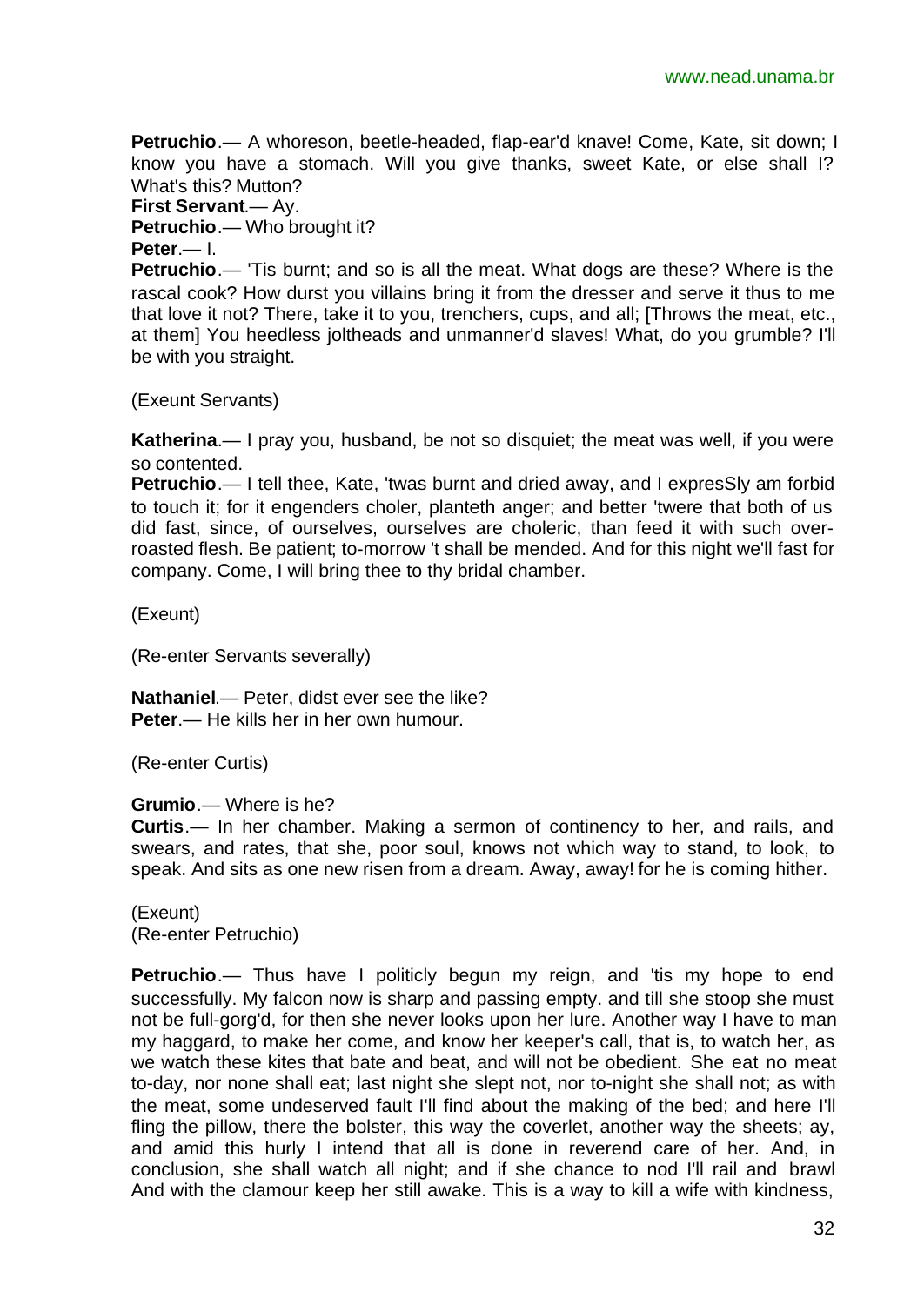and thus I'll curb her mad and headstrong humour. He that knows better how to tame a shrew, now let him speak; 'tis charity to show.

(Exit)

SCENE II. Padua. Before Baptista's house

(Enter Tranio as Lucentio, and Hortensio as Licio)

**Tranio**.— Is 't possible, friend Licio, that Mistress Bianca Doth fancy any other but Lucentio? I tell you, sir, she bears me fair in hand.

**Hortensio**.— Sir, to satisfy you in what I have said, stand by and mark the manner of his teaching. [They stand aside]

(Enter Bianca, and Lucentio as Cambio)

**Lucentio**.— Now, mistress, profit you in what you read?

**Bianca**.— What, master, read you, First resolve me that.

**Lucentio**.— I read that I profess, 'The Art to Love.'

**Bianca**.— And may you prove, sir, master of your art!

**Lucentio**.— While you, sweet dear, prove mistress of my heart. [They retire]

**Hortensio**.— Quick proceeders, marry! Now tell me, I pray, you that durst swear that your Mistress Blanca Lov'd none in the world so well as Lucentio.

**Tranio**.— O despiteful love! Unconstant womankind! I tell thee, Licio, this is wonderful.

**Hortensio**.— Mistake no more; I am not Licio. Nor a musician as I seem to be; but one that scorn to live in this disguise for such a one as leaves a gentleman and makes a god of such a cullion. Know, sir, that I am call'd Hortensio.

**Tranio**.— Signior Hortensio, I have often heard of your entire affection to Bianca; and since mine eyes are witness of her lightness, I will with you, if you be so contented, Forswear Bianca and her love for ever.

**Hortensio**.— See, how they kiss and court! Signior Lucentio, here is my hand, and here I firmly vow never to woo her more, but do forswear her, as one unworthy all the former favours that I have fondly flatter'd her withal.

**Tranio**.— And here I take the like unfeigned oath, never to marry with her though she would entreat; fie on her! See how beastly she doth court him!

**Hortensio**.— Would all the world but he had quite forsworn! For me, that I may surely keep mine oath, I will be married to a wealtlly widow ere three days pass, which hath as long lov'd me as I have lov'd this proud disdainful haggard. And so farewell, Signior Lucentio. Kindness in women, not their beauteous looks, shall win my love; and so I take my leave, In resolution as I swore before.

(Exit)

**Tranio**.— Mistress Bianca, bless you with such grace as 'longeth to a lover's blessed case! Nay, I have ta'en you napping, gentle love, and have forsworn you with Hortensio.

**Bianca**.— Tranio, you jest; but have you both forsworn me?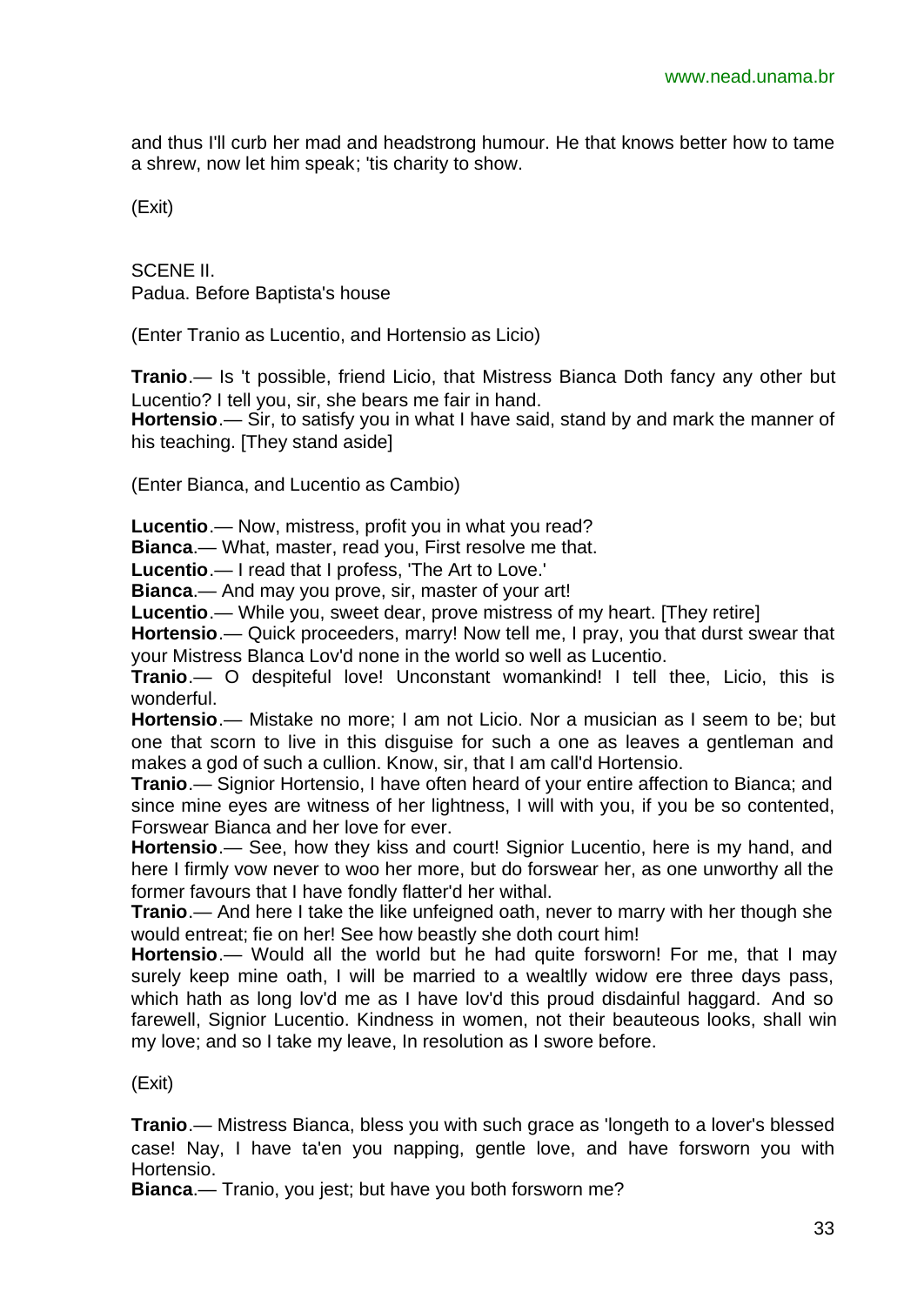**Tranio**.— Mistress, we have.

**Lucentio**.— Then we are rid of Licio.

**Tranio**.— I' faith, he'll have a lusty widow now, that shall be woo'd and wedded in a day.

**Bianca**.— God give him joy!

**Tranio**.— Ay, and he'll tame her.

**Bianca**.— He says so, Tranio.

**Tranio**.— Faith, he is gone unto the taming-school.

**Bianca**.— The taming-school! What, is there such a place?

**Tranio**.— Ay, mistress; and Petruchio is the master, that teacheth tricks eleven and twenty long, to tame a shrew and charm her chattering tongue.

(Enter Biondello)

**Biondello**.— O master, master, have watch'd so long that I am dog-weary; but at last I spied An ancient angel coming down the hill will serve the turn.

**Tranio**.— What is he, Biondello?

**Biondello**.— Master, a mercatante or a Pedant, I know not what; but formal in apparel, In gait and countenance surely like a father.

**Lucentio**.— And what of him, Tranio?

**Tranio**.— If he be credulous and trust my tale, I'll make him glad to seem Vincentio, and give assurance to Baptista Minola as if he were the right Vincentio. Take in your love, and then let me alone.

(Exeunt Lucentio and Bianca)

(Enter a Pedant)

**Pedant**.— God save you, sir!

**Tranio**.— And you, sir; you are welcome. Travel you far on, or are you at the farthest?

**Pedant**.— Sir, at the farthest for a week or two; but then up farther, and as far as Rome; and so to Tripoli, if God lend me life.

**Tranio**.— What countryman, I pray?

**Pedant**.— Of Mantua.

**Tranio**.— Of Mantua, sir? Marry, God forbid, and come to Padua, careless of your life!

**Pedant**.— My life, sir! How, I pray? For that goes hard.

**Tranio**.— 'Tis death for any one in Mantua to come to Padua. Know you not the cause? Your ships are stay'd at Venice; and the Duke, for private quarrel 'twixt your Duke and him, Hath publish'd and proclaim'd it openly. 'Tis marvel but that you are but newly come, you might have heard it else proclaim'd about.

**Pedant**.— Alas, sir, it is worse for me than so! For I have bills for money by exchange from Florence, and must here deliver them.

**Tranio**.— Well, sir, to do you courtesy, this will I do, and this I will advise you. First, tell me, have you ever been at Pisa?

**Pedant**.— Ay, sir, in Pisa have I often been, Pisa renowned for grave citizens.

**Tranio**.— Among them know you one Vincentio?

**Pedant**.— I know him not, but I have heard of him, a merchant of incomparable wealth.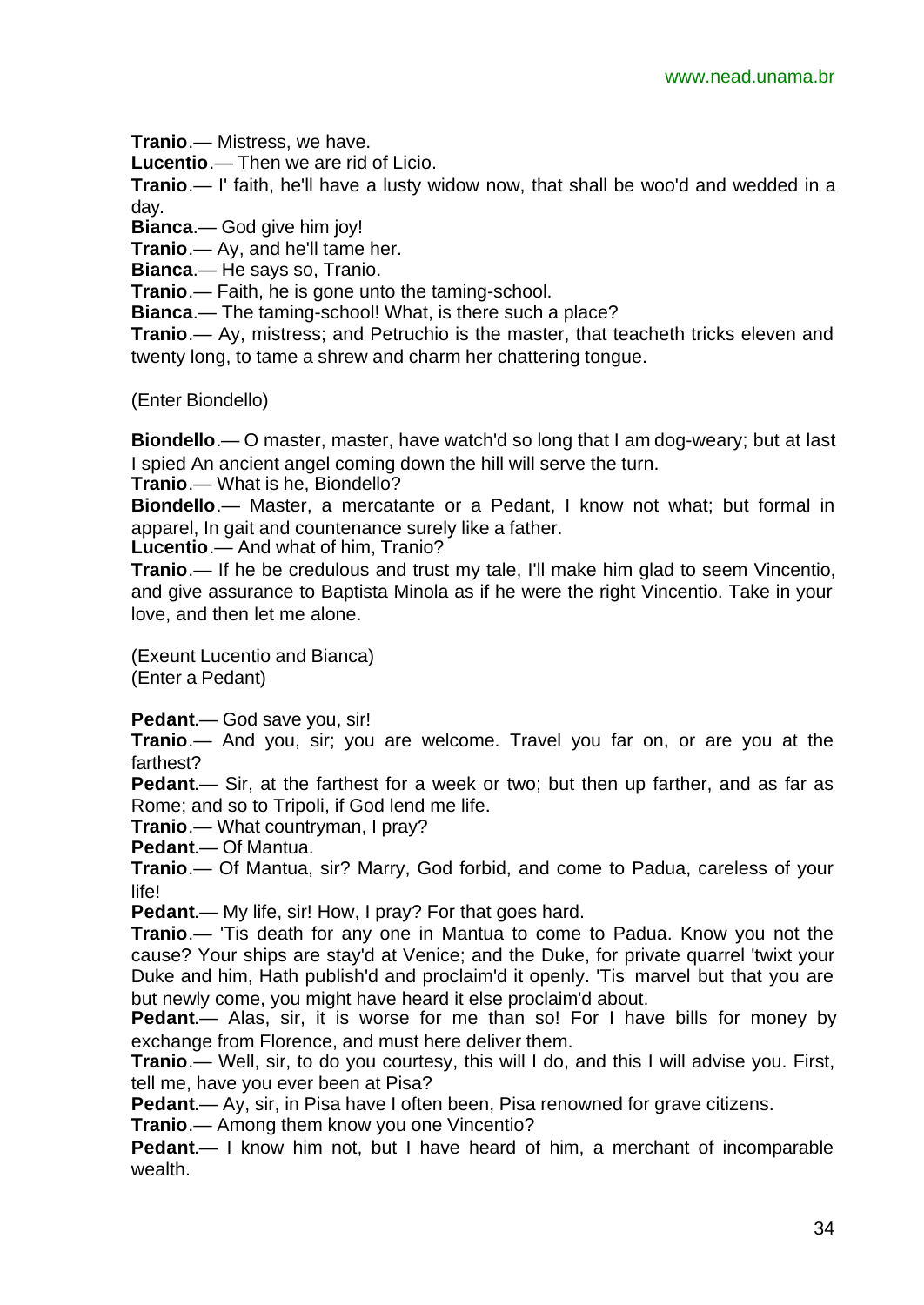**Tranio**.— He is my father, sir; and, sooth to say, In count'nance somewhat doth resemble you.

**Biondello**.[Aside] — As much as an apple doth an oyster, and all one.

**Tranio**.— To save your life in this extremity, this favour will I do you for his sake; and think it not the worst of all your fortunes that you are like to Sir Vincentio. His name and credit shall you undertake, and in my house you shall be friendly lodg'd; look that you take upon you as you should. You understand me, sir. So shall you stay Till you have done your business in the city. If this be court'sy, sir, accept of it.

**Pedant**.— O, sir, I do; and will repute you ever the patron of my life and liberty.

**Tranio**.— Then go with me to make the matter good. This, by the way, I let you understand: my father is here look'd for every day to pass assurance of a dow'r in marriage 'Twixt me and one Baptista's daughter here. In all these circumstances I'll instruct you. Go with me to clothe you as becomes you.

(Exeunt)

SCENE III. Petruchio'S house

(Enter Katherina and Grumio)

**Grumio**.— No, no, forsooth; I dare not for my life.

**Katherina**.— The more my wrong, the more his spite appears. What, did he marry me to famish me? Beggars that come unto my father's door upon entreaty have a present alms; If not, elsewhere they meet with charity; but I, who never knew how to entreat, nor never needed that I should entreat, am starv'd for meat, giddy for lack of sleep; with oaths kept waking, and with brawling fed; and that which spites me more than all these wants. He does it under name of perfect love; as who should say, if I should sleep or eat, 'Twere deadly sickness or else present death. I prithee go and get me some repast; I care not what, so it be wholesome food.

**Grumio**.— What say you to a neat's foot?

**Katherina**.— 'Tis passing good; I prithee let me have it.

**Grumio**.— I fear it is too choleric a meat. How say you to a fat tripe finely broil'd?

**Katherina**.— I like it well; good Grumio, fetch it me.

**Grumio**.— I cannot tell; I fear 'tis choleric. What say you to a piece of beef and mustard?

**Katherina**.— A dish that I do love to feed upon.

**Grumio**.— Ay, but the mustard is too hot a little.

**Katherina**.— Why then the beef, and let the mustard rest.

**Grumio**.— Nay, then I will not; you shall have the mustard, or else you get no beef of Grumio.

**Katherina**.— Then both, or one, or anything thou wilt.

**Grumio**.— Why then the mustard without the beef.

**Katherina**.— Go, get thee gone, thou false deluding slave, [Beats him] that feed'st me with the very name of meat. Sorrow on thee and all the pack of you that triumph thus upon my misery! Go, get thee gone, I say.

(Enter Petruchio, and Hortensio with meat)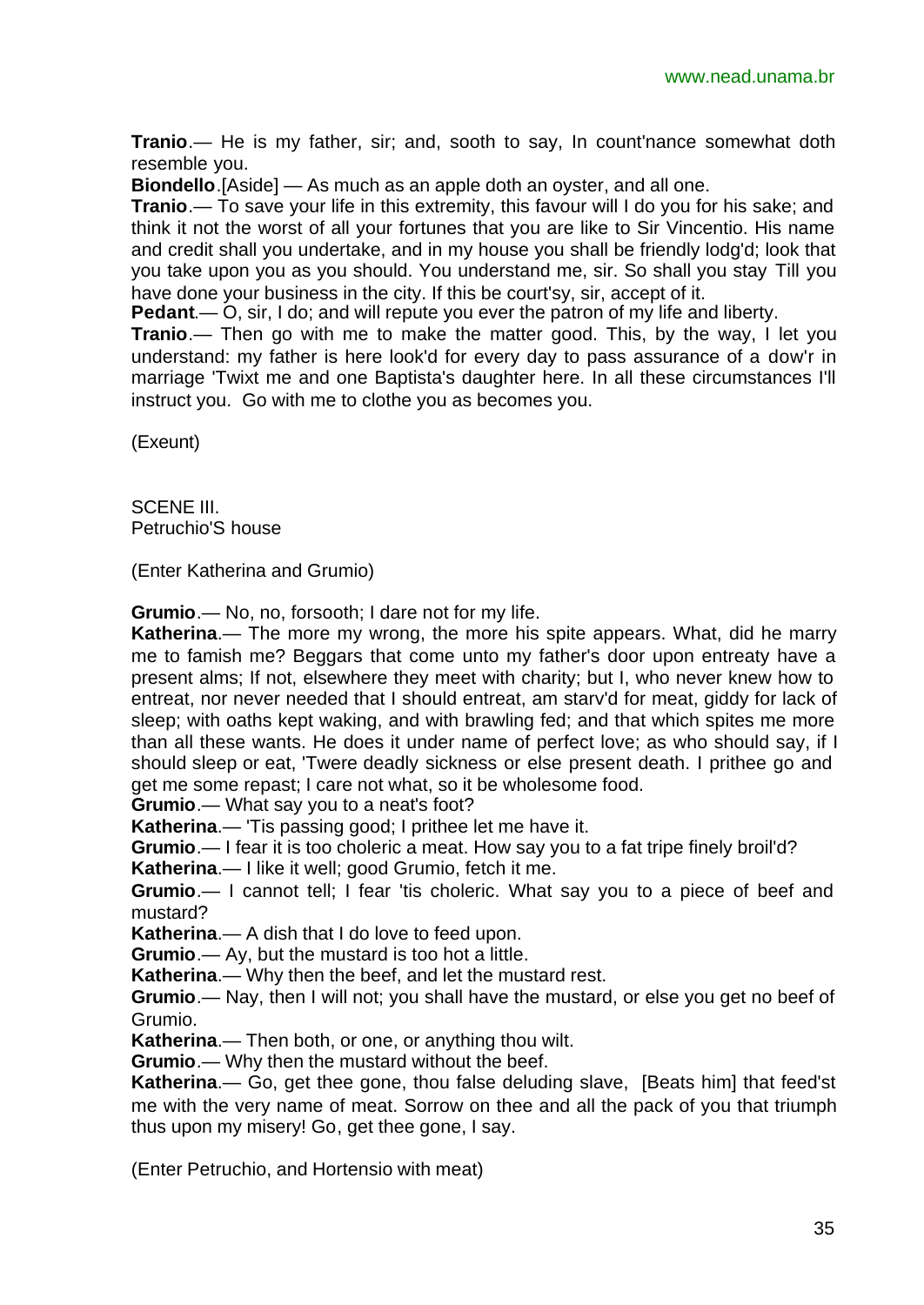**Petruchio**.— How fares my Kate? What, sweeting, all amort?

**Hortensio**.— Mistress, what cheer?

**Katherina**.— Faith, as cold as can be.

**Petruchio**.— Pluck up thy spirits, look cheerfully upon me. Here, love, thou seest how diligent I am, to dress thy meat myself, and bring it thee. I am sure, sweet Kate, this kindness merits thanks. What, not a word? Nay, then thou lov'st it not, and all my pains is sorted to no proof. Here, take away this dish.

**Katherina**.— I pray you, let it stand.

**Petruchio**.— The poorest service is repaid with thanks; and so shall mine, before you touch the meat.

**Katherina**.— I thank you, sir.

**Hortensio**.— Signior Petruchio, fie! you are to blame. Come, Mistress Kate, I'll bear you company.

**Petruchio**.[Aside] — Eat it up all, Hortensio, if thou lovest me. Much good do it unto thy gentle heart! Kate, eat apace. And now, my honey love, will we return unto thy father's house and revel it as bravely as the best, with silken coats and caps, and golden rings, with ruffs and cuffs and farthingales and things, with scarfs and fans and double change of brav'ry. With amber bracelets, beads, and all this knav'ry. What, hast thou din'd? The tailor stays thy leisure, to deck thy body with his ruffling treasure.

(Enter Taylor)

Come, tailor, let us see these ornaments; Lay forth the gown.

(Enter Haberdasher)

What news with you, sir?

**Haberdasher**.— Here is the cap your worship did bespeak.

**Petruchio**.— Why, this was moulded on a porringer; s velvet dish. Fie, fie! tis lewd and filthy; why, 'tis a cockle or a walnut-shell, a knack, a toy, a trick, a baby's cap. Away with it. Come, let me have a bigger.

**Katherina.**— I'll have no bigger; this doth fit the time, snd gentlewomen wear such caps as these.

**Petruchio**.— When you are gentle, you shall have one too, snd not till then.

**Hortensio**. [Aside] — That will not be in haste.

**Katherina**.— Why, sir, I trust I may have leave to speak; and speak I will. I am no child, no babe. Your betters have endur'd me say my mind, and if you cannot, best you stop your ears. My tongue will tell the anger of my heart, or else my heart, concealing it, will break; snd rather than it shall, I will be free even to the uttermost, as I please, in words.

**Petruchio**.— Why, thou say'st true; it is a paltry cap, a custard-coffin, a bauble, a silken pie; I love thee well in that thou lik'st it not.

**Katherina**.— Love me or love me not, I like the cap; and it I will have, or I will have none.

(Exit Haberdasher)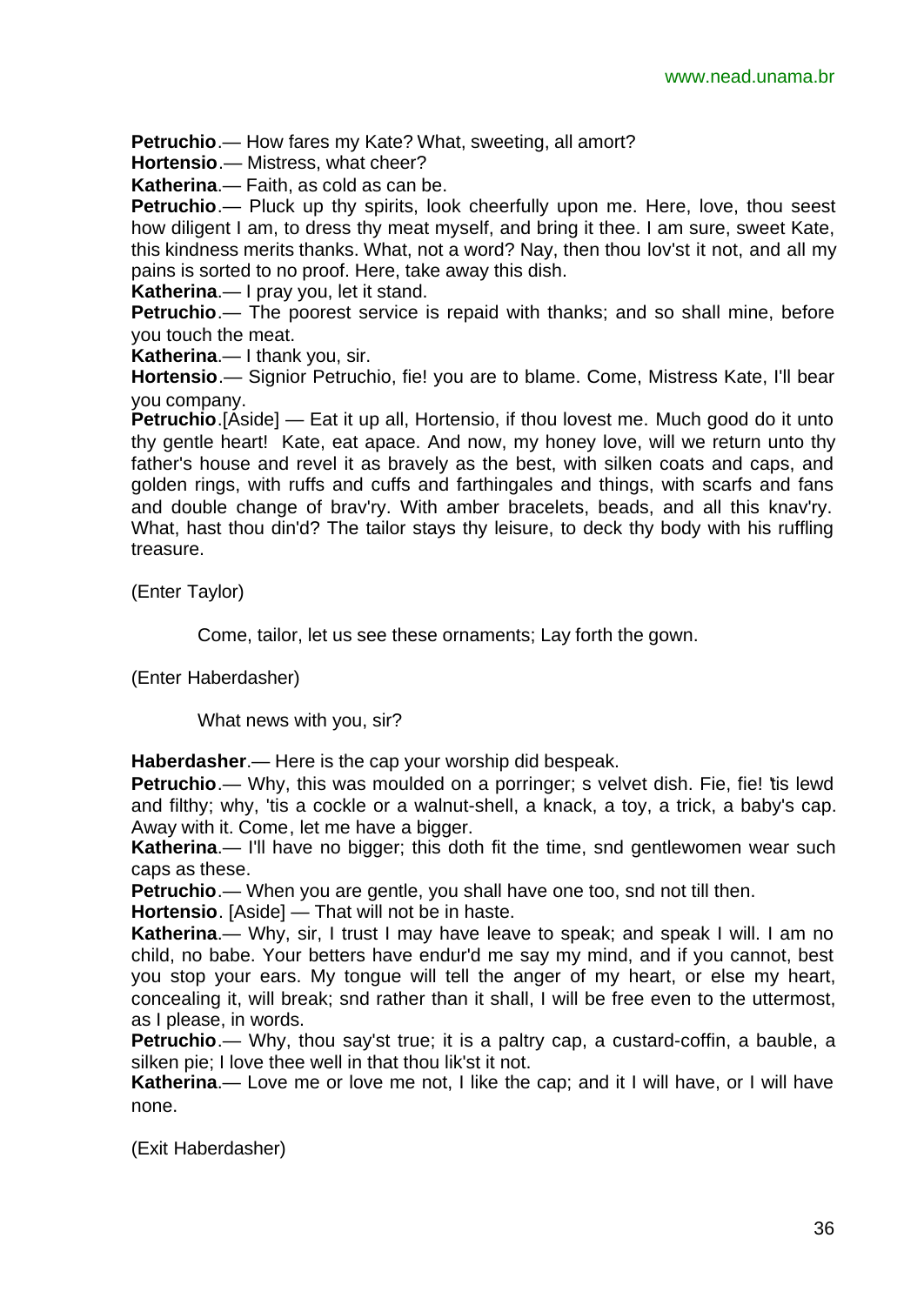**Petruchio**.— Thy gown? Why, ay. Come, tailor, let us see't. O mercy, God! what masquing stuff is here? What's this? A sleeve? 'Tis like a demi-cannon. What, up and down, carv'd like an appletart? Here's snip and nip and cut and slish and slash, like to a censer in a barber's shop. Why, what a devil's name, tailor, call'st thou this?

**Hortensio**.[Aside] — I see she's like to have neither cap nor gown.

**Taylor**.— You bid me make it orderly and well, according to the fashion and the time.

**Petruchio**.— Marry, and did; but if you be rememb'red, I did not bid you mar it to the time. Go, hop me over every kennel home, for you shall hop without my custom, sir. I'll none of it; hence! make your best of it.

**Katherina**.— I never saw a better fashion'd gown, more quaint, more pleasing, nor more commendable; belike you mean to make a puppet of me.

**Petruchio**.— Why, true; he means to make a puppet of thee.

**Taylor**.— She says your worship means to make a puppet of her.

**Petruchio**.— O monstrous arrogance! Thou liest, thou thread, thou thimble, thou yard, three-quarters, half-yard, quarter, nail, thou flea, thou nit, thou winter-cricket thou. Brav'd in mine own house with a skein of thread! Away, thou rag, thou quantity, thou remnant; or I shall so bemete thee with thy yard as thou shalt think on prating whilst thou liv'st! I tell thee, I, that thou hast marr'd her gown.

**Taylor**.— Your worship is deceiv'd; the gown is made just as my master had direction. Grumio gave order how it should be done.

**Grumio**.— I gave him no order; I gave him the stuff.

**Taylor**.— But how did you desire it should be made?

**Grumio**.— Marry, sir, with needle and thread.

**Taylor**.— But did you not request to have it cut?

**Grumio**.— Thou hast fac'd many things.

**Taylor**.— I have.

**Grumio**.— Face not me. Thou hast brav'd many men; brave not me. I will neither be fac'd nor brav'd. I say unto thee, I bid thy master cut out the gown; but I did not bid him cut it to pieces. Ergo, thou liest.

**Taylor**.— Why, here is the note of the fashion to testify.

**Petruchio**.— Read it.

**Grumio**.— The note lies in's throat, if he say I said so.

**Taylor**.[Reads] — 'Imprimis, a loose-bodied gown'-

**Grumio**.— Master, if ever I said loose-bodied gown, sew me in the skirts of it and beat me to death with a bottom of brown bread; I said a gown.

**Petruchio**.— Proceed.

**Taylor**.[Reads] — 'With a small compass'd cape'.

**Grumio**.— I confess the cape.

**Taylor**.[Reads] — 'With a trunk sleeve'-

**Grumio**.— I confess two sleeves.

**Taylor**.[Reads] — 'The sleeves curiouSly cut.'

**Petruchio**.— Ay, there's the villainy.

**Grumio**.— Error i' th' bill, sir; error i' th' bill! I commanded the sleeves should be cut out, and sew'd up again; and that I'll prove upon thee, though thy little finger be armed in a thimble.

**Taylor**.— This is true that I say; an I had thee in place where, thou shouldst know it.

**Grumio**.— I am for thee straight; take thou the bill, give me thy meteyard, and spare not me.

**Hortensio**.— God-a-mercy, Grumio! Then he shall have no odds.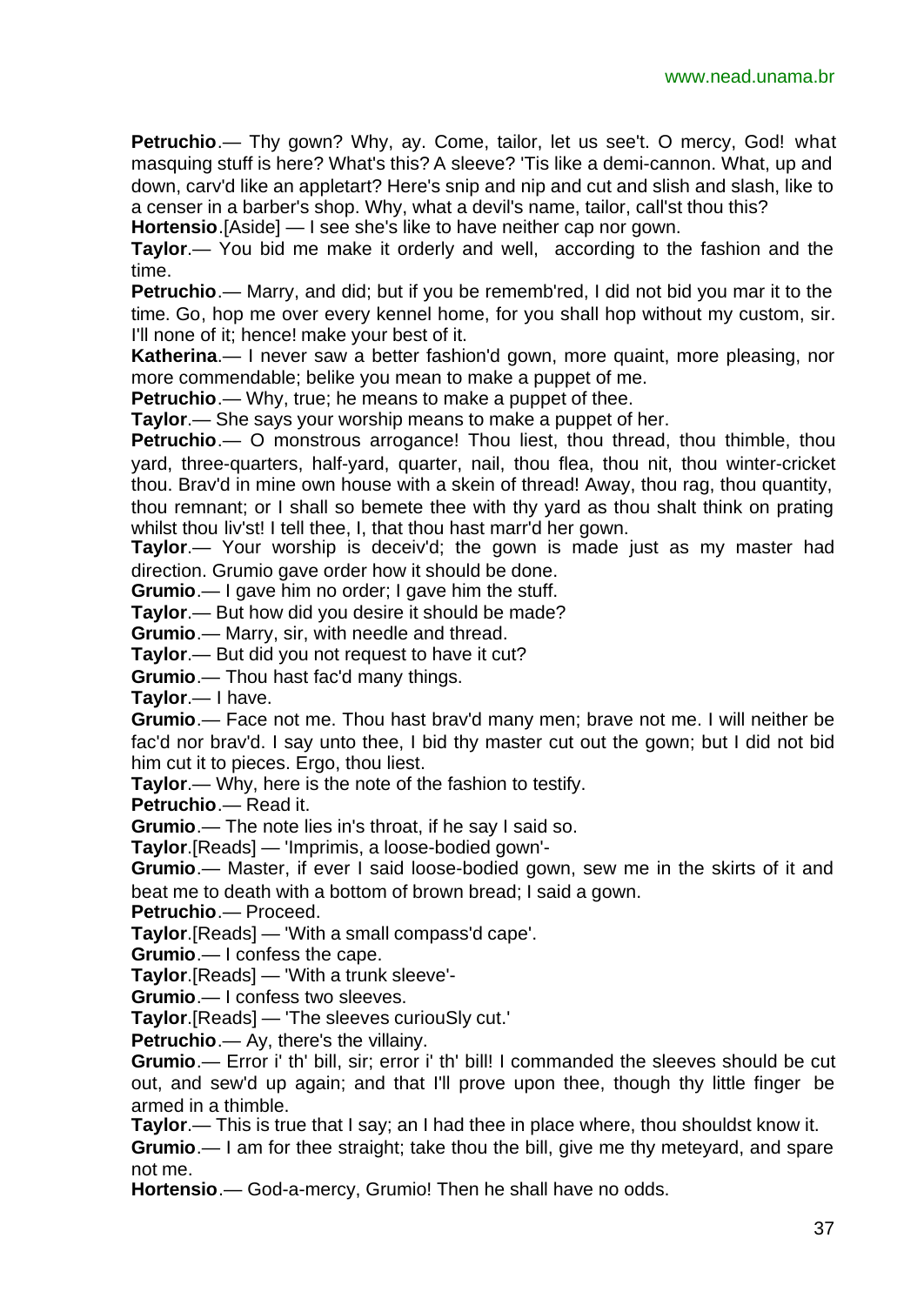**Petruchio**.— Well, sir, in brief, the gown is not for me.

**Grumio**.— You are i' th' right, sir; 'tis for my mistress.

**Petruchio**.— Go, take it up unto thy master's use.

**Grumio**.— Villain, not for thy life! Take up my mistress' gown for thy master's use! **Petruchio**.— Why, sir, what's your conceit in that?

**Grumio**.— O, sir, the conceit is deeper than you think for. Take up my mistress' gown to his master's use! O fie, fie, fie!

**Petruchio**. [Aside] — Hortensio, say thou wilt see the tailor paid. Go take it hence; be gone, and say no more.

**Hortensio**.— Tailor, I'll pay thee for thy gown to-morrow; take no unkindness of his hasty words. Away, I say; commend me to thy master.

(Exit Taylor)

**Petruchio**.— Well, come, my Kate; we will unto your father's even in these honest mean habiliments; our purses shall be proud, our garments poor; for 'tis the mind that makes the body rich; and as the sun breaks through the darkest clouds, so honour peereth in the meanest habit. What, is the jay more precious than the lark because his feathers are more beautiful? Or is the adder better than the eel Because his painted skin contents the eye? O no, good Kate; neither art thou the worse for this poor furniture and mean array. If thou account'st it shame, lay it on me; and therefore frolic; we will hence forthwith gto feast and sport us at thy father's house. Go call my men, and let us straight to him; and bring our horses unto Long-lane end; there will we mount, and thither walk on foot. Let's see; I think 'tis now some seven o'clock, and well we may come there by dinner-time.

**Katherina.**— I dare assure you, sir, 'tis almost two, and 'twill be supper-time ere you come there.

**Petruchio**.— It shall be seven ere I go to horse. Look what I speak, or do, or think to do, you are still crossing it. Sirs, let 't alone; I will not go to-day; and ere I do, It shall be what o'clock I say it is.

**Hortensio**.— Why, so this gallant will command the sun.

(Exeunt)

SCENE IV. Padua. Before Baptista's house

(Enter Tranio as Lucentio, and the Pedant dressed like Vincentio)

**Tranio.**— Sir, this is the house; please it you that I call?

**Pedant**.— Ay, what else? And, but I be deceived, Signior Baptista may remember me Near twenty years ago in Genoa, where we were lodgers at the Pegasus.

**Tranio**.— 'Tis well; and hold your own, in any case, with such austerity as longeth to a father.

(Enter Biondello)

**Pedant** —. I warrant you. But, sir, here comes your boy; 'Twere good he were school'd.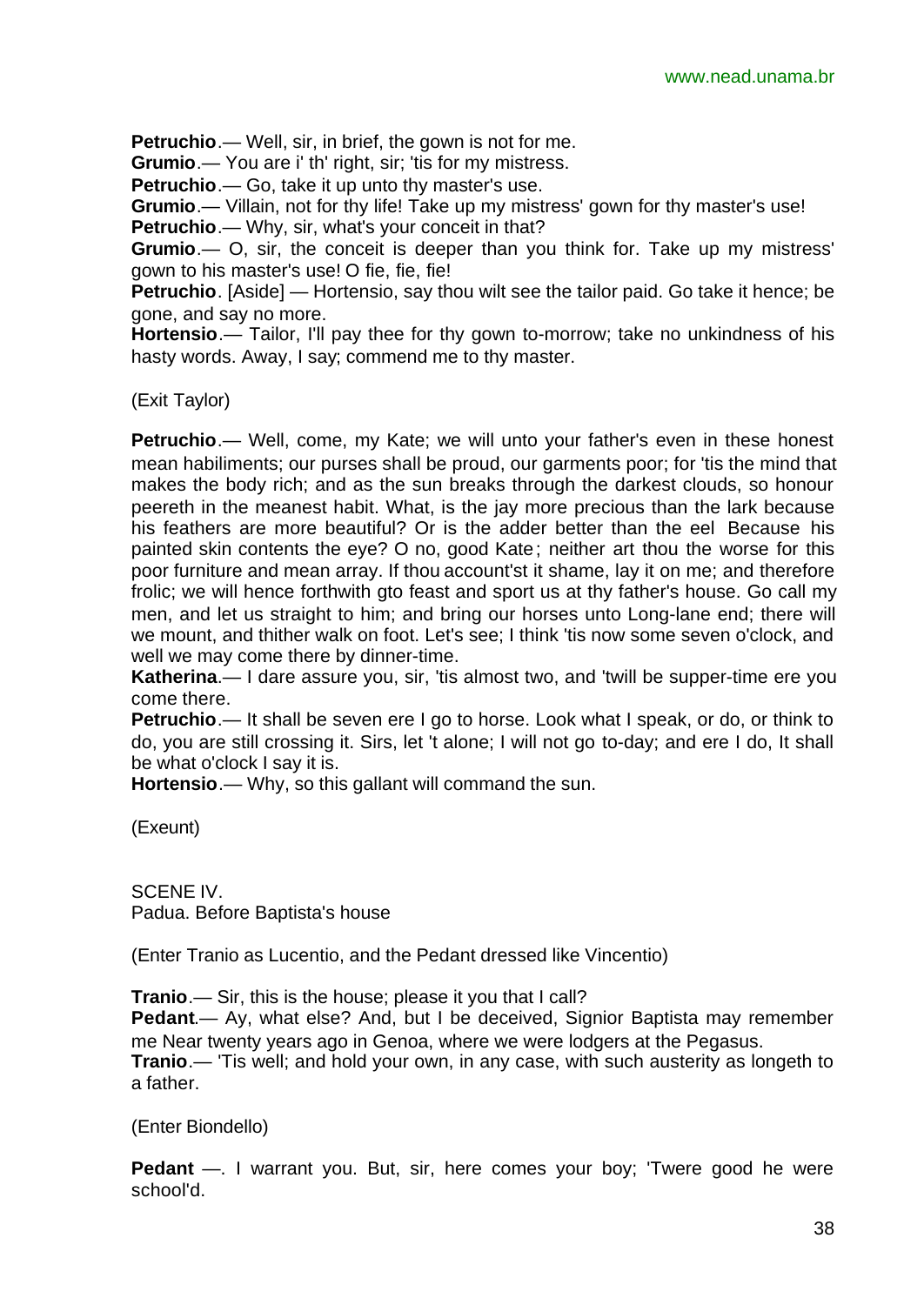**Tranio**.— Fear you not him. Sirrah Biondello, now do your duty throughly, I advise you. Imagine 'twere the right Vincentio.

**Biondello**.— Tut, fear not me.

**Tranio**.— But hast thou done thy errand to Baptista?

**Biondello**.— I told him that your father was at Venice, and that you look'd for him this day in Padua.

**Tranio**.— Th'art a tall fellow; hold thee that to drink. Here comes Baptista. Set your countenance, sir.

(Enter Baptista, and Lucentio as Cambio)

Signior Baptista, you are happily met. [To To the Pedant] Sir, this is the gentleman I told you of; I pray you stand good father to me now; give me Bianca for my patrimony.

**Pedant**.— Soft, son! Sir, by your leave: having come to Padua to gather in some debts, my son Lucentio made me acquainted with a weighty cause of love between your daughter and himself; and for the good report I hear of you, and for the love he beareth to your daughter, and she to him to stay him not too long, I am content, in a good father's care, to have him match'd; and, if you please to like no worse than I, upon some agreement me shall you find ready and willing with one consent to have her so bestow'd; for curious I cannot be with you, Signior Baptista, of whom I hear so well.

**Baptista**.— Sir, pardon me in what I have to say. Your plainness and your shortness please me well. Right true it is your son Lucentio here Doth love my daughter, and she loveth him, or both dissemble deeply their affections; and therefore, if you say no more than this, that like a father you will deal with him, and pass my daughter a sufficient dower, the match is made, and all is done. Your son shall have my daughter with consent.

**Tranio**.— I thank you, sir. Where then do you know best we be affied, and such assurance ta'en as shall with either part's agreement stand?

**Baptista**. Not in my house, Lucentio, for you know Pitchers have ears, and I have many servants; besides, old Gremio is heark'ning still, and happily we might be interrupted.

**Tranio**.— Then at my lodging, an it like you. There doth my father lie; and there this night we'll pass the business privately and well. Send for your daughter by your servant here; my boy shall fetch the scrivener presently. the worst is this, that at so slender warning you are like to have a thin and slender pittance.

**Baptista**.— It likes me well. Cambio, hie you home, and bid Bianca make her ready straight; and, if you will, tell what hath happened. Lucentio's father is arriv'd in Padua, and how she's like to be Lucentio's wife.

(Exit Lucentio)

**Biondello**.— I pray the gods she may, with all my heart. **Tranio**.— Dally not with the gods, but get thee gone.

(Exit Biondello)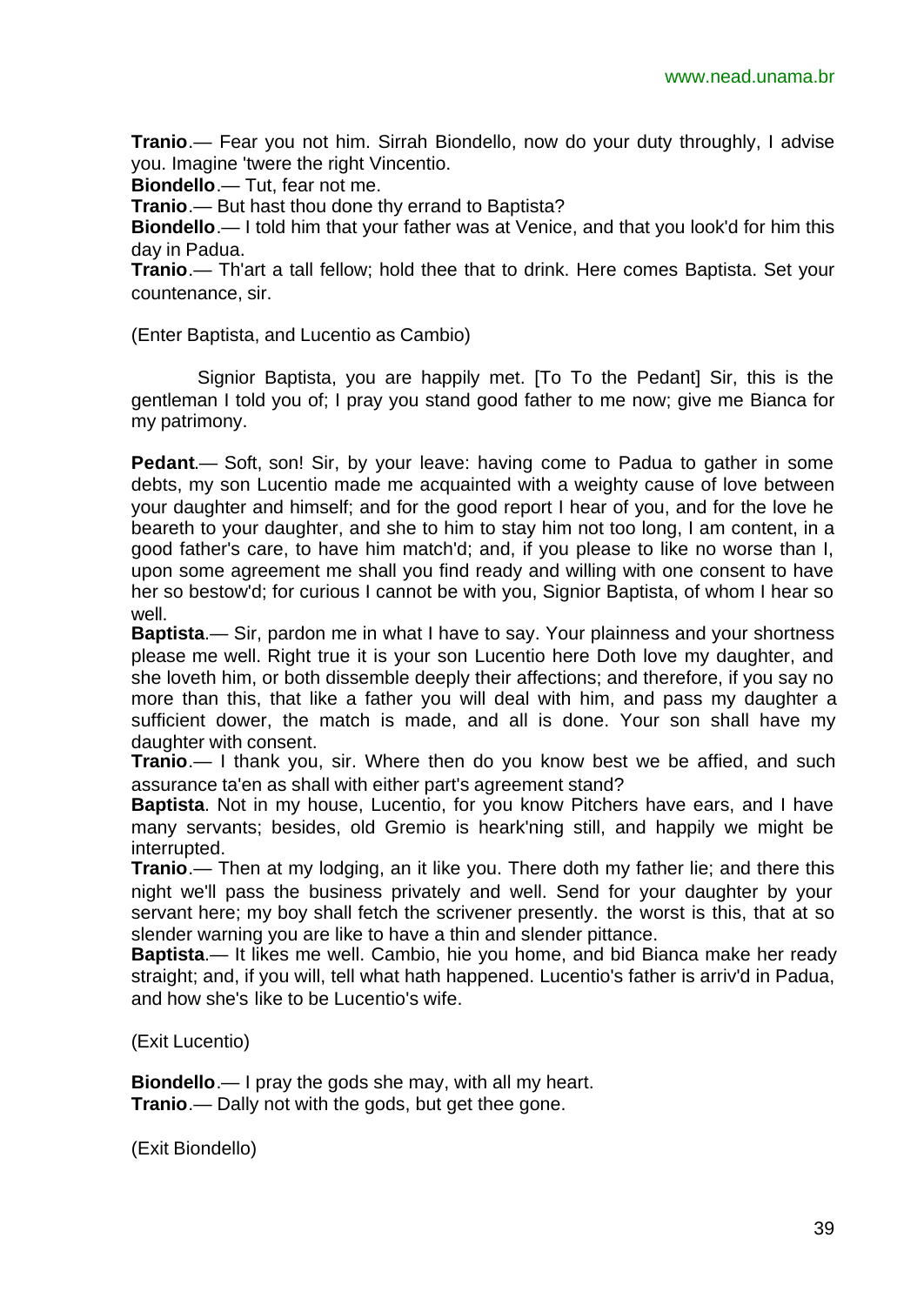Signior Baptista, shall I lead the way? Welcome! One mess is like to be your cheer; come, sir; we will better it in Pisa.

**Baptista**.— I follow you.

(Exeunt)

(Re-enter Lucentio as Cambio, and Biondello)

**Biondello**.— Cambio.

**Lucentio**.— What say'st thou, Biondello?

**Biondello**.— You saw my master wink and laugh upon you?

**Lucentio**.— Biondello, what of that?

**Biondello**.— Faith, nothing; but has left me here behind to expound the meaning or moral of his signs and tokens.

**Lucentio**.— I pray thee moralize them.

**Biondello**.— Then thus: Baptista is safe, talking with the deceiving father of a deceitful son.

**Lucentio**.— And what of him?

**Biondello**.— His daughter is to be brought by you to the supper.

**Lucentio**.— And then?

**Biondello**.— The old priest at Saint Luke's church is at your command at all hours.

**Lucentio**.— And what of all this?

**Biondello**.— I cannot tell, except they are busied about a counterfeit assurance. Take your assurance of her, cum privilegio ad imprimendum solum; to th' church take the priest, clerk, and some sufficient honest witnesses. If this be not that you look for, I have more to say, but bid Bianca farewell for ever and a day.

**Lucentio**.— Hear'st thou, Biondello?

**Biondello**.— I cannot tarry. I knew a wench married in an afternoon as she went to the garden for parsley to stuff a rabbit; and so may you, sir; and so adieu, sir. My master hath appointed me to go to Saint Luke's to bid the priest be ready to come against you come with your appendix.

(Exit)

**Lucentio**.— I may and will, if she be so contented. She will be pleas'd; then wherefore should I doubt? Hap what hap may, I'll roundly go about her; It shall go hard if Cambio go without her.

(Exit)

SCENE V. A public road

(Enter Petruchio, Katherina, Hortensio, and Servants)

**Petruchio**.— Come on, a God's name; once more toward our father's. Good Lord, how bright and goodly shines the moon!

**Katherina.**— The moon? The sun! It is not moonlight now. **Petruchio**.— I say it is the moon that shines so bright.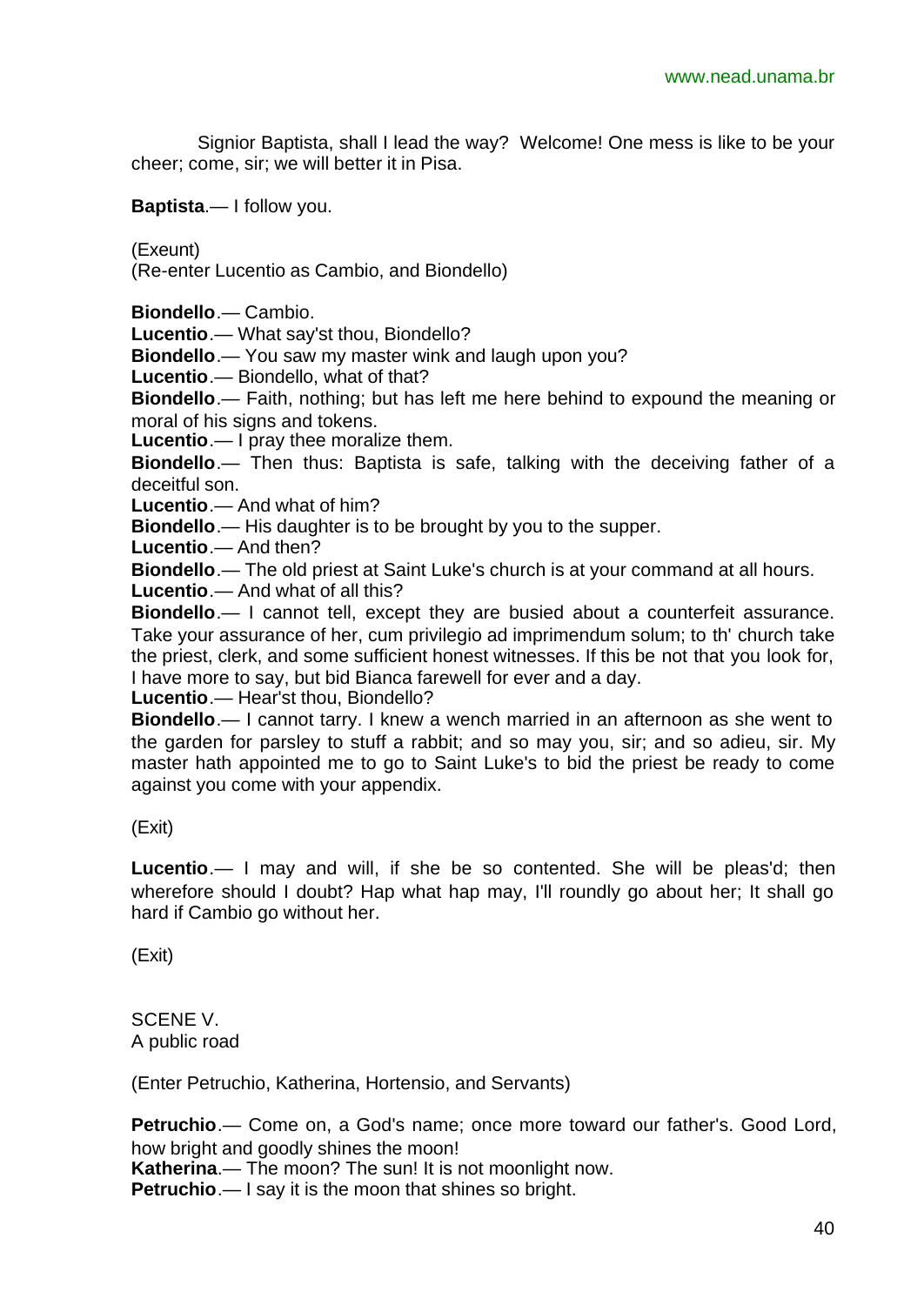**Katherina**.— I know it is the sun that shines so bright.

**Petruchio**.— Now by my mother's son, and that's myself, It shall be moon, or star, or what I list, or ere I journey to your father's house. Go on and fetch our horses back again. Evermore cross'd and cross'd; nothing but cross'd!

**Hortensio**.— Say as he says, or we shall never go.

**Katherina**.— Forward, I pray, since we have come so far, and be it moon, or sun, or what you please; and if you please to call it a rush-candle, Henceforth I vow it shall be so for me.

**Petruchio**.— I say it is the moon.

**Katherina**.— I know it is the moon.

**Petruchio**.— Nay, then you lie; it is the blessed sun.

**Katherina**.— Then, God be bless'd, it is the blessed sun; but sun it is not, when you say it is not; and the moon changes even as your mind. What you will have it nam'd, even that it is, and so it shall be so for Katherine.

**Hortensio**.— Petruchio, go thy ways, the field is won.

**Petruchio**.— Well, forward, forward! thus the bowl should run, and not unluckily against the bias. But, soft! Company is coming here.

(Enter Vincentio)

 [To Vincentio] Good-morrow, gentle mistress; where away? Tell me, sweet Kate, and tell me truly too, Hast thou beheld a fresher gentlewoman? Such war of white and red within her cheeks! What stars do spangle heaven with such beauty as those two eyes become that heavenly face? Fair lovely maid, once more good day to thee. Sweet Kate, embrace her for her beauty's sake.

**Hortensio**.— 'A will make the man mad, to make a woman of him.

**Katherina**.— Young budding virgin, fair and fresh and sweet, whither away, or where is thy abode? Happy the parents of so fair a child; happier the man whom favourable stars Allots thee for his lovely bed-fellow.

**Petruchio.**— Why, how now, Kate, I hope thou art not mad! This is a man, old, wrinkled, faded, withered, and not a maiden, as thou sayst he is.

**Katherina**.— Pardon, old father, my mistaking eyes, that have been so bedazzled with the sun that everything I look on seemeth green; now I perceive thou art a reverend father. Pardon, I pray thee, for my mad mistaking.

**Petruchio**.— Do, good old grandsire, and withal make known which way thou travellest if along with us, we shall be joyful of thy company.

**Vincentio**.— Fair sir, and you my merry mistress, that with your strange encounter much amaz'd me, my name is call'd Vincentio, my dwelling Pisa, and bound I am to Padua, there to visit a son of mine, which long I have not seen.

**Petruchio**.— What is his name?

**Vincentio**.— Lucentio, gentle sir.

**Petruchio**.— Happily met; the happier for thy son. And now by law, as well as reverend age, I may entitle thee my loving father: The sister to my wife, this gentlewoman, thy son by this hath married. Wonder not, nor be not grieved she is of good esteem, her dowry wealthy, and of worthy birth; beside, so qualified as may beseem the spouse of any noble gentleman. Let me embrace with old Vincentio; and wander we to see thy honest son, who will of thy arrival be full joyous.

**Vincentio**.— But is this true; or is it else your pleasure, like pleasant travellers, to break a jest upon the company you overtake?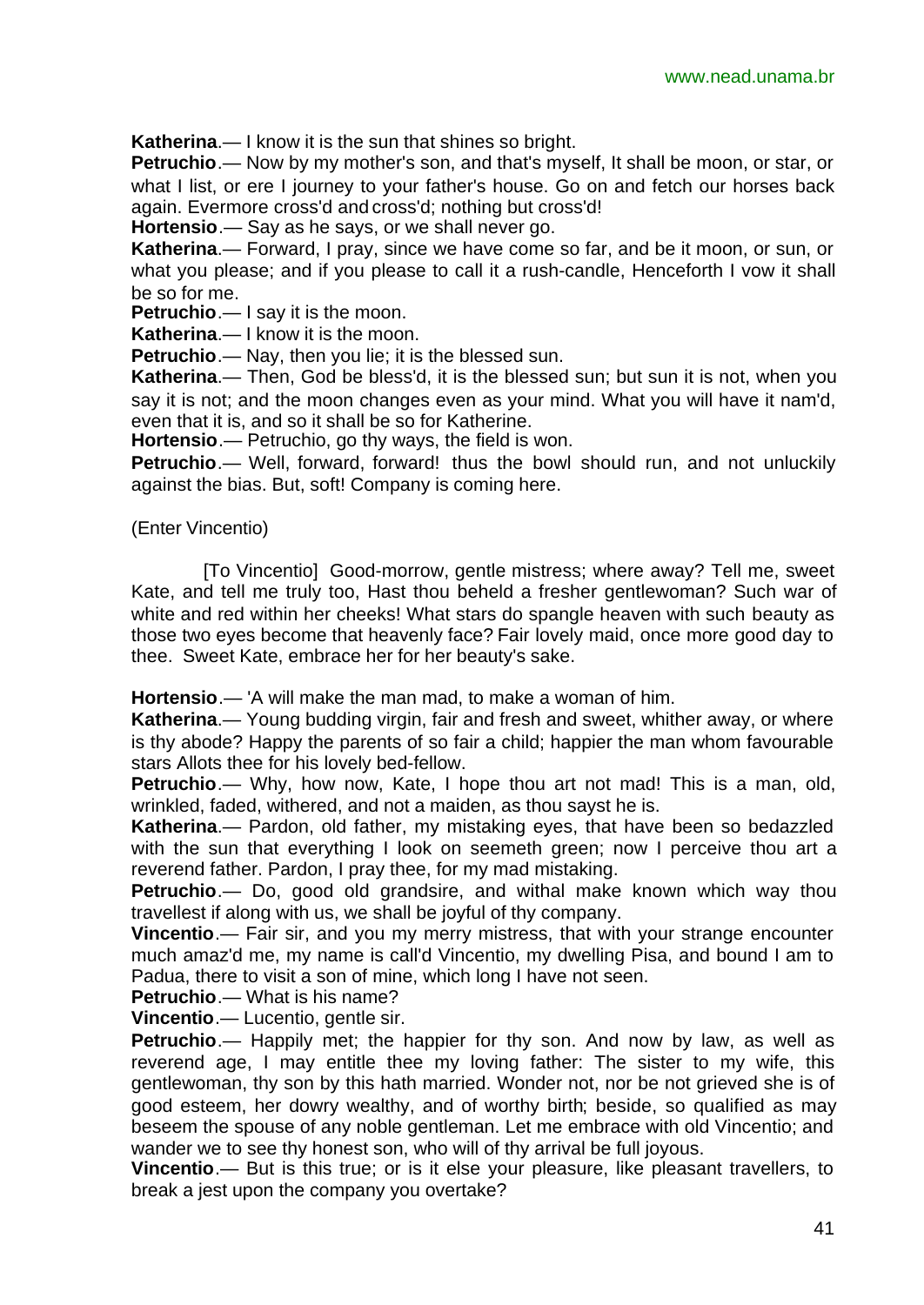**Hortensio**.— I do assure thee, father, so it is. **Petruchio**.— Come, go along, and see the truth hereof; for our first merriment hath made thee jealous.

(Exeunt all but Hortensio)

**Hortensio**.— Well, Petruchio, this has put me in heart. Have to my widow; and if she be froward, then hast thou taught Hortensio to be untoward.

(Exit)

ACT V. SCENE I. Padua. Before Lucentio's house

(Enter Biondello, Lucentio, and Bianca; Gremio is out before)

**Biondello**.— Softly and swiftly, sir, for the priest is ready.

**Lucentio**.— I fly, Biondello; but they may chance to need the at home, therefore leave us.

**Biondello**.— Nay, faith, I'll see the church a your back, and then come back to my master's as soon as I can.

(Exeunt Lucentio, Bianca, and Biondello)

**Gremio**.— I marvel Cambio comes not all this while.

(Enter Petruchio, Katherina, Vincentio, Grumio, and Attendants)

**Petruchio**.— Sir, here's the door; this is Lucentio's house; my father's bears more toward the market-place; thither must I, and here I leave you, sir.

**Vincentio**.— You shall not choose but drink before you go; I think I shall command your welcome here, and by all likelihood some cheer is toward. [Knocks]

**Gremio**.— They're busy within; you were best knock louder. [Pedant looks out of the window]

**Pedant**.— What's he that knocks as he would beat down the gate?

**Vincentio**.— Is Signior Lucentio within, sir?

**Pedant**.— He's within, sir, but not to be spoken withal.

**Vincentio**.— What if a man bring him a hundred pound or two to make merry withal?

**Pedant.**— Keep your hundred pounds to yourself; he shall need none so long as I live.

**Petruchio**.— Nay, I told you your son was well beloved in Padua. Do you hear, sir? To leave frivolous circumstances, I pray you tell Signior Lucentio that his father is come from Pisa, and is here at the door to speak with him.

**Pedant**.— Thou liest: his father is come from Padua, and here looking out at the window.

**Vincentio**.— Art thou his father?

**Pedant**.— Ay, sir; so his mother says, if I may believe her.

**Petruchio**.[To Vincentio] — Why, how now, gentleman! Why, this is flat knavery to take upon you another man's name.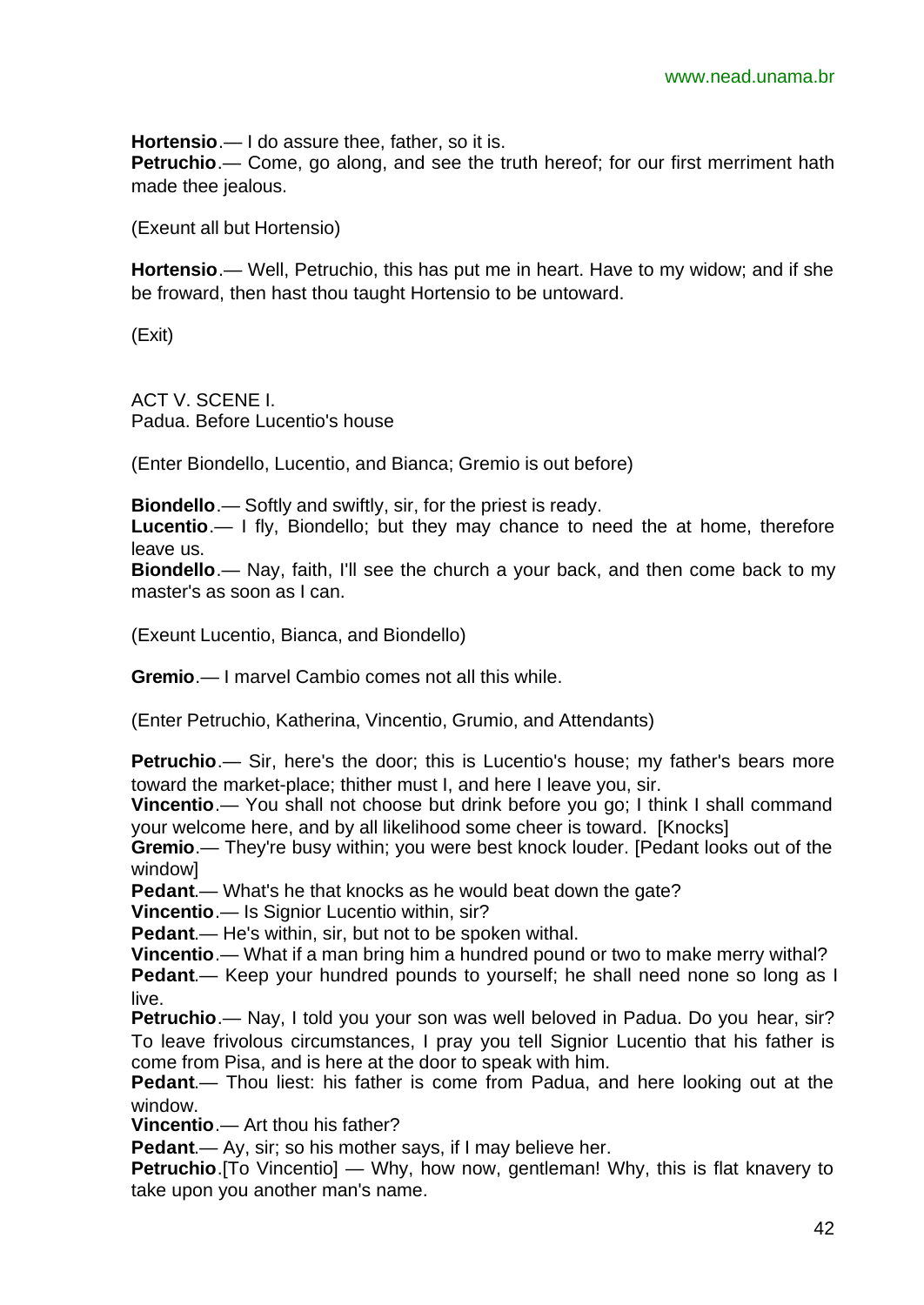**Pedant**.— Lay hands on the villain; I believe 'a means to cozen somebody in this city under my countenance.

(Re-enter Biondello)

**Biondello**.— I have seen them in the church together. God send 'em good shipping! But who is here? Mine old master, Vicentio! Now we are undone and brought to nothing.

**Vincentio**.[Seeing Biondello] — Come hither, crack-hemp.

**Biondello**.— I hope I may choose, sir.

**Vincentio**.— Come hither, you rogue. What, have you forgot me?

**Biondello**.— Forgot you! No, sir. I could not forget you, for I never saw you before in all my life.

**Vincentio**.— What, you notorious villain, didst thou never see thy master's father, Vincentio?

**Biondello**.— What, my old worshipful old master? Yes, marry, sir; see where he looks out of the window.

**Vincentio**.— Is't so, indeed? [He beats Biondello]

**Biondello**.— Help, help, help! Here's a madman will murder me.

(Exit)

**Pedant**.— Help, son! help, Signior Baptista!

(Exit from above)

**Petruchio**.— Prithee, Kate, let's stand aside and see the end of this controversy. [They stand aside]

(Re-enter Pedant below; Baptista, Tranio, and Servants)

**Tranio**.— Sir, what are you that offer to beat my servant?

**Vincentio**.— What am I, sir? Nay, what are you, sir? O immortal gods! O fine villain! A silken doublet, a velvet hose, a scarlet cloak, and a copatain hat! O, I am undone! I am undone! While I play the good husband at home, my son and my servant spend all at the university.

**Tranio**.— How now! what's the matter?

**Baptista**.— What, is the man lunatic?

**Tranio**.— Sir, you seem a sober ancient gentleman by your habit, but your words show you a madman. Why, sir, what 'cerns it you if I wear pearl and gold? I thank my good father, I am able to maintain it.

**Vincentio**.— Thy father! O villain! he is a sailmaker in Bergamo.

**Baptista**.— You mistake, sir; you mistake, sir. Pray, what do you think is his name?

**Vincentio**.— His name! As if I knew not his name! I have brought him up ever since he was three years old, and his name is Tranio.

**Pedant**.— Away, away, mad ass! His name is Lucentio; and he is mine only son, and heir to the lands of me, Signior Vicentio.

**Vincentio**.— Lucentio! O, he hath murd'red his master! Lay hold on him, I charge you, in the Duke's name. O, my son, my son! Tell me, thou villain, where is my son, Lucentio?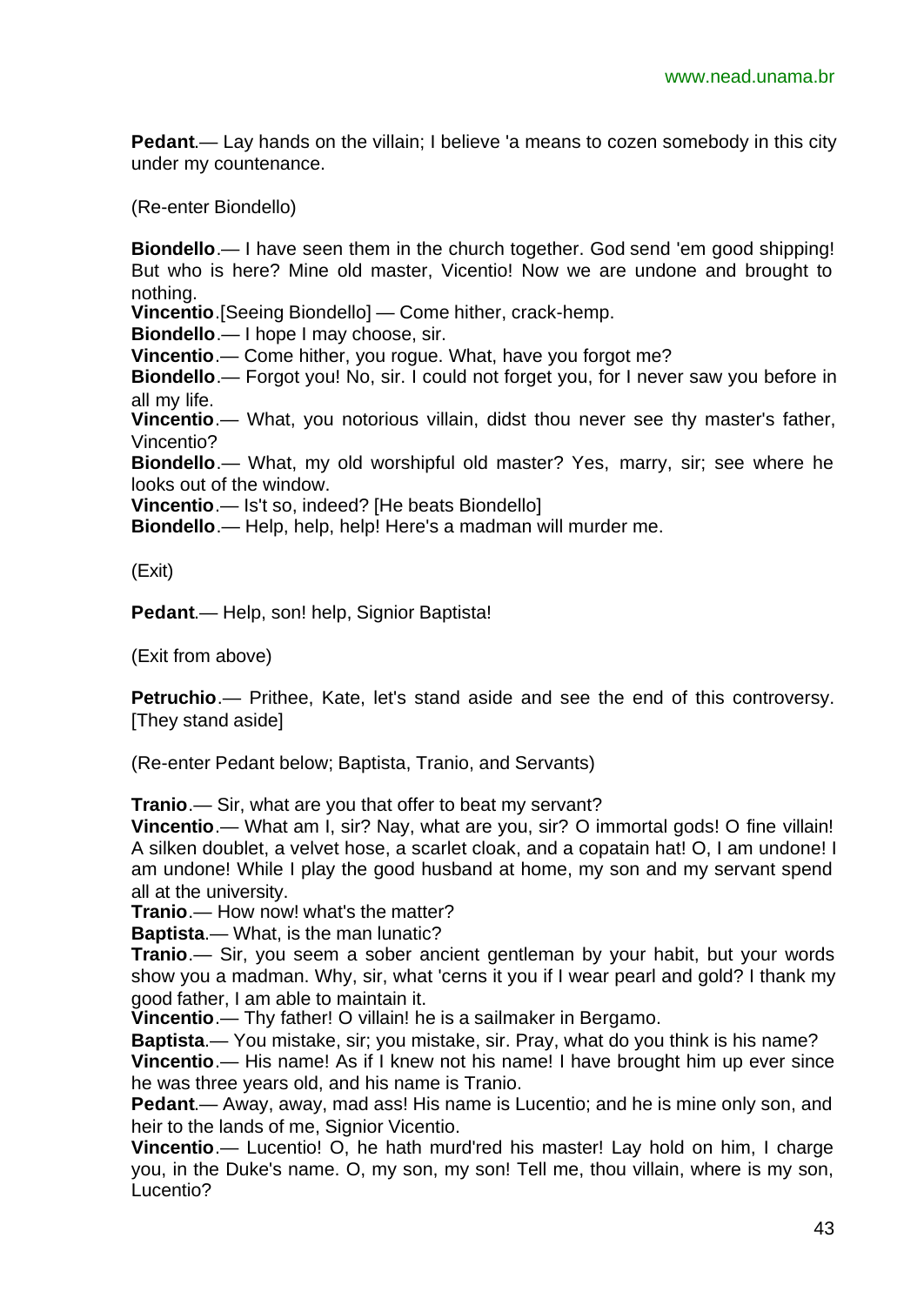**Tranio**.— Call forth an officer.

(Enter one with an Officer)

Carry this mad knave to the gaol. Father Baptista, I charge you see that he be forthcoming.

**Vincentio**.— Carry me to the gaol!

**Gremio**.— Stay, Officer; he shall not go to prison.

**Baptista**.— Talk not, Signior Gremio; I say he shall go to prison.

**Gremio**.— Take heed, Signior Baptista, lest you be cony-catch'd in this business; I dare swear this is the right Vincentio.

**Pedant**.— Swear if thou dar'st.

**Gremio**.— Nay, I dare not swear it.

**Tranio**.— Then thou wert best say that I am not Lucentio.

**Gremio**.— Yes, I know thee to be Signior Lucentio.

**Baptista**.— Away with the dotard; to the gaol with him!

**Vincentio**.— Thus strangers may be hal'd and abus'd. O monstrous villain!

(Re-enter Biondello, with Lucentio and Bianca)

**Biondello**.— O, we are spoil'd; and yonder he is! Deny him, forswear him, or else we are all undone.

(Exeunt Biondello, Tranio, and Pedant, as fast as may be)

**Lucentio**.[Kneeling] — Pardon, sweet father.

**Vincentio**.— Lives my sweet son?

**Bianca**.— Pardon, dear father.

**Baptista**.— How hast thou offended? Where is Lucentio?

**Lucentio**.— Here's Lucentio, Right son to the right Vincentio, that have by marriage made thy daughter mine, while counterfeit supposes blear'd thine eyne.

**Gremio**.— Here's packing, with a witness, to deceive us all!

**Vincentio**.— Where is that damned villain, Tranio, that fac'd and brav'd me in this matter so?

**Baptista**.— Why, tell me, is not this my Cambio?

**Bianca**.— Cambio is chang'd into Lucentio.

**Lucentio**.— Love wrought these miracles. Bianca's love made me exchange my state with Tranio, while he did bear my countenance in the town; and happily I have arrived at the last unto the wished haven of my bliss. What Tranio did, myself enforc'd him to; then pardon him, sweet father, for my sake.

**Vincentio.**— I'll slit the villain's nose that would have sent me to the gaol.

**Baptista**.[To Lucentio] — But do you hear, sir? Have you married my daughter without asking my good will?

**Vincentio**.— Fear not, Baptista; we will content you, go to; but I will in to be revenged for this villainy.

(Exit)

**Baptista**.— And I to sound the depth of this knavery.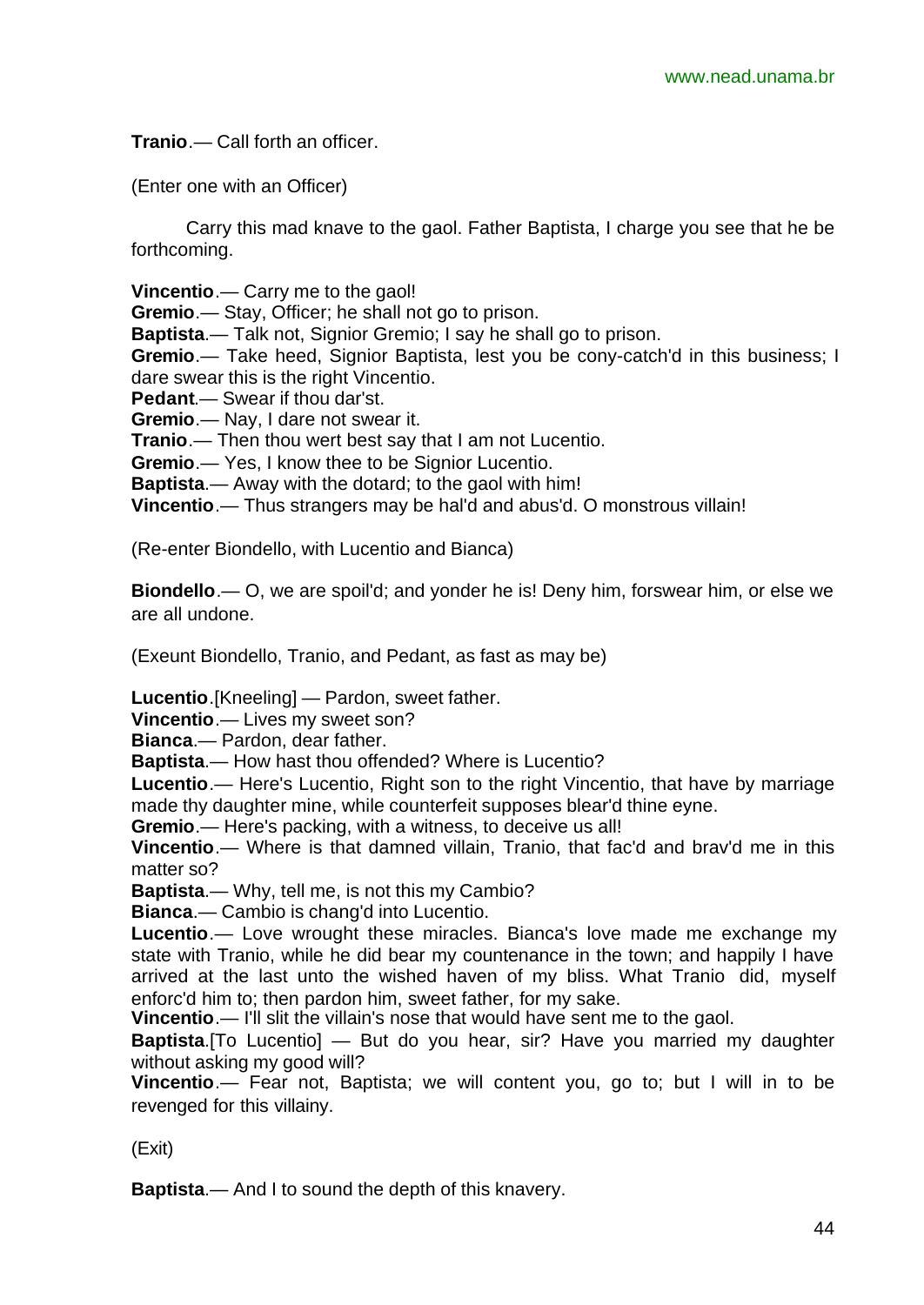(Exit)

**Lucentio**.— Look not pale, Bianca; thy father will not frown.

(Exeunt Lucentio and Bianca)

**Gremio**.— My cake is dough, but I'll in among the rest; out of hope of all but my share of the feast.

(Exit)

**Katherina**.— Husband, let's follow to see the end of this ado.

**Petruchio**.— First kiss me, Kate, and we will.

**Katherina**.— What, in the midst of the street?

**Petruchio**.— What, art thou asham'd of me?

**Katherina**.— No, sir; God forbid; but asham'd to kiss.

**Petruchio**.— Why, then, let's home again. Come, sirrah, let's away.

**Katherina**.— Nay, I will give thee a kiss; now pray thee, love, stay.

**Petruchio**.— Is not this well? Come, my sweet Kate: better once than never, for never too late.

(Exeunt)

SCENE II. Lucentio's house

(Enter Baptista, Vincentio, Gremio, the Pedant, Lucentio, Bianca, Petruchio, Katherina, Hortensio, and Widow. The Servingmen with Tranio, Biondello, and Grumio, bringing in a banquet)

**Lucentio**.— At last, though long, our jarring notes agree; and time it is when raging war is done to smile at scapes and perils overblown. My fair Bianca, bid my father welcome, while I with self-same kindness welcome thine. Brother Petruchio, sister Katherina, and thou, Hortensio, with thy loving widow, Feast with the best, and welcome to my house. My banquet is to close our stomachs up after our great good cheer. Pray you, sit down; for now we sit to chat as well as eat. [They sit]

Petruchio.— Nothing but sit and sit, and eat and eat!

**Baptista**.— Padua affords this kindness, son Petruchio.

**Petruchio**.— Padua affords nothing but what is kind.

**Hortensio**.— For both our sakes I would that word were true.

**Petruchio**.— Now, for my life, Hortensio fears his widow.

**Widow**.— Then never trust me if I be afeard.

**Petruchio**.— You are very sensible, and yet you miss my sense: I mean Hortensio is afeard of you.

**Widow**.— He that is giddy thinks the world turns round.

**Petruchio**.— Roundly replied.

**Katherina**.— Mistress, how mean you that?

**Widow**.— Thus I conceive by him.

**Petruchio**.— Conceives by me! How likes Hortensio that?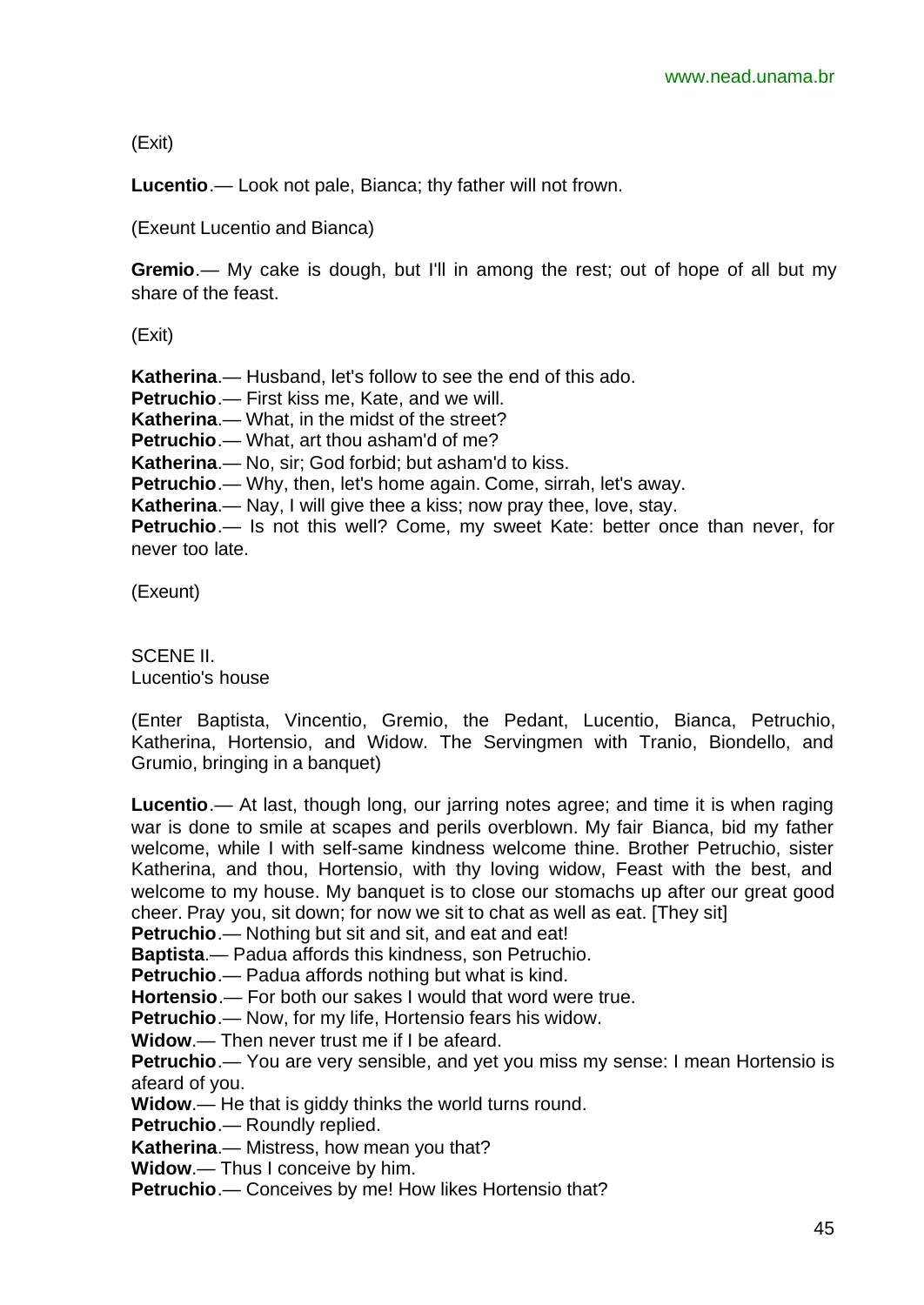**Hortensio**.— My widow says thus she conceives her tale.

**Petruchio.**— Very well mended. Kiss him for that, good widow.

**Katherina**.— 'He that is giddy thinks the world turns round.' I pray you tell me what you meant by that.

**Widow**.— Your husband, being troubled with a shrew, measures my husband's sorrow by his woe; and now you know my meaning.

**Katherina.**— A very mean meaning.

**Widow**.— Right, I mean you.

**Katherina**.— And I am mean, indeed, respecting you.

**Petruchio**.— To her, Kate!

**Hortensio**.— To her, widow!

**Petruchio**.— A hundred marks, my Kate does put her down.

**Hortensio**.— That's my office.

**Petruchio**.— Spoke like an officer ha' to thee, lad. [Drinks to Hortensio]

**Baptista**.— How likes Gremio these quick-witted folks?

**Gremio**.— Believe me, sir, they butt together well.

**Bianca**.— Head and butt! An hasty-witted body would say your head and butt were head and horn.

**Vincentio**.— Ay, mistress bride, hath that awakened you?

**Bianca**.— Ay, but not frighted me; therefore I'll sleep again.

**Petruchio**.— Nay, that you shall not; since you have begun, have at you for a bitter jest or two.

**Bianca**.— Am I your bird? I mean to shift my bush, and then pursue me as you draw your bow. You are welcome all.

(Exeunt Bianca, Katherina, and Widow)

**Petruchio**.— She hath prevented me. Here, Signior Tranio, this bird you aim'd at, though you hit her not; therefore a health to all that shot and miss'd.

**Tranio**.— O, sir, Lucentio slipp'd me like his greyhound, which runs himself, and catches for his master.

**Petruchio.**— A good swift simile, but something currish.

**Tranio**.— 'Tis well, sir, that you hunted for yourself; 'Tis thought your deer does hold you at a bay.

**Baptista**.— O, O, Petruchio! Tranio hits you now.

**Lucentio**.— I thank thee for that gird, good Tranio.

**Hortensio**.— Confess, confess; hath he not hit you here?

**Petruchio**.— 'A has a little gall'd me, I confess; znd, as the jest did glance away from me, 'Tis ten to one it maim'd you two outright.

**Baptista**.— Now, in good sadness, son Petruchio, I think thou hast the veriest shrew of all.

**Petruchio**.— Well, I say no; and therefore, for assurance, let's each one send unto his wife, and he whose wife is most obedient, to come at first when he doth send for her, shall win the wager which we will propose.

**Hortensio**.— Content. What's the wager?

**Lucentio**.— Twenty crowns.

**Petruchio**.— Twenty crowns? I'll venture so much of my hawk or hound, but twenty times so much upon my wife.

**Lucentio**.— A hundred then.

**Hortensio**.— Content.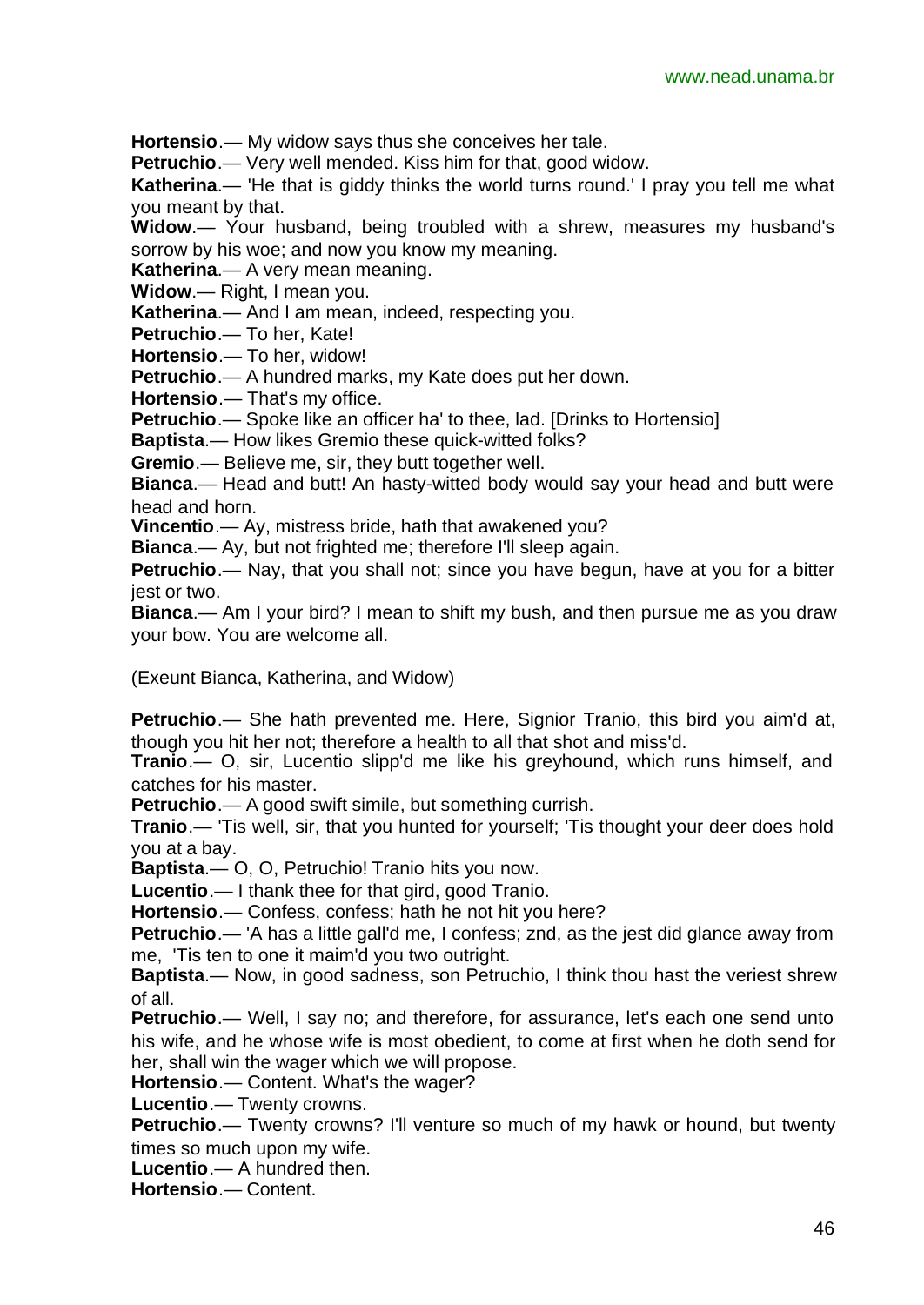**Petruchio.**— A match! 'tis done. **Hortensio**.— Who shall begin? **Lucentio**.— That will I. Go, Biondello, bid your mistress come to me. **Biondello**.— I go.

(Exit)

**Baptista**.— Son, I'll be your half Bianca comes. **Lucentio**.— I'll have no halves; I'll bear it all myself.

(Re-enter Biondello)

How now! What news?

**Biondello**.— Sir, my mistress sends you word that she is busy and she cannot come.

**Petruchio**.— How! She's busy, and she cannot come! Is that an answer?

**Gremio**.— Ay, and a kind one too. Pray God, sir, your wife send you not a worse.

**Petruchio**.— I hope better.

**Hortensio**.— Sirrah Biondello, go and entreat my wife to come to me forthwith.

(Exit Biondello)

**Petruchio**.— O, ho! entreat her! Nay, then she must needs come. **Hortensio**.— I am afraid, sir, do what you can, yours will not be entreated.

(Re-enter Biondello)

Now, where's my wife?

**Biondello**.— She says you have some goodly jest in hand: she will not come; she bids you come to her.

**Petruchio**.— Worse and worse; she will not come! O vile, Intolerable, not to be endur'd! Sirrah Grumio, go to your mistress; say I command her come to me.

(Exit Grumio)

**Hortensio**.— I know her answer. **Petruchio**.— What? **Hortensio**.— She will not. **Petruchio**.— The fouler fortune mine, and there an end.

(Re-enter Katherina)

**Baptista**.— Now, by my holidame, here comes Katherina! **Katherina**.— What is your sir, that you send for me? **Petruchio**.— Where is your sister, and Hortensio's wife? **Katherina**.— They sit conferring by the parlour fire. **Petruchio**.— Go, fetch them hither; if they deny to come. Swinge me them soundly forth unto their husbands. Away, I say, and bring them hither straight.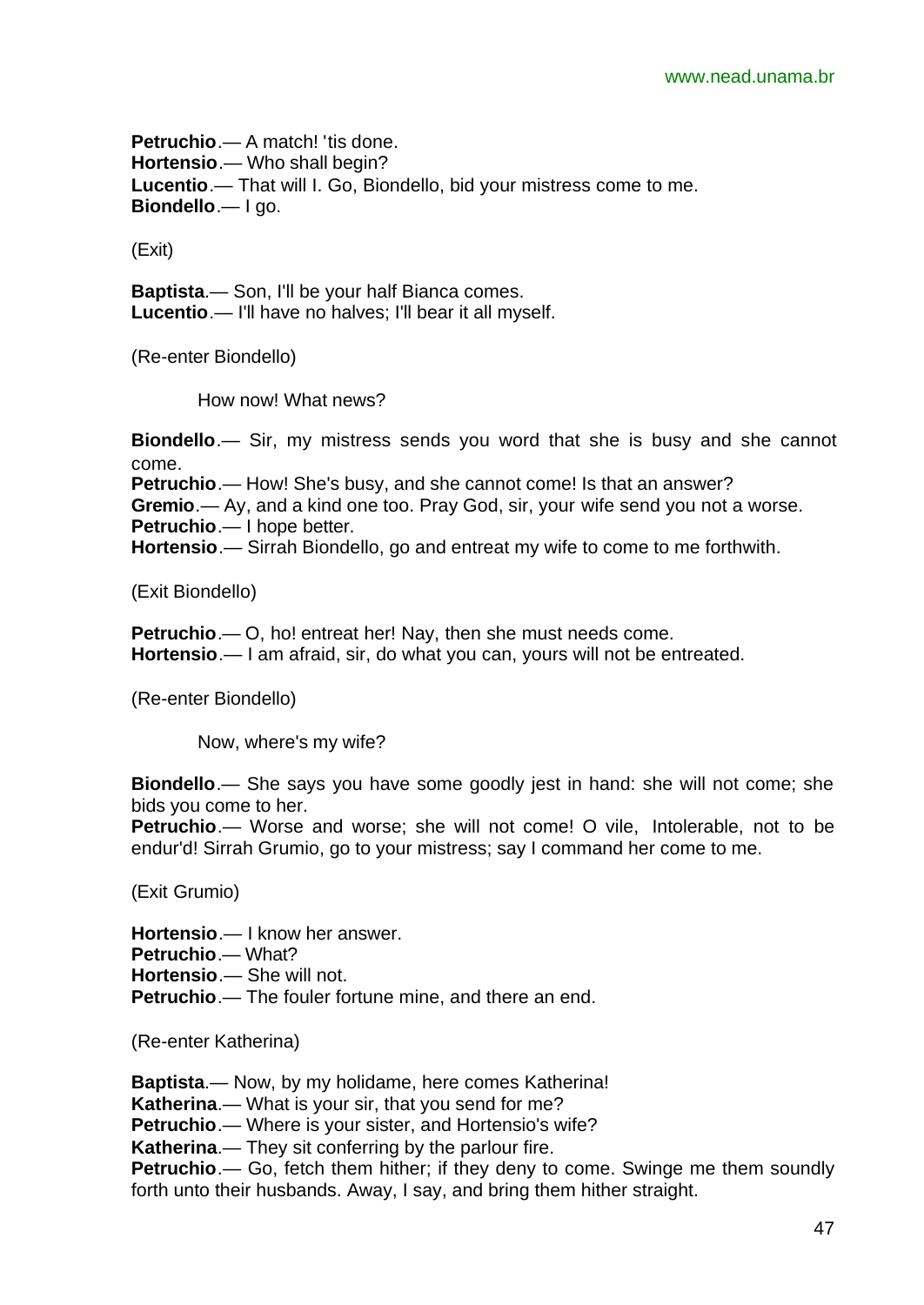(Exit Katherina)

**Lucentio**.— Here is a wonder, if you talk of a wonder.

**Hortensio**.— And so it is. I wonder what it bodes.

**Petruchio**.— Marry, peace it bodes, and love, and quiet life, an awful rule, and right supremacy; and, to be short, what not that's sweet and happy.

**Baptista**.— Now fair befall thee, good Petruchio! The wager thou hast won; and I will ad unto their losses twenty thousand crowns; another dowry to another daughter, for she is chang'd, as she had never been.

**Petruchio**.— Nay, I will win my wager better yet, and show more sign of her obedience, her new-built virtue and obedience.

(Re-enter Katherina with Bianca and Widow)

See where she comes, and brings your froward wives as prisoners to her womanly persuasion. Katherine, that cap of yours becomes you not: off with that bauble, throw it underfoot. [Katherina complies]

**Widow**.— Lord, let me never have a cause to sigh Till I be brought to such a silly pass!

**Bianca**.— Fie! What a foolish duty call you this?

**Lucentio**.— I would your duty were as foolish too; the wisdom of your duty, fair Bianca, Hath cost me a hundred crowns since supper-time!

**Bianca**.— The more fool you for laying on my duty.

**Petruchio**.— Katherine, I charge thee, tell these headstrong women what duty they do owe their lords and husbands.

**Widow**.— Come, come, you're mocking; we will have no telling.

**Petruchio**.— Come on, I say; and first begin with her.

**Widow**.— She shall not.

**Petruchio**.— I say she shall. And first begin with her.

**Katherina**.— Fie, fie! Unknit that threatening unkind brow, and dart not scornful glances from those eyes to wound thy lord, thy king, thy governor. It blots thy beauty as frosts do bite the meads, confounds thy fame as whirlwinds shake fair buds, and in no sense ismeet or amiable. A woman mov'd is like a fountain troubled. Muddy, illseeming, thick, bereft of beauty; and while it is so, none so dry or thirsty will deign to sip or touch one drop of it. Thy husband is thy lord, thy life, thy keeper, thy head, thy sovereign; one that cares for thee, and for thy maintenance commits his body to painful labour both by sea and land, to watch the night in storms, the day in cold, whilst thou liest warm at home, secure and safe; and craves no other tribute at thy hands but love, fair looks, and true obedience. Too little payment for so great a debt. Such duty as the subject owes the prince, even such a woman oweth to her husband; and when she is froward, peevish, sullen, sour, and not obedient to his honest will, what is she but a foul contending rebel And graceless traitor to her loving lord? I am asham'd that women are so simple to offer war where they should kneel for peace; or seek for rule, supremacy, and sway, when they are bound to serve, love, and obey. why are our bodies soft and weak and smooth, unapt to toll and trouble in the world, but that our soft conditions and our hearts should well agree with our external parts? Come, come, you froward and unable worins! My mind hath been as big as one of yours, my heart as great, my reason haply more, to bandy word for word and frown for frown; but now I see our lances are but straws, our strength as